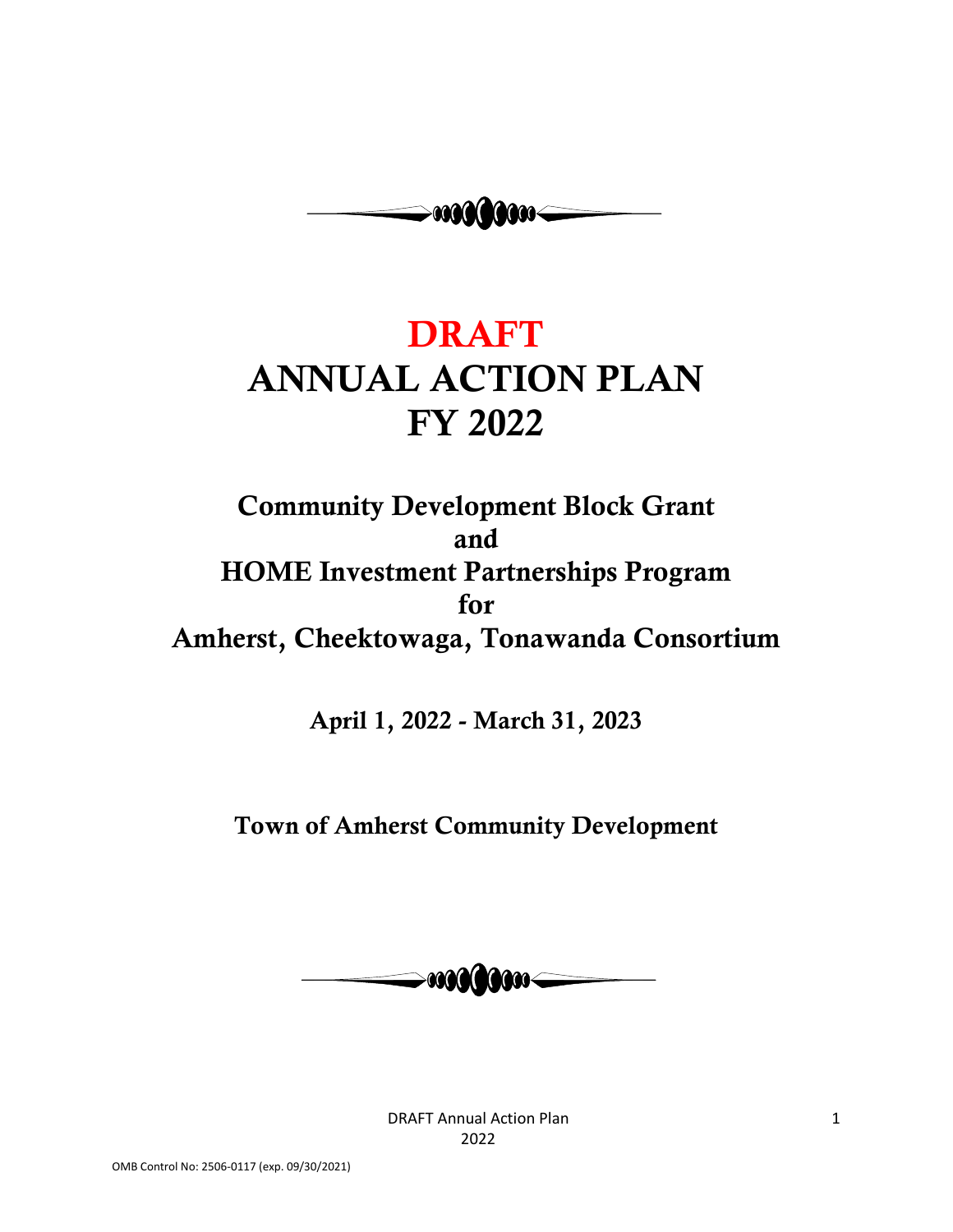# **Executive Summary**

# **AP-05 Executive Summary - 91.200(c), 91.220(b)**

### **1. Introduction**

The Town of Amherst receives Federal funding allocations annually, commonly referred to as "Entitlement Funds", from the U.S. Department of Housing and Urban Development (HUD). HUD funding is provided to the Town as part of two main programs: the Community Development Block Grant (CDBG) Program and the HOME Investment Partnership Program (HOME), the latter of which Amherst receives as part of a 3-Town Consortium with the Towns of Cheektowaga and Tonawanda (A-C-T HOME Consortium). Prior to every Program Year, Amherst develops an Annual Action Plan with public input that dictates the specifics of how these federal funds will be utilized. The Annual Action Plan is a more refined and specific plan that builds off of The Five Year Consolidated Plan for Amherst, Cheektowaga and Tonawanda. The Five Year Consolidated Plan establishes overarching priorities based on researched needs of the community and suggests programs, partners and resources for addressing those needs. The Five Year Consolidated Plan also provides a background on the institutional structure and public policies that are necessary to implement plan priorities successfully. The 2022 Annual Action Plan is the third year supplemental to The Five Year Consolidated Plan (2020-2024).

A housing needs assessment and market analysis presented in The Five Year Consolidated Plan's Consortium Profile outlines a number of overriding themes or priorities to address critical housing and neighborhood needs. These themes and priorities are included below and the 2022 Action Plan must outline specific programs and projects that address these priorities:

Priority #1:

Maintain and improve housing stock through rehabilitation, demolition and new construction for lowmoderate income households.

Rehabilitation of existing low-moderate income owner-occupied housing, including substantial rehabilitation;

Weatherization Assistance Program to assist low income homeowners;

Substantial rehabilitation or demolition of severely deteriorated housing occupied by low income homeowners and construction of new housing;

#### Priority #2:

Maintain the supply of decent and affordable existing and new rental housing and supportive elderly housing for low and very low income residents.

Provide and increase affordable homeownership opportunities to low income households.

Priority #3:

Provide for emergency shelter and service needs of the homeless.

Address the housing and service needs of the at-risk population and others with special needs.

#### DRAFT Annual Action Plan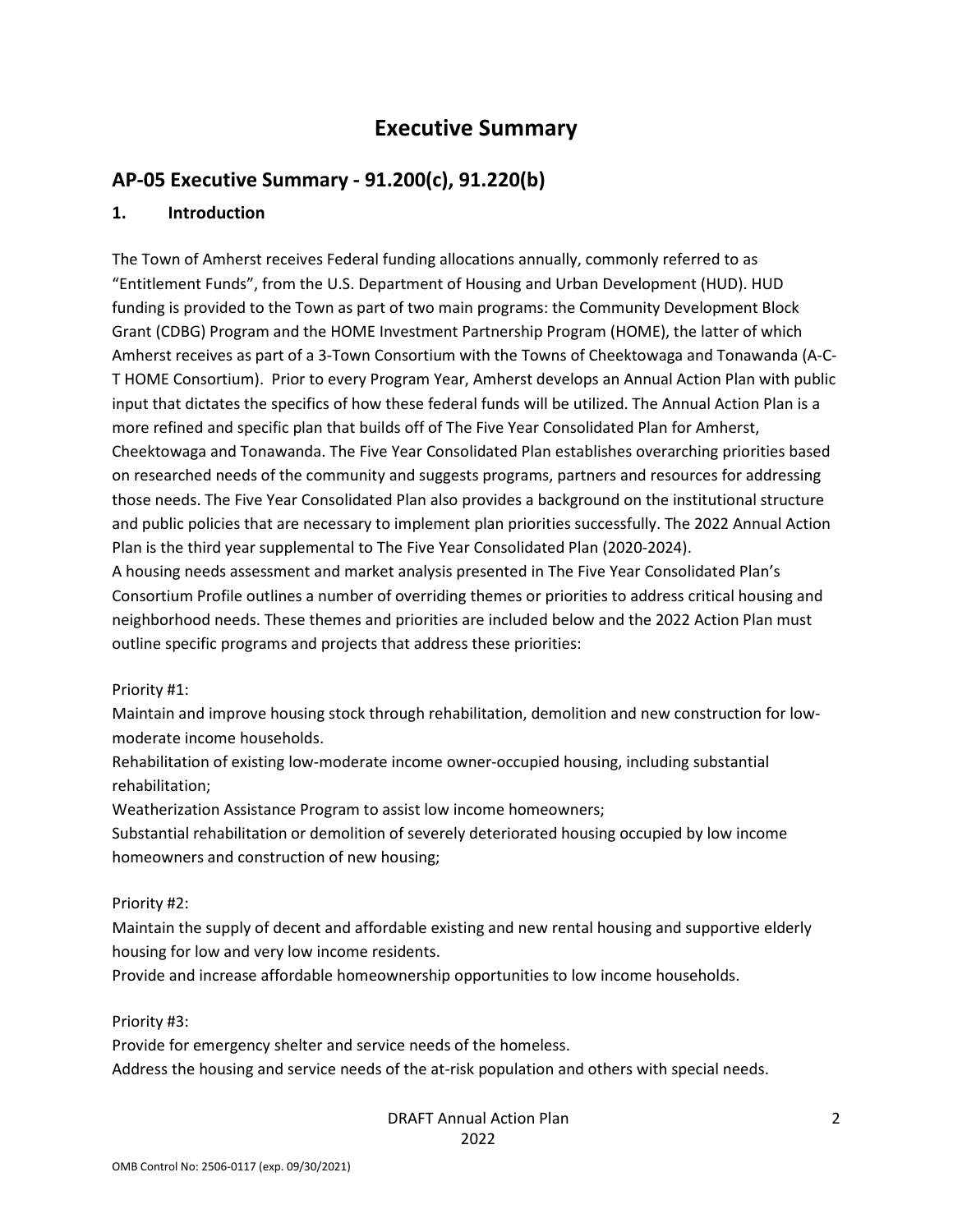Prevent or ameliorate neighborhood deterioration in areas where low income households and substandard conditions are concentrated.

### **2. Summarize the objectives and outcomes identified in the Plan**

This could be a restatement of items or a table listed elsewhere in the plan or a reference to another location. It may also contain any essential items from the housing and homeless needs assessment, the housing market analysis or the strategic plan.

The overall goal of the CDBG Program is the development of viable urban communities that will provide decent affordable housing, a suitable living environment and expanded economic opportunities, principally for low- to-moderate income persons. The main focus of the Town of Amherst's program is in the area of housing and neighborhood preservation. The CDBG Program's broad goals can be accomplished by a variety of eligible activities including housing rehabilitation, improvements to public facilities and infrastructure, recreation improvements, community policing, economic development activities and public service programs.

Besides housing, the Town of Amherst also uses CDBG funds to create suitable living environments by funding public services that improve the lives of its low and moderate income residents by providing services to seniors, youth, and at-risk populations, such as victims of domestic violence.

Development of this Annual Plan takes place on an ongoing basis throughout the year, as the Town receives continual input from various parties in the delivery of housing and community development activities. The Town began the process by notifying residents of low income housing developments in the Town of the availability of HOME and CDBG funds at the October 18, 2021 public hearing held during the Amherst Town Board meeting. Mailings soliciting input were provided to Belmont Housing Resources for WNY, Inc., Housing Opportunities Made Equal, the Buffalo Urban League, the YWCA, Inc., the Family Justice Center, the Village of Williamsville, Supportive Services Corp., and Western New York Independent Living as well as Town Departments involved with service/activity delivery to residents in at-risk neighborhoods and to special populations. A final public hearing will be held in January 2022 and will notify the public of the final Plan publication and final budget decisions for CDBG and HOME funds.

The three overarching objectives guiding the proposed activities are:

Providing Decent Affordable Housing

Creating Suitable Living Environments

Creating Economic Opportunities

#### **Community Development Objectives**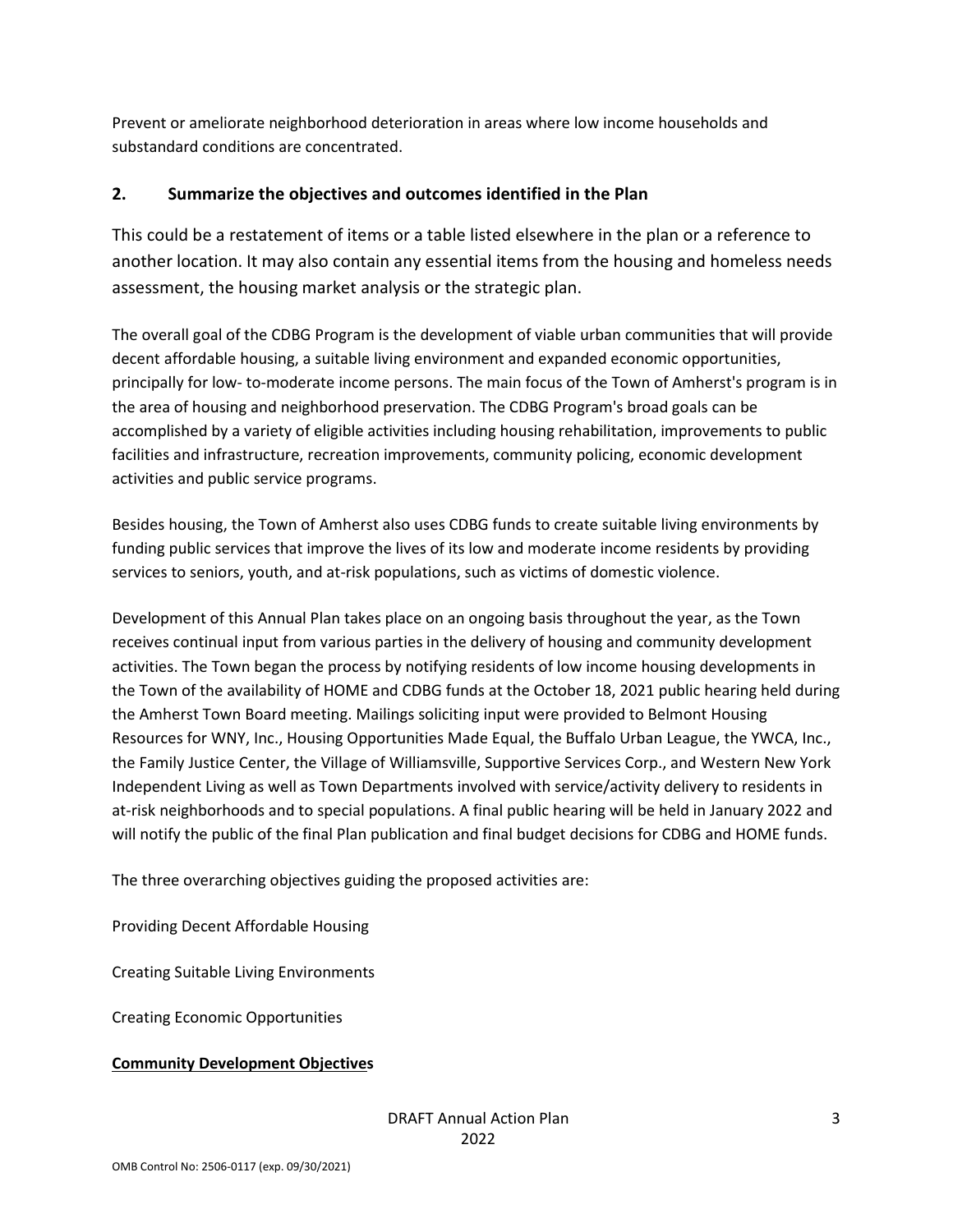#### Infrastructure

Prevent or reduce deterioration in neighborhoods through installation of new or replacement of deteriorated infrastructure such as sidewalks, curb cuts , sewer improvements, etc.

#### Public Facilities

The Town has extensive park and recreation systems that need to be maintained and upgraded to have a positive impact on the quality of life of the residents.

#### Public Services

There are many direct, supportive counseling services needed to improve the quality of life and to help mitigate and prevent problems for youth, senior citizens and families in need of assistance.

#### Economic Development

There is a need to foster redevelopment in the town's older neighborhood business districts and create/retain jobs for lower-income persons.

#### Historic Preservation

There is a recognized need to preserve elements of local heritage and accomplish historic preservation within the town and village.

#### **3. Evaluation of past performance**

This is an evaluation of past performance that helped lead the grantee to choose its goals or projects.

Aside from the Town's special COVID activities undertaken in PY 2020, single family owner-occupied home rehabilitation continues to be the main focus of CDBG and HOME programming in the Towns. During the 2020 PY, the Amherst provided \$487,893 in housing rehab loans to (20) single family homeowners. This sum includes \$298,087 in CDBG funds, \$98,074 in HOME funds, and \$91,731 in NYS Affordable Housing Corp. matching grant funds expended during this period. Lead paint hazards were remediated from three (3) homes and nine (9) homes were weatherized in Amherst.

HOME funds were also used to assist four (4) individual first-time homebuyers in purchasing homes in Amherst during the program year. Assistance is an interest-free deferred loan for closing costs which average between \$5,000 and \$10,000. A total of \$26,242 was spent on this program. Because of the Pandemic, Amherst created an Emergency Rental Assistance Program (ERAP) to assist income qualified tenants with up to 3 months of rental arrears assistance. A total of \$71,107 has been spent on 26 households and \$9,108 of CDBG-CV funds were spent on 5 households in ERAP funding. A Mortgage Assistance Program was also created in 2021. The Town set aside \$265,000 of COVID-19 CDBG funds to assist homeowners with up to 6 months with a limit of \$7,500 in back mortgage payments.

In Cheektowaga, \$91,538 was spent of HOME funds for four (4) housing rehabilitation activities and

DRAFT Annual Action Plan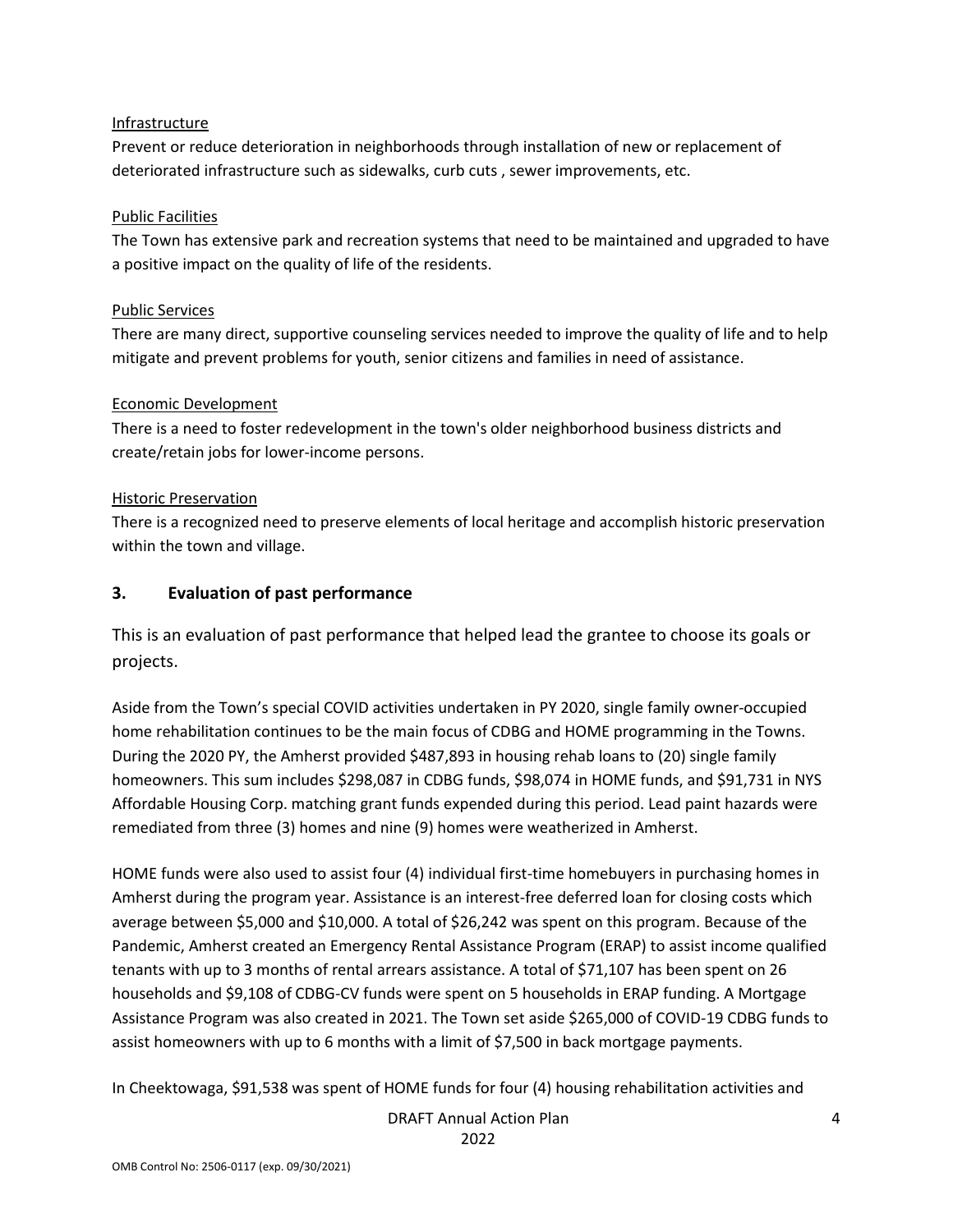\$358,274 of HOME funds were spent to rehabilitate two (2) homes. These 2 homes were sold to income eligible first-time homebuyers which utilized closing cost funds totaling \$15,397. There were three (3) properties that had lead-based paint remediated. In Tonawanda, \$359,221 was spent of HOME funds on housing rehabilitation for six (6) single-family homes.

HOME funds were also used to purchase a deteriorated residence for rehab and eventual resale to an income eligible first-time homebuyer. In PY 2020 Amherst's developer, New Opportunities, acquired a vacant property at 345 Grover Cleveland Highway to be rehabilitated. In Cheektowaga, two single family homes will be constructed during PY 2022, one on Peachrow and one on Gardenvale. Cheektowaga also contributed \$300,000 for Angela's House, a low-income 67 unit senior apartment to be rehabbed at 600 Doat Street. Their funds will be used for 3-HOME Assisted units. Tonawanda has set aside funding for 2021 of \$267,000 for Victoria Place Apartments, a low income senior apartment building. They will be using HOME funds to rehabilitate 2-HOME Assisted units.

CDBG funds are also applied to many community services, some of which provided increased support to meet heavier COVID demands, such as fair housing/discrimination assistance, housing counseling, community policing, after-school programming and summercamp scholarships, weatherization, domestic violence support, and senior/disabled support services.

### **4. Summary of Citizen Participation Process and consultation process**

Summary from citizen participation section of plan.

The development of the Annual Action Plan is a public process that invites citizens, including residents of public and assisted housing developments, to comment on the plan via public hearings and written statements. Public participation is sought and managed according to the Towns' Citizen Participation Plans. Copies of the Towns' Citizen Participation Plans are available upon request.

A Notice of a Public Hearing on the Annual Action Plan is published as a display ad in the *Amherst BEE*, the *Cheektowaga BEE* and the *Ken-Ton BEE* at least 10 days prior to the date of each of the public hearings held during the planning process. Public hearings in the Town of Amherst are conducted as part of regularly scheduled Town Board meetings and thus have a "captive audience" with a broader reach than would be experienced at separate meetings for the Annual Action Plan alone. These meetings are also broadcast on local public access television and available through video recordings of the meetings on Amherst's website. The Town Board meeting for the October 2021 public hearing was in-person, while the upcoming January 2022 Public Hearing is anticipated to be virtual due to rising COVID-19 rates in the County.

In order to afford citizens, public agencies, and other interested parties another reasonable opportunity to examine the plan's contents and to submit comments, the Towns also publish a summary of the proposed Annual Action Plan and where the document is available for review in the Amherst BEE, the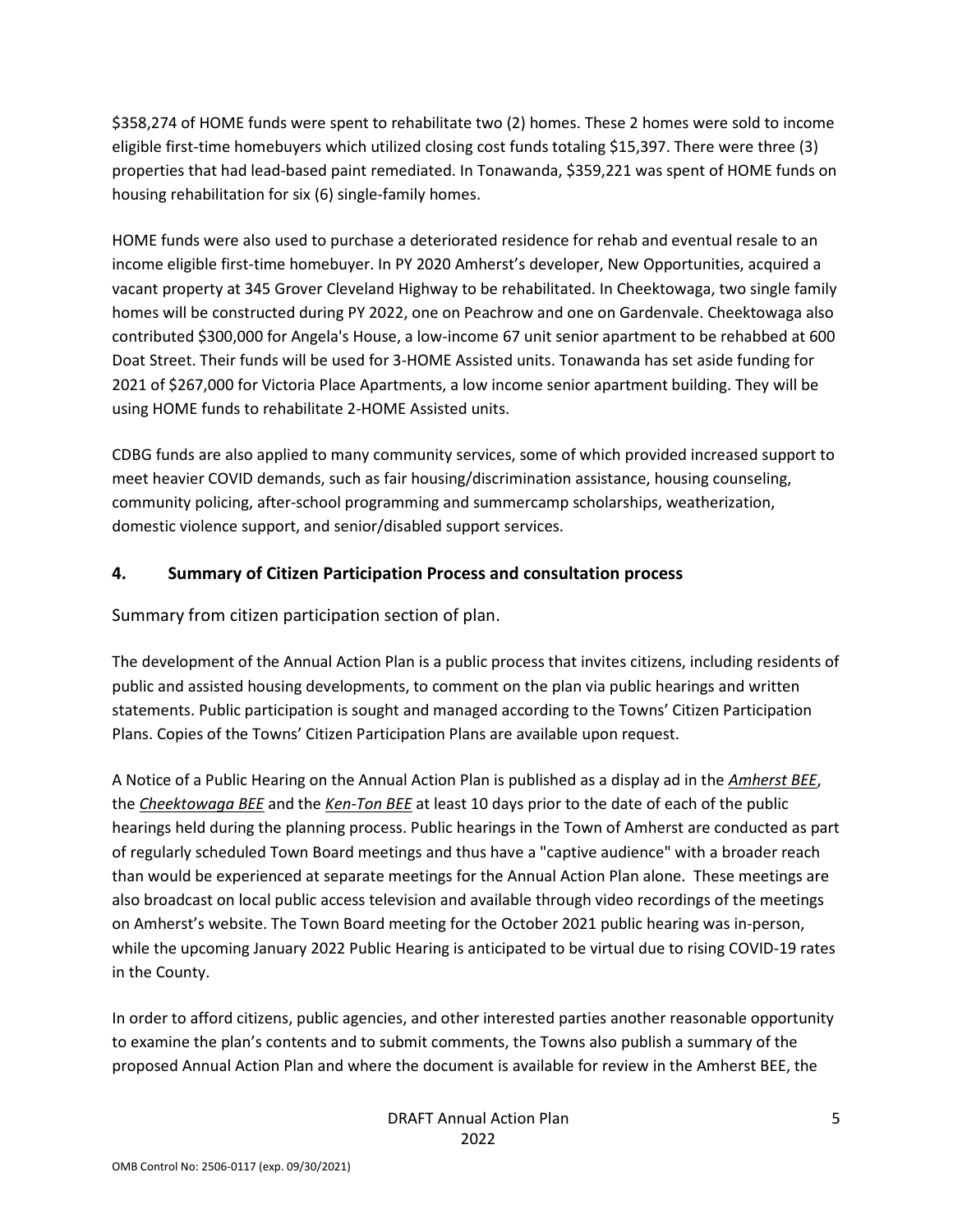Cheektowaga BEE and the Ken-Ton BEE as a display advertisement, at least 30 days prior to submission of the final document to the U.S. Department of Housing and Urban Development (HUD).

Complete copies of the draft and final Annual Action Plan are made available online on the Towns' websites, as well as in all Town libraries, the Amherst Planning Department, the Village Clerks' offices in Depew, Sloan, Kenmore and Williamsville and the Town Clerks' offices in Amherst, Tonawanda and Cheektowaga. In addition, the Towns provide a copy of the Plan to any citizens and/or organizations that request it.

The Towns will consider any comments or views of citizens received in writing, or orally at the public hearings, during the preparation of the final Annual Plan. A summary of these comments or views, and a summary of any comments or views not accepted and the reasons therefore, shall be attached to the final Annual Action Plan.

At this time the Town provided notice via the above channels that the final deadline for public comments on the 2022 Draft Annual Action Plan is January 15, 2022, and were required to be submitted in writing to Amherst Community Development, 5583 Main Street, Williamsville, NY 14221 or to communitydevelopment@amherst.ny.us.

# **5. Summary of public comments**

This could be a brief narrative summary or reference an attached document from the Citizen Participation section of the Con Plan.

There were no public comments received at the 1st Public Hearing which was held on October 18, 2021.

# **6. Summary of comments or views not accepted and the reasons for not accepting them**

There were no comments that the Town did not accept.

# **7. Summary**

N/A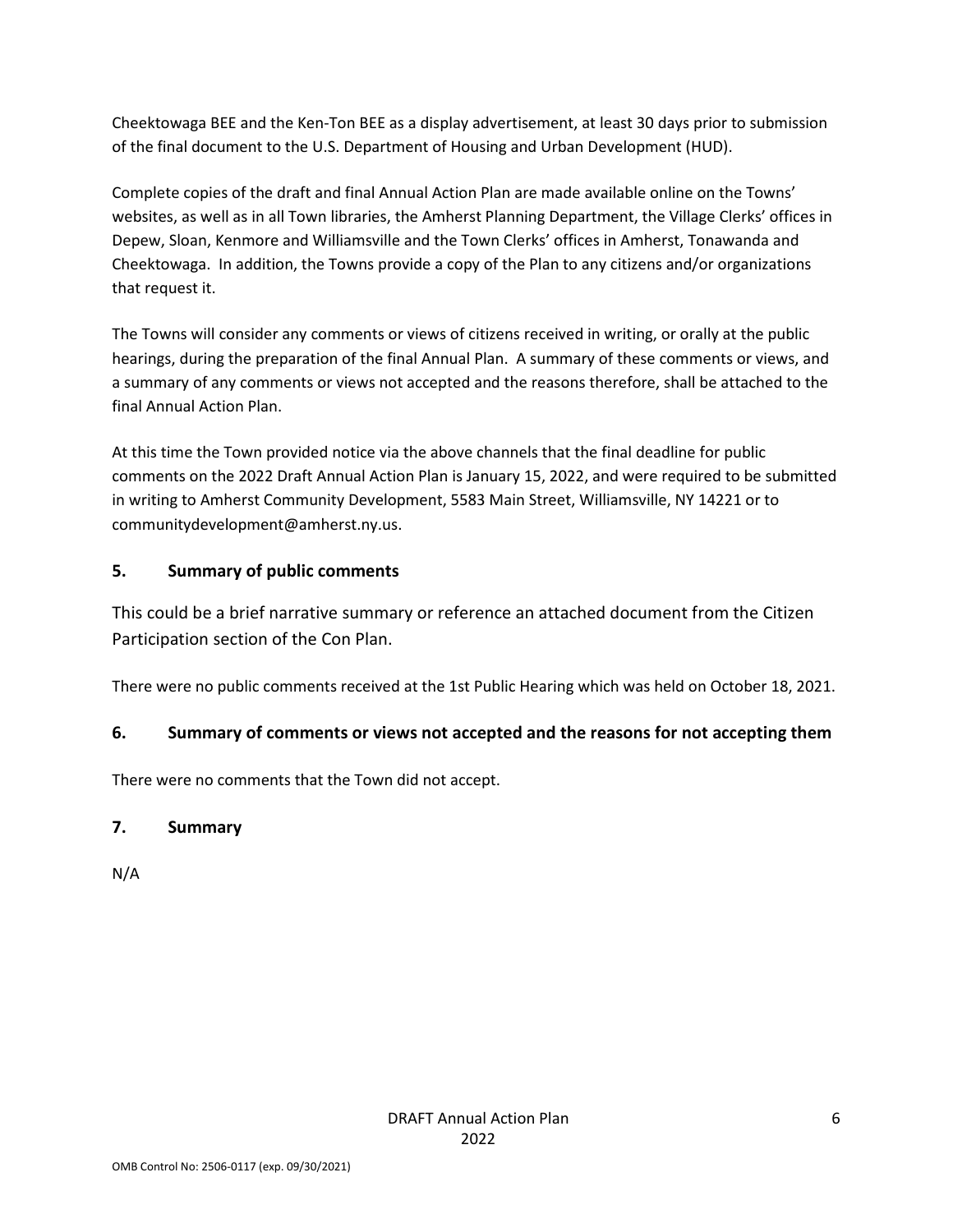# **PR-05 Lead & Responsible Agencies - 91.200(b)**

# **1. Agency/entity responsible for preparing/administering the Consolidated Plan**

The following are the agencies/entities responsible for preparing the Consolidated Plan and those responsible for administration of each grant program and funding source.

| <b>Agency Role</b>        | <b>Name</b> | Department/Agency                     |
|---------------------------|-------------|---------------------------------------|
| Lead Agency               | Amherst     |                                       |
| CDBG Administrator        | Amherst     | Town of Amherst Community Development |
| <b>HOME Administrator</b> | Amherst     | Town of Amherst Community Development |

**Table 1 – Responsible Agencies** 

#### **Narrative**

The Town of Amherst administers the Town's Community Development Block Grant (CDBG) Grant and is also lead town for the Amherst, Cheektowaga and Tonawanda HOME Investment Partnership (HOME) Consortium. CDBG funds to be awarded by HUD in FY 2022 total \$640,103. If the actual CDBG award being provided by HUD is lower than anticipated, the funding reduction will be applied to the Homeowner Rehab Program and administration costs (if necessary). The ACT HOME Consortium is expecting HOME Grant funds of \$941,900 to be shared by the three Towns (Amherst, Cheektowaga and Tonawanda). Any change in estimated HOME funding will be absorbed by the HOME Housing Rehabilitation activities in the Consortium Towns, after the 10% Administration costs are adjusted.

### **Consolidated Plan Public Contact Information**

The Town of Amherst Community Development administers the Amherst HOME Consortium allocation for the three towns of Amherst, Cheektowaga and Tonawanda. Amherst's Community Development Department is also responsible for the Consortium's Five Year Consolidated Plan in collaboration with the Towns of Cheektowaga and Tonawanda. The Town of Amherst is the point of contact for both of these planning documents.

7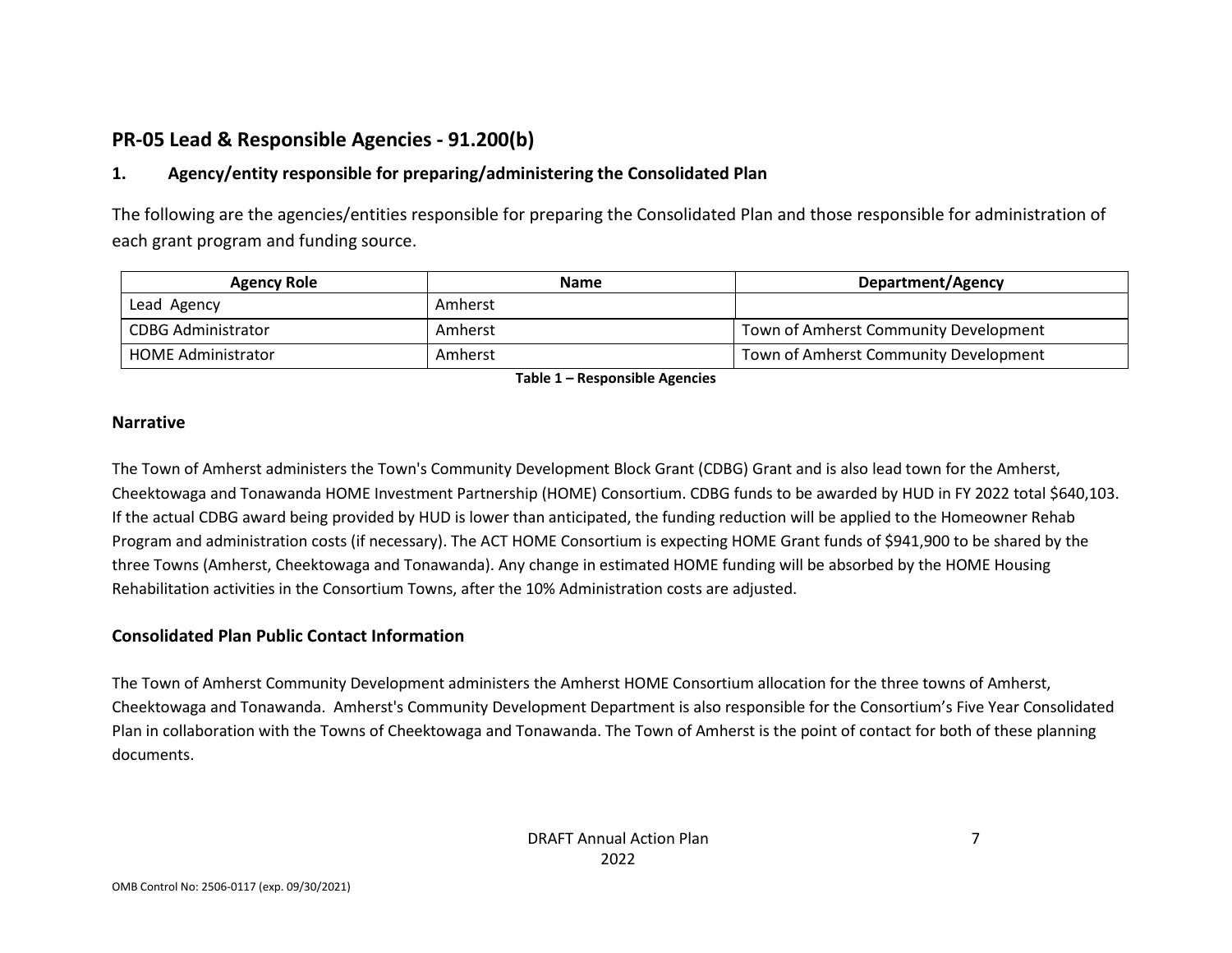# **AP-10 Consultation - 91.100, 91.200(b), 91.215(l)**

### **1. Introduction**

The Town of Amherst is the "Participating Jurisdiction" or Lead Agency, for the ACT HOME Consortium. HOME and CDBG will be administered through the Community Development division of the Town's Planning Department. New Opportunities Community Housing Development Corp. and University CDA are non-profit neighborhood development agencies and will manage the projects involving the acquisition and rehabilitation or new construction of housing for the Town of Amherst.

# **Provide a concise summary of the jurisdiction's activities to enhance coordination between public and assisted housing providers and private and governmental health, mental health and service agencies (91.215(l)).**

The Town of Amherst will continue to act as the lead for the Erie County PHA Consortium, acting as a conduit for Section 8 (Housing Choice Voucher Program) rental subsidies for eligible, very low income households in Erie County;

Continue to support eligible development applications for new rental units for low income elderly through the Supportive Housing for the Elderly Program (Section 202);

Continue to support eligible development applications for newly created rental units for low-income disabled residents and support applications for new rental units for low income elderly through the Section8/Section 202 New Construction Program, and Amherst's HOME Rental Subsidy Program, as funding becomes available.

Housing Opportunities Made Equal (H.O.M.E) will advocate for victims of perceived housing discrimination and offer informational workshops on discrimination to Town Officials. Fair Housing Resources and the generation of Fair Housing News will also be handled by H.O.M.E. and a link to their website is available on the Town's Community Development webpage under Fair Housing.

Buffalo Urban league will advocate for victims of predatory lending practices, refinancing and foreclosure prevention scams, both in cases of existing homeowners attempting to refinance mortgages, and new homebuyers in need of mortgages. Counseling is also available for Town residents with consumer credit issues and the League may arrange free legal services for the low-income families and elderly households facing mortgage foreclosure or other legal/credit issues.

Belmont Housing Resources for WNY, Inc. will administer housing counseling and financial education services for recipients of first-time homebuyer assistance under the HOME program, for households in danger of mortgage default; at-risk households in danger of becoming homeless; and tenant-landlord disputes. Consultation on reverse mortgages is also available for eligible senior homeowners.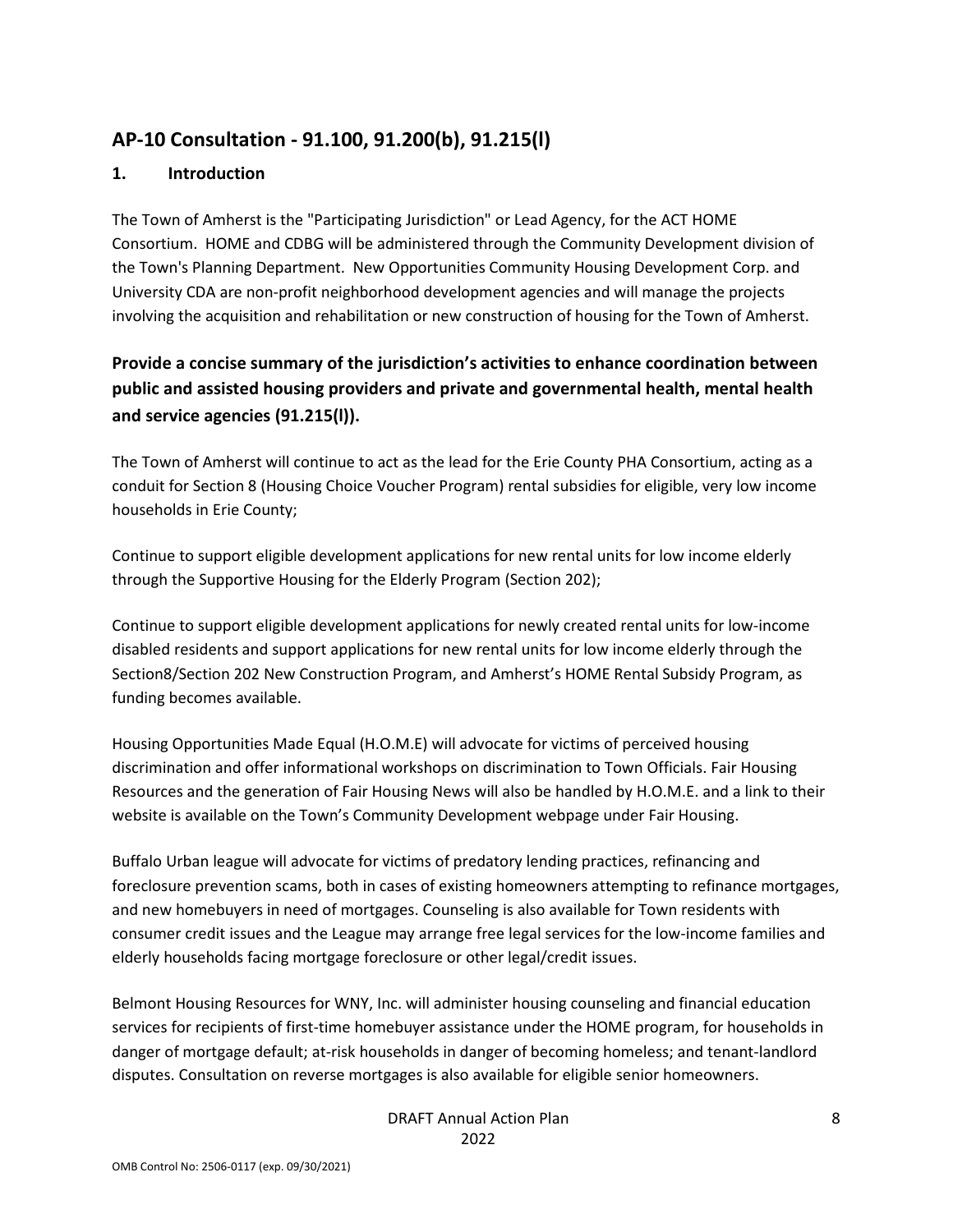Erie County Supportive Services Corp. will administer weatherization services for low-income owner and tenant households (excluding multi-unit complexes) providing energy efficient heating and insulation, windows and weatherproofing and in some cases energy efficient refrigerators.

The Amherst Police Department will also provide Community Policing events that target vulnerable populations, such as at-risk youth and seniors. Youth activities and engagement in low-income neighborhoods, in order to build a more local level relationship with residents and youth.

The Town will continue to work with the sub-recipient agencies that currently assist in program delivery. Amherst will also continue to cultivate relationships with other agencies that provide housing and service delivery to residents in at-risk neighborhoods and to special populations. Finally, the Town will continue to solicit input from agencies to provide new venues for providing affordable housing, assisting such agencies in locating appropriate sites for new investment and redevelopment.

# **Describe coordination with the Continuum of Care and efforts to address the needs of homeless persons (particularly chronically homeless individuals and families, families with children, veterans, and unaccompanied youth) and persons at risk of homelessness.**

The Town of Amherst and the ACT HOME Consortium work with the Homeless Alliance of Western New York, our Continuum of Care for the homeless and at risk population of the area, to identify and meet the needs of this population and work to provide shelter and affordable, stable housing to prevent homelessness. Amherst does not receive any ESG funding and any monetary assistance is through CDBG.

**Describe consultation with the Continuum(s) of Care that serves the jurisdiction's area in determining how to allocate ESG funds, develop performance standards for and evaluate outcomes of projects and activities assisted by ESG funds, and develop funding, policies and procedures for the operation and administration of HMIS** 

N/A

**2. Agencies, groups, organizations and others who participated in the process and consultations**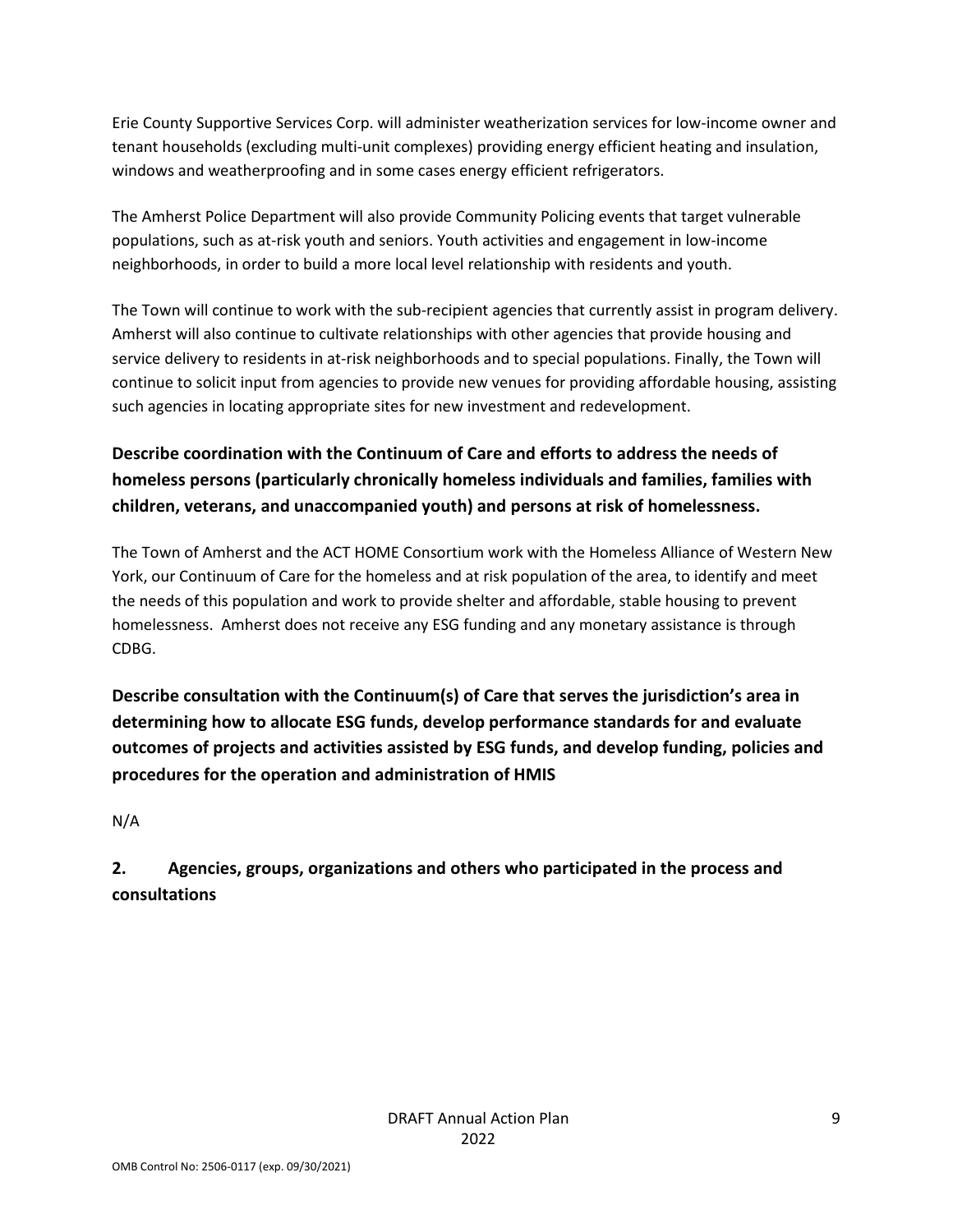**Table 2 – Agencies, groups, organizations who participated** 

| 1              | Agency/Group/Organization                        | Belmont Housing Resources for WNY, Inc.                                            |
|----------------|--------------------------------------------------|------------------------------------------------------------------------------------|
|                | <b>Agency/Group/Organization Type</b>            | Housing                                                                            |
|                |                                                  | PHA                                                                                |
|                |                                                  | Services-homeless                                                                  |
|                |                                                  | Services-Education                                                                 |
|                |                                                  | Service-Fair Housing                                                               |
|                |                                                  | Regional organization                                                              |
|                |                                                  | Foundation                                                                         |
|                | What section of the Plan was addressed by        | <b>Housing Need Assessment</b>                                                     |
|                | Consultation?                                    | <b>Public Housing Needs</b>                                                        |
|                |                                                  | Homeless Needs - Families with children                                            |
|                |                                                  | Homelessness Needs - Veterans                                                      |
|                | <b>Briefly describe how the</b>                  | Belmont Housing Resources for WNY, Inc. administers the Housing Choice Voucher     |
|                | Agency/Group/Organization was consulted. What    | Program (HCV) (formerly known as Section 8 Program) for Western New York. Their    |
|                | are the anticipated outcomes of the consultation | current waiting list has been suspended since July 2011 and is currently closed to |
|                | or areas for improved coordination?              | new applicants until current applicants are accommodated. The Town of Amherst, as  |
|                |                                                  | lead agency for the Erie County PHA Consortium, oversees the monitoring of         |
|                |                                                  | Belmont's Section 8 Program.                                                       |
| $\overline{2}$ | Agency/Group/Organization                        | Buffalo Urban League Inc.                                                          |
|                | Agency/Group/Organization Type                   | Services - Housing                                                                 |
|                |                                                  | Services-Education                                                                 |
|                |                                                  | Services-Employment                                                                |
|                |                                                  | Service-Fair Housing                                                               |
|                |                                                  | Regional organization                                                              |
|                |                                                  | Foundation                                                                         |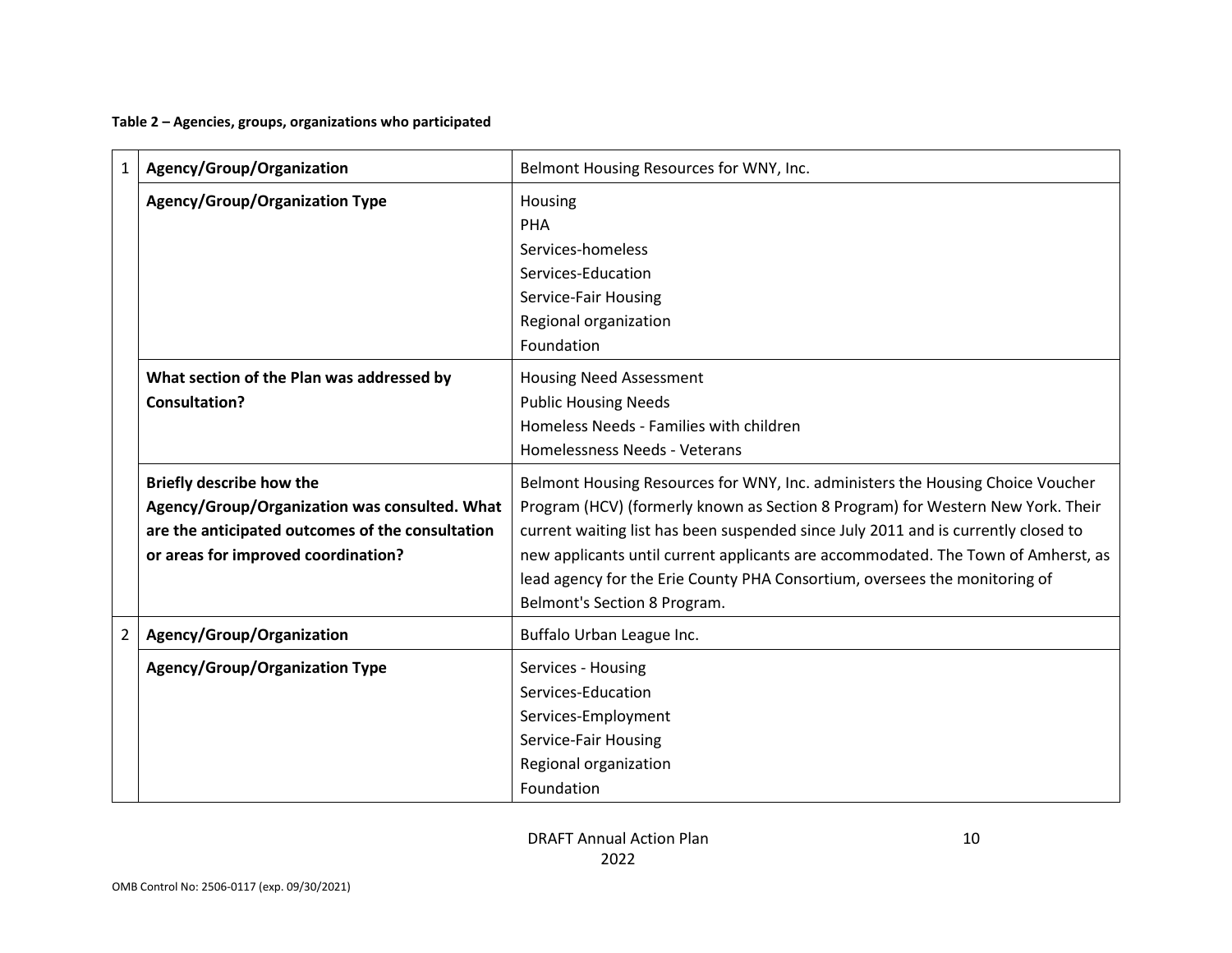|   | What section of the Plan was addressed by<br><b>Consultation?</b>                                                                                                           | <b>Housing Need Assessment</b><br>Homeless Needs - Families with children                                                                                                                                                                                                                                                                                                                                                                                                                                                                |
|---|-----------------------------------------------------------------------------------------------------------------------------------------------------------------------------|------------------------------------------------------------------------------------------------------------------------------------------------------------------------------------------------------------------------------------------------------------------------------------------------------------------------------------------------------------------------------------------------------------------------------------------------------------------------------------------------------------------------------------------|
|   | <b>Briefly describe how the</b><br>Agency/Group/Organization was consulted. What<br>are the anticipated outcomes of the consultation<br>or areas for improved coordination? | The Buffalo Urban League, Inc. (BUL) will advocate for victims of predatory lending<br>practices, refinancing and foreclosure prevention scams, both in cases of existing<br>homeowners attempting to refinance mortgages and new homebuyers in need of<br>mortgages. Counseling is also available for Town residents with consumer credit<br>issues and BUL with the Western New York Law Center may arrange free legal<br>services for the low-income families and elderly households facing mortgage<br>foreclosure or credit issues. |
| 3 | Agency/Group/Organization                                                                                                                                                   | HOUSING OPPORTUNITIES MADE EQUAL, INC.                                                                                                                                                                                                                                                                                                                                                                                                                                                                                                   |
|   | <b>Agency/Group/Organization Type</b>                                                                                                                                       | Housing<br>Services-Persons with Disabilities<br>Services-Education<br>Service-Fair Housing                                                                                                                                                                                                                                                                                                                                                                                                                                              |
|   | What section of the Plan was addressed by<br><b>Consultation?</b>                                                                                                           | <b>Housing Need Assessment</b><br>Homeless Needs - Families with children<br>Homelessness Needs - Veterans                                                                                                                                                                                                                                                                                                                                                                                                                               |
|   | Briefly describe how the<br>Agency/Group/Organization was consulted. What<br>are the anticipated outcomes of the consultation<br>or areas for improved coordination?        | Housing Opportunities Made Equal, Inc. (HOME) will advocate for victims of<br>perceived housing discrimination and offer informational workshops on<br>discrimination to Town Officials. Advertising for Fair Housing issues will also be<br>handled by HOME and a link to their website is on the Town's Community<br>Development page: www.amherst.ny.us/community (under Fair Housing). A<br>landlord-tenant training and fair housing video are typically scheduled in the Town<br>as a Fair Housing Month activity.                 |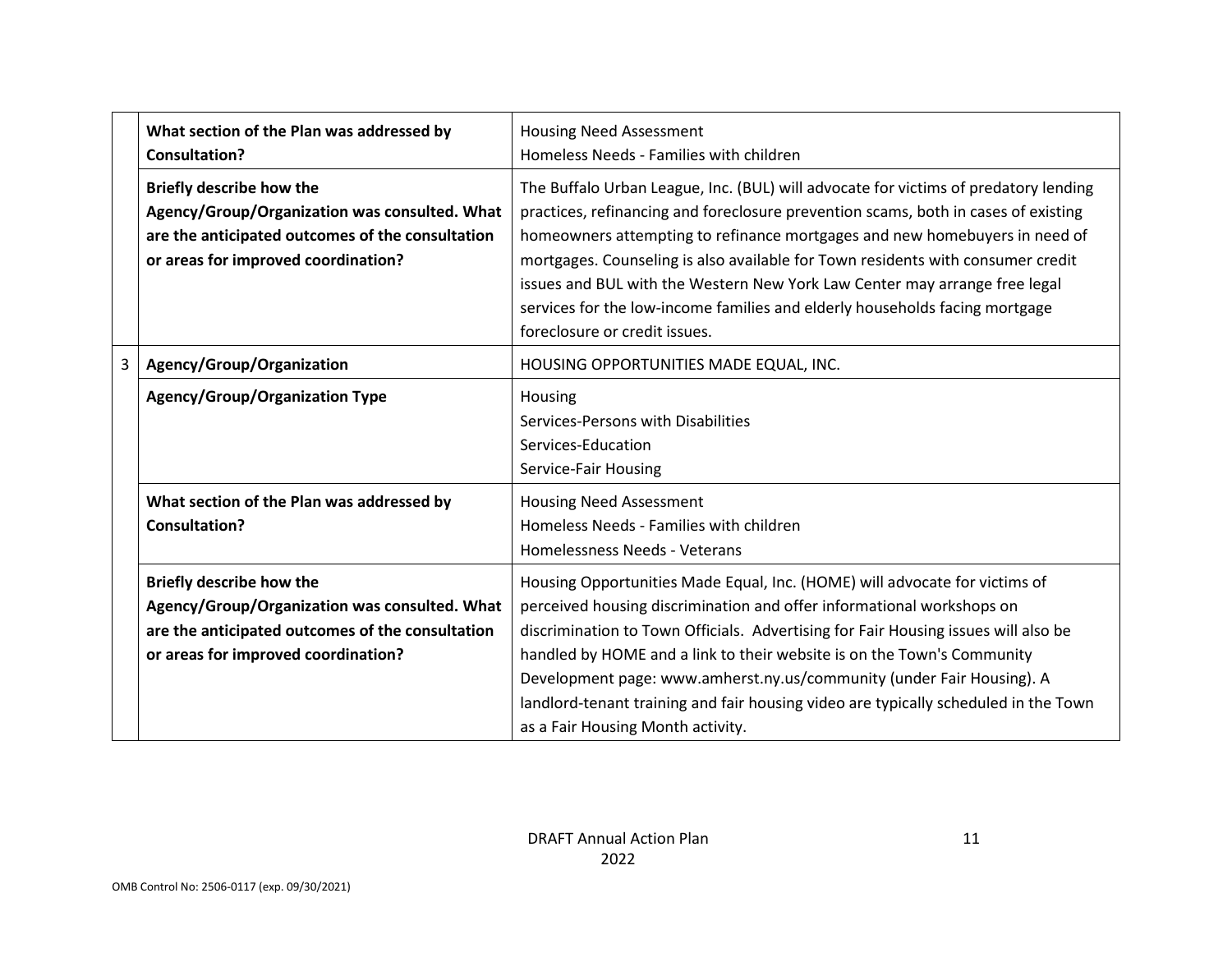| 4 | Agency/Group/Organization                        | <b>YWCA</b>                                                                          |  |  |  |
|---|--------------------------------------------------|--------------------------------------------------------------------------------------|--|--|--|
|   | <b>Agency/Group/Organization Type</b>            | Services - Housing                                                                   |  |  |  |
|   |                                                  | Services-Victims of Domestic Violence                                                |  |  |  |
|   |                                                  | Services-Employment                                                                  |  |  |  |
|   | What section of the Plan was addressed by        | Homeless Needs - Families with children                                              |  |  |  |
|   | Consultation?                                    |                                                                                      |  |  |  |
|   | Briefly describe how the                         | The YWCA of WNY, Inc. operates four units of transitional housing in the Town of     |  |  |  |
|   | Agency/Group/Organization was consulted. What    | Amherst for homeless victims of domestic violence. The YWCA coordinates with area    |  |  |  |
|   | are the anticipated outcomes of the consultation | shelters to provide case management and assistance with issues relating to illness,  |  |  |  |
|   | or areas for improved coordination?              | credit, crime, and lack of education or employment. The organization is applying for |  |  |  |
|   |                                                  | CDBG funds for case management and transportation assistance.                        |  |  |  |

**Identify any Agency Types not consulted and provide rationale for not consulting** 

N/A

# **Other local/regional/state/federal planning efforts considered when preparing the Plan**

| Name of Plan | Lead                     | How do the goals of your Strategic Plan overlap with the goals of each plan?                        |
|--------------|--------------------------|-----------------------------------------------------------------------------------------------------|
|              | Organization             |                                                                                                     |
|              |                          | Homeless Alliance of WNY is the designated Continuum of Care (CoC) agency for Erie County. The      |
|              |                          | Consortium supports the efforts of the Homeless Alliance of WNY as the Collaborative Applicant of   |
| Continuum of | <b>Homeless Alliance</b> | the Continuum of Care. Although homelessness is not perceived as a significant problem in the A-C-T |
| Care         | of WNY                   | Consortium, persons who are homeless or at-risk have access to the various elements of the CoC      |
|              |                          | available. Amherst works with County and Town agencies and the CoC to assist and provide services   |
|              |                          | to Town residents.                                                                                  |

**Table 3 – Other local / regional / federal planning efforts** 

# **Narrative**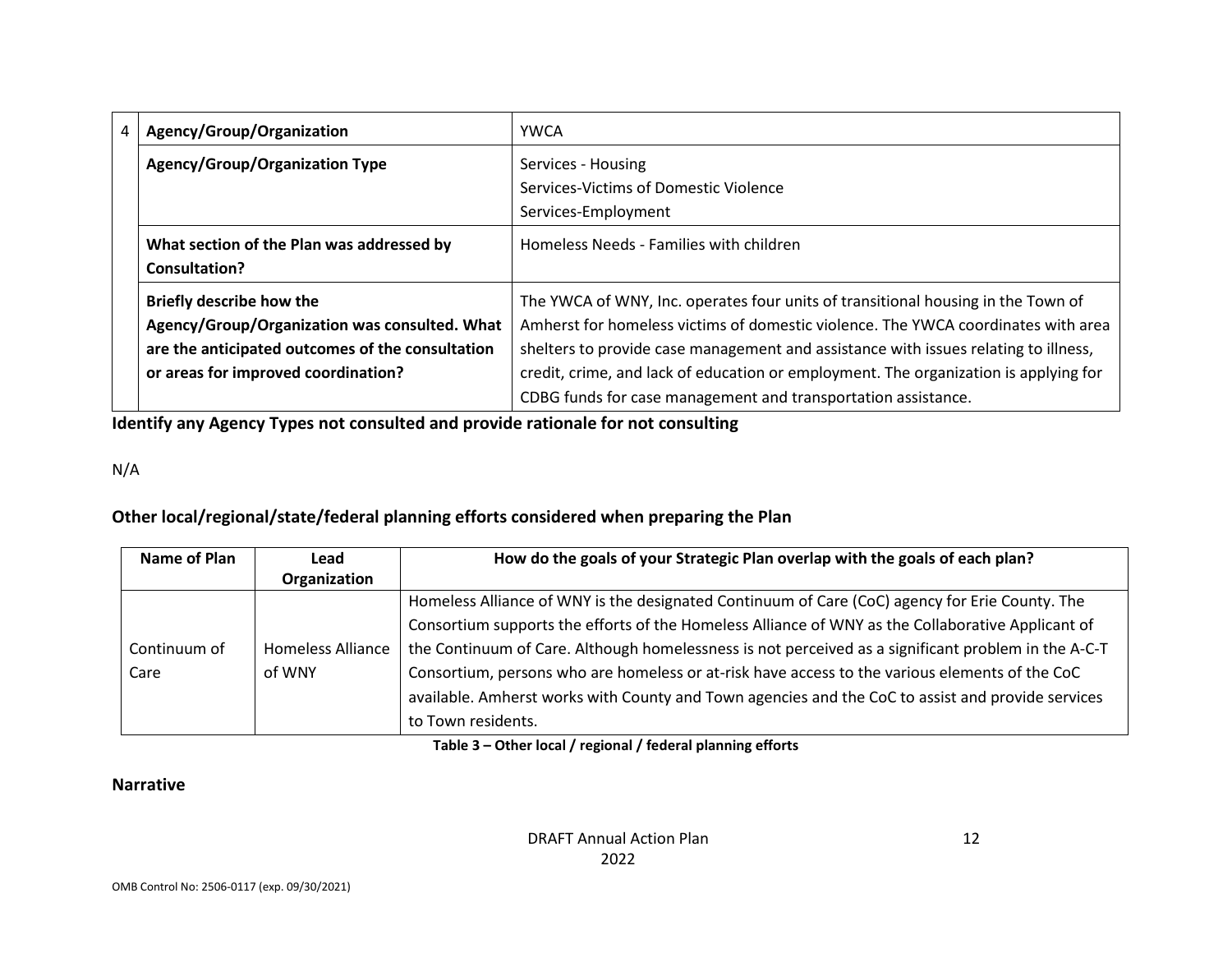# **AP-12 Participation - 91.401, 91.105, 91.200(c)**

# **1. Summary of citizen participation process/Efforts made to broaden citizen participation Summarize citizen participation process and how it impacted goal-setting**

### **Citizen Participation Outreach**

| Sort<br>Order  | Mode of<br>Outreach | <b>Target of</b><br>Outreach        | Summary of<br>response/attendance                                                                                                                                                                                                                     | <b>Summary of</b><br>comments received                    | <b>Summary of comments</b><br>not accepted<br>and reasons | <b>URL</b> (If applicable) |
|----------------|---------------------|-------------------------------------|-------------------------------------------------------------------------------------------------------------------------------------------------------------------------------------------------------------------------------------------------------|-----------------------------------------------------------|-----------------------------------------------------------|----------------------------|
| 1              | Public<br>Meeting   | Non-<br>targeted/broad<br>community | First Public Hearing at<br>Town Board meeting<br>on October 18, 2021.<br><b>Second Public</b><br>Hearing will be held<br>at the second Town<br>Board meeting in<br>January 2022.                                                                      | There were no<br>comments at the<br>first Public Hearing. | N/A                                                       |                            |
| $\overline{2}$ | Newspaper<br>Ad     | Non-<br>targeted/broad<br>community | Display Ad in<br>Amherst Bee for<br>notice of first public<br>hearing and public<br>meeting in October<br>2021; ad in Amherst<br>Bee for notice of<br>availability of draft<br><b>Annual Action Plan</b><br>available for review<br>in December 2021. |                                                           | N/A                                                       | www.amherstbee.com         |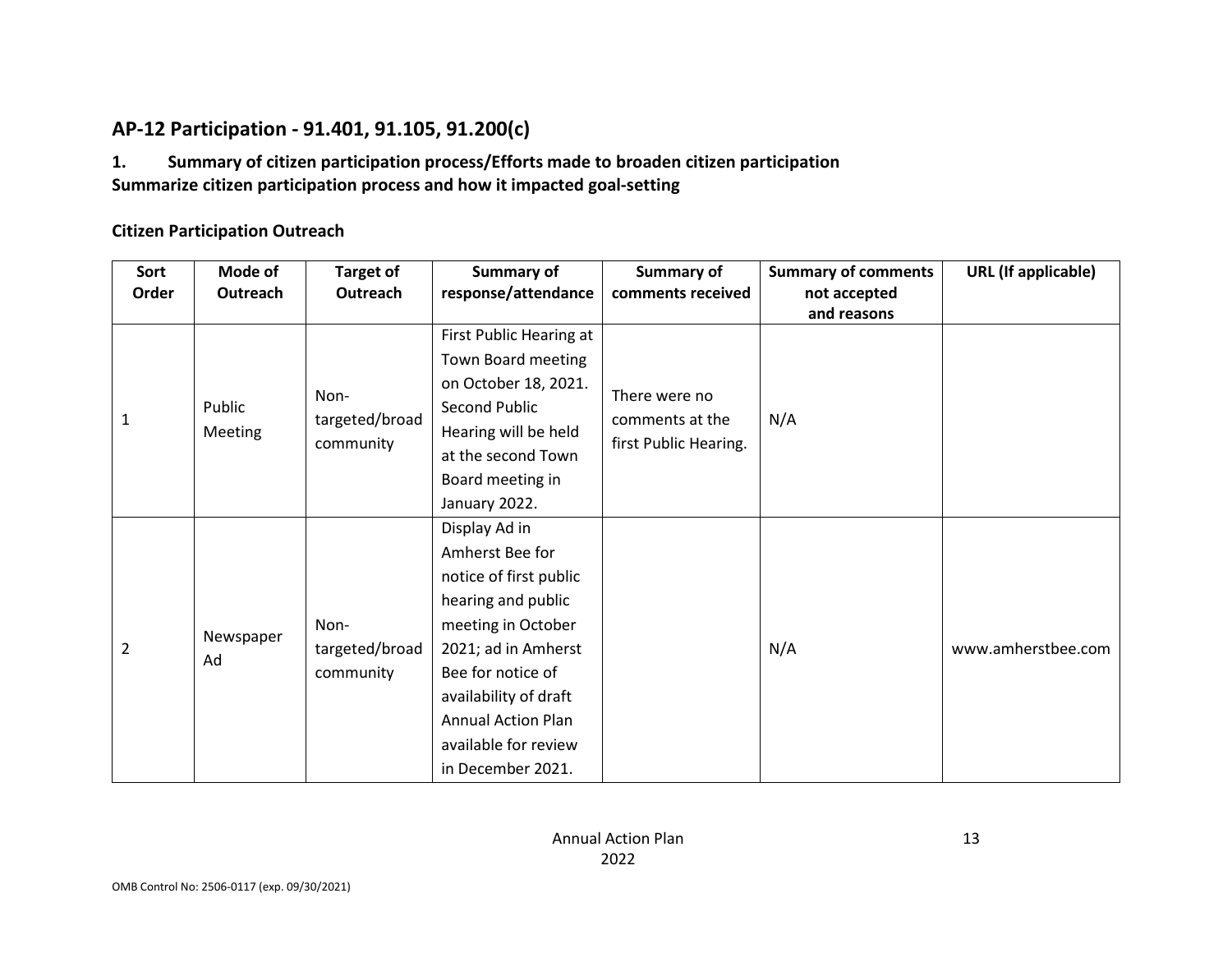| Sort  | Mode of  | <b>Target of</b> | Summary of             | Summary of        | <b>Summary of comments</b> | <b>URL</b> (If applicable) |
|-------|----------|------------------|------------------------|-------------------|----------------------------|----------------------------|
| Order | Outreach | Outreach         | response/attendance    | comments received | not accepted               |                            |
|       |          |                  |                        |                   | and reasons                |                            |
|       |          |                  | Notices for public     |                   |                            |                            |
|       |          |                  | hearings, availability |                   |                            |                            |
|       |          |                  | of requests for        |                   |                            |                            |
|       | Internet | Non-             | funding, overall       |                   |                            |                            |
| 3     |          | targeted/broad   | budget, Draft Annual   |                   |                            | www.amherst.ny.us          |
|       | Outreach | community        | Plan, and proposed     |                   |                            |                            |
|       |          |                  | projects are posted    |                   |                            |                            |
|       |          |                  | on the main page of    |                   |                            |                            |
|       |          |                  | the Town's website.    |                   |                            |                            |

**Table 4 – Citizen Participation Outreach**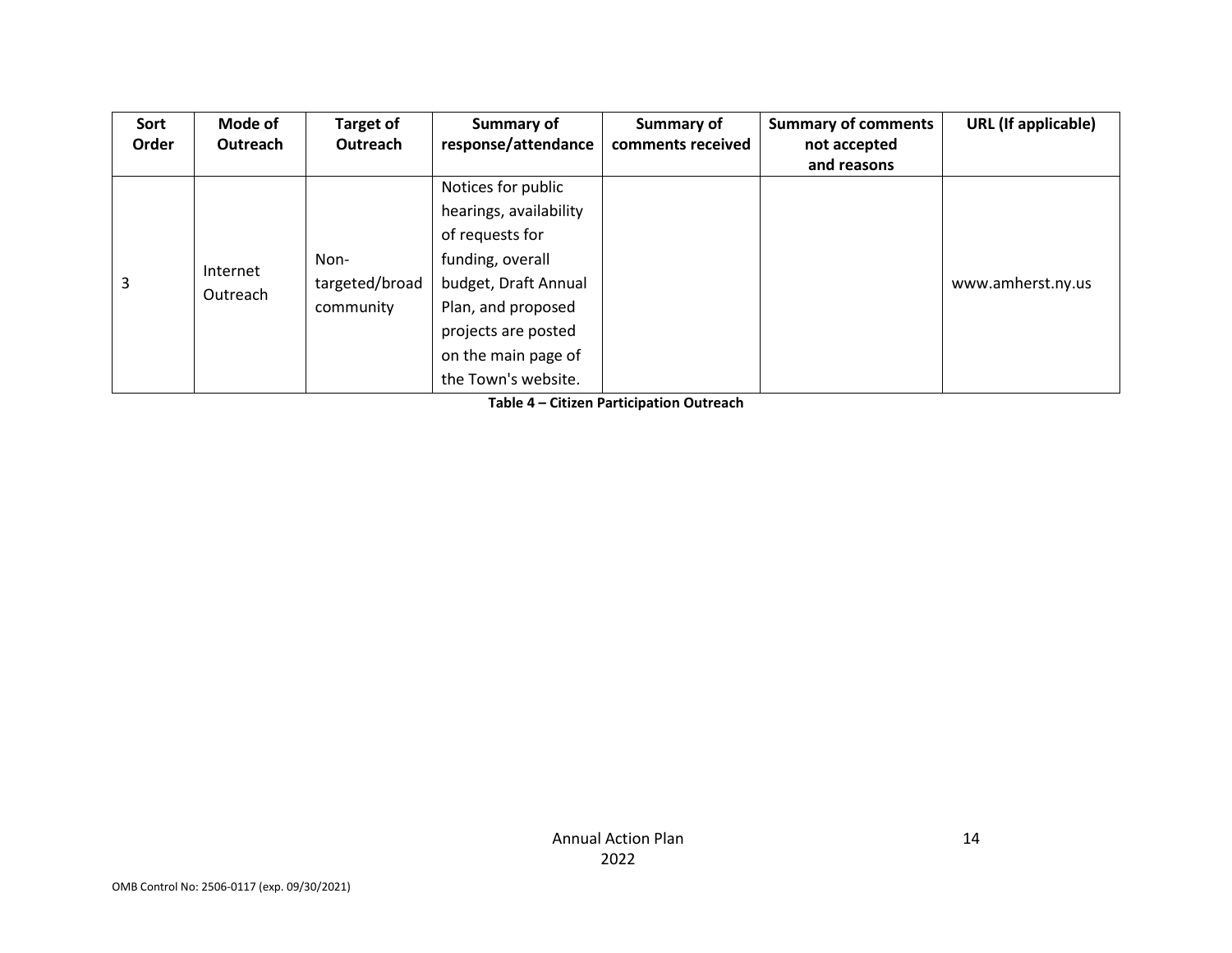# **Expected Resources**

# **AP-15 Expected Resources - 91.420(b), 91.220(c)(1,2) Introduction**

The Town of Amherst will receive \$640,103 in Community Development Block Grant funding for 2022, with roughly \$180,000 in program income received during the program year. The Amherst, Cheektowaga, Tonawanda (A-C-T) HOME Consortium will receive \$941,900 in 2022 HOME Investment Partnerships Grant funding, with an anticipated \$700,000 in program income from HOME housing rehabilitation and homebuyer and acquisition-rehabilitation-resale activities. The Town of Amherst also has another \$100,000 in the New York State Affordable Housing Grant to match and supplement the CDBG and HOME funding allocated to its housing rehabilitation program. Any increases in CDBG funds for Amherst will be allocated to the Homeowner Rehab Program while decreases will be absorbed in the Homeowner Rehab Program. Any increases or decreases in the HOME funding in the allocations from HUD will be applied to the Homeowner Rehabilitation Programs for the Consortium.

#### **Anticipated Resources**

| Program     | <b>Source</b> | <b>Uses of Funds</b> | <b>Expected Amount Available Year 1</b> |         |                   |         | <b>Expected</b> | <b>Narrative</b>   |
|-------------|---------------|----------------------|-----------------------------------------|---------|-------------------|---------|-----------------|--------------------|
|             | οf            |                      | Annual                                  | Program | <b>Prior Year</b> | Total:  | Amount          | <b>Description</b> |
|             | <b>Funds</b>  |                      | <b>Allocation:</b>                      | Income: | <b>Resources:</b> | \$      | Available       |                    |
|             |               |                      | \$                                      | \$      | \$                |         | Remainder       |                    |
|             |               |                      |                                         |         |                   |         | of ConPlan      |                    |
|             |               |                      |                                         |         |                   |         | Ş               |                    |
| <b>CDBG</b> | public        | Acquisition          |                                         |         |                   |         |                 |                    |
|             |               | Admin and            |                                         |         |                   |         |                 |                    |
|             | federal       | Planning             |                                         |         |                   |         |                 |                    |
|             |               | Economic             |                                         |         |                   |         |                 |                    |
|             |               | Development          |                                         |         |                   |         |                 |                    |
|             |               | Housing              |                                         |         |                   |         |                 |                    |
|             |               | Public               |                                         |         |                   |         |                 |                    |
|             |               | Improvements         |                                         |         |                   |         |                 |                    |
|             |               | Public               |                                         |         |                   |         |                 |                    |
|             |               | Services             | 640,103                                 | 180,000 | 0                 | 820,103 | 0               |                    |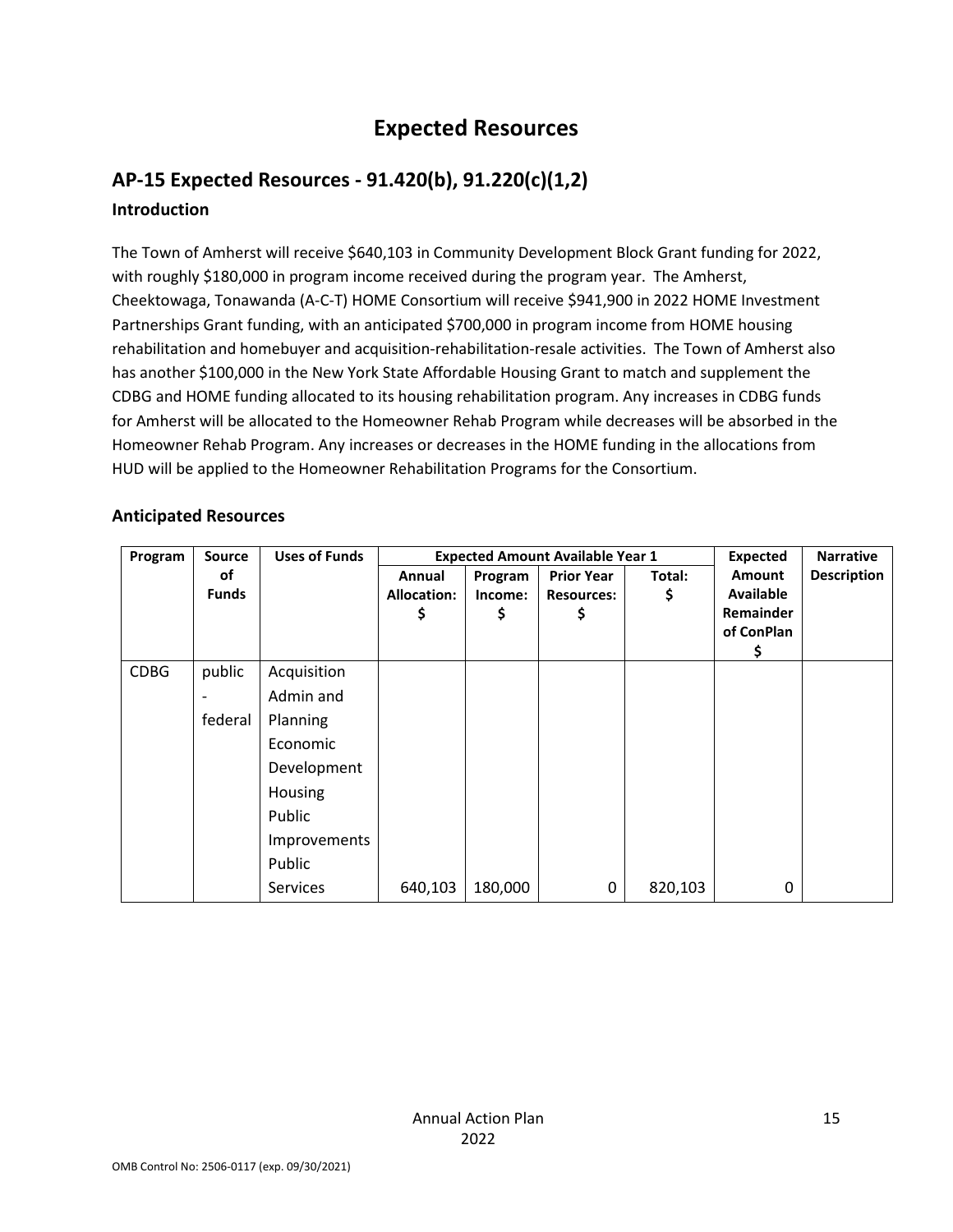| Program     | <b>Source</b> | <b>Uses of Funds</b> |                    |             | <b>Expected Amount Available Year 1</b> |           | <b>Expected</b>         | <b>Narrative</b>   |
|-------------|---------------|----------------------|--------------------|-------------|-----------------------------------------|-----------|-------------------------|--------------------|
|             | of            |                      | Annual             | Program     | <b>Prior Year</b>                       | Total:    | <b>Amount</b>           | <b>Description</b> |
|             | <b>Funds</b>  |                      | <b>Allocation:</b> | Income:     | <b>Resources:</b>                       | \$        | <b>Available</b>        |                    |
|             |               |                      | \$                 | \$          | \$                                      |           | Remainder<br>of ConPlan |                    |
|             |               |                      |                    |             |                                         |           | \$                      |                    |
| <b>HOME</b> | public        | Acquisition          |                    |             |                                         |           |                         |                    |
|             |               | Homebuyer            |                    |             |                                         |           |                         |                    |
|             | federal       | assistance           |                    |             |                                         |           |                         |                    |
|             |               | Homeowner            |                    |             |                                         |           |                         |                    |
|             |               | rehab                |                    |             |                                         |           |                         |                    |
|             |               | Multifamily          |                    |             |                                         |           |                         |                    |
|             |               | rental new           |                    |             |                                         |           |                         |                    |
|             |               | construction         |                    |             |                                         |           |                         |                    |
|             |               | Multifamily          |                    |             |                                         |           |                         |                    |
|             |               | rental rehab         |                    |             |                                         |           |                         |                    |
|             |               | <b>New</b>           |                    |             |                                         |           |                         |                    |
|             |               | construction         |                    |             |                                         |           |                         |                    |
|             |               | for ownership        |                    |             |                                         |           |                         |                    |
|             |               | <b>TBRA</b>          | 941,900            | 700,000     | 0                                       | 1,641,900 | $\mathbf 0$             |                    |
| Other       | public        | Other                |                    |             |                                         |           |                         |                    |
|             |               |                      |                    |             |                                         |           |                         |                    |
|             | federal       |                      | 0                  | $\mathbf 0$ | 0                                       | $\pmb{0}$ | 0                       |                    |

| Table 2 - Expected Resources - Priority Table |  |  |  |  |
|-----------------------------------------------|--|--|--|--|
|-----------------------------------------------|--|--|--|--|

# **Explain how federal funds will leverage those additional resources (private, state and local funds), including a description of how matching requirements will be satisfied**

The Town of Amherst has received a \$300,000 New York State Affordable Housing Corporation Grant in 2021 that offers eligible single family homeowners a forgivable grant amount toward the rehabilitation of their home. The grant matches the Town's CDBG or HOME rehabilitation funds 60/40. The CDBG or HOME portion of the assistance is offered as a 0% deferred loan, to be repaid at sale or transfer of the property, or if the homeowner no longer permanently resides in the home. It typically takes three years for Amherst to utilize all of the NYS grant funds.

# **If appropriate, describe publically owned land or property located within the jurisdiction that may be used to address the needs identified in the plan**

N/A

**Discussion** N/A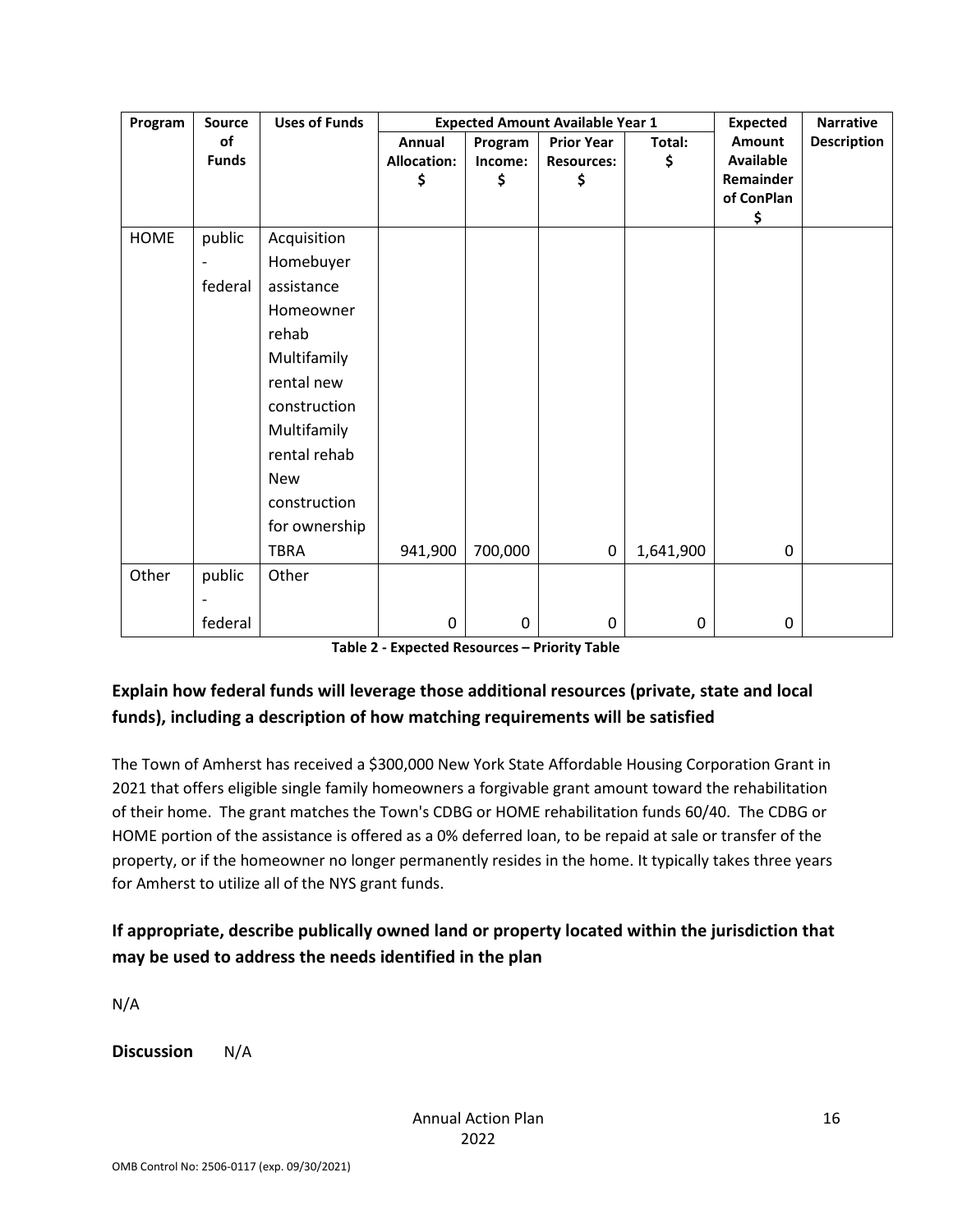# **Annual Goals and Objectives**

# **AP-20 Annual Goals and Objectives - 91.420, 91.220(c)(3)&(e)**

### **Goals Summary Information**

| Sort           | <b>Goal Name</b>             | <b>Start</b> | End  | Category   | Geographic   | <b>Needs Addressed</b>     | <b>Funding</b> | <b>Goal Outcome Indicator</b> |
|----------------|------------------------------|--------------|------|------------|--------------|----------------------------|----------------|-------------------------------|
| Order          |                              | Year         | Year |            | Area         |                            |                |                               |
| 1              | <b>Improve Housing Stock</b> | 2020         | 2024 | Affordable | Eggertsville | Residential                | CDBG:          | Rental units                  |
|                |                              |              |      | Housing    | Town Wide    | Rehabilitation-            | \$201,096      | rehabilitated: 1              |
|                |                              |              |      |            |              | Owner-Occupied             | HOME:          | Household Housing Unit        |
|                |                              |              |      |            |              | <b>Residential Rehab-</b>  | \$100,000      | <b>Homeowner Housing</b>      |
|                |                              |              |      |            |              | Owner-Occupied             |                | Rehabilitated: 25             |
|                |                              |              |      |            |              | <b>Military Grant</b>      |                | Household Housing Unit        |
|                |                              |              |      |            |              | Handicapped                |                |                               |
|                |                              |              |      |            |              | Accessibility              |                |                               |
|                |                              |              |      |            |              | <b>Residential Rehab-</b>  |                |                               |
|                |                              |              |      |            |              | Owner Occupied             |                |                               |
|                |                              |              |      |            |              | Rental                     |                |                               |
|                |                              |              |      |            |              | Acquisition                |                |                               |
|                |                              |              |      |            |              | Rehabilitation/New         |                |                               |
|                |                              |              |      |            |              | <b>Construction Resale</b> |                |                               |
| $\overline{2}$ | Promote Affordable           | 2020         | 2024 | Affordable | Eggertsville | Acquisition                | HOME:          | <b>Homeowner Housing</b>      |
|                | Homeownership                |              |      | Housing    | Town Wide    | Rehabilitation/New         |                | Added: 1 Household            |
|                |                              |              |      |            |              | <b>Construction Resale</b> | \$182,569      | <b>Housing Unit</b>           |
|                |                              |              |      |            |              | Homebuyer                  |                | <b>Direct Financial</b>       |
|                |                              |              |      |            |              | Assistance for             |                | Assistance to                 |
|                |                              |              |      |            |              | Affordable Housing         |                | Homebuyers: 4                 |
|                |                              |              |      |            |              |                            |                | <b>Households Assisted</b>    |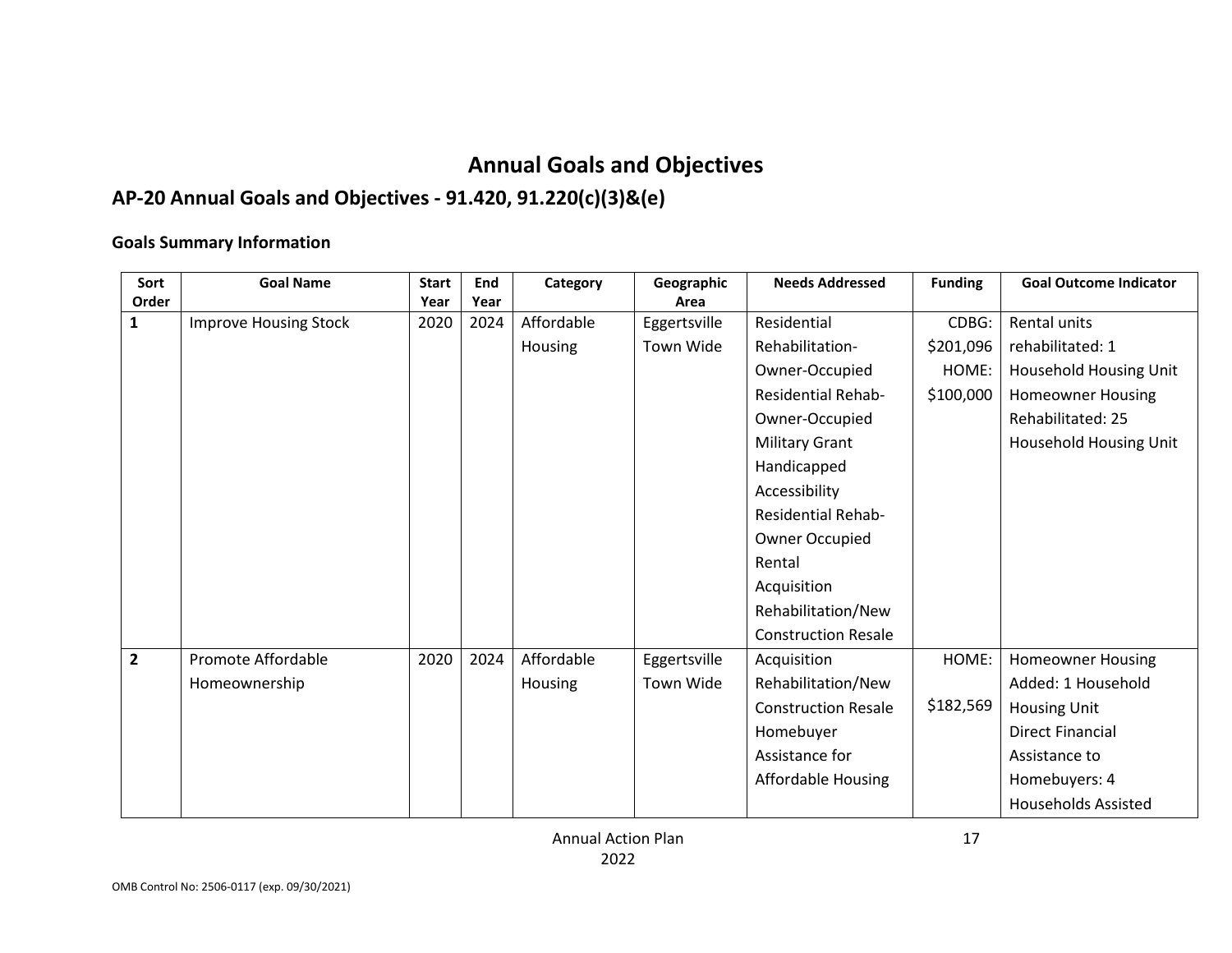| Sort           | <b>Goal Name</b>                 | <b>Start</b> | End  | Category              | Geographic   | <b>Needs Addressed</b>       | <b>Funding</b> | <b>Goal Outcome Indicator</b> |
|----------------|----------------------------------|--------------|------|-----------------------|--------------|------------------------------|----------------|-------------------------------|
| Order          |                                  | Year         | Year |                       | Area         |                              |                |                               |
| 3              | <b>Assistance to At-Risk</b>     | 2020         | 2024 | Affordable            | Eggertsville | Assist Victims of            | CDBG:          | Homelessness                  |
|                | Pop/Reduce Homelessness          |              |      | Housing               | Town Wide    | <b>Domestic Violence</b>     | \$53,000       | Prevention: 150 Persons       |
|                | Risk                             |              |      | Homeless              |              | <b>Housing Counseling</b>    |                | Assisted                      |
|                |                                  |              |      | Non-Homeless          |              | & Foreclosure                |                |                               |
|                |                                  |              |      | <b>Special Needs</b>  |              | <b>Prevention Assist</b>     |                |                               |
| 4              | <b>Weatherization Assistance</b> | 2020         | 2024 | Affordable            | Town Wide    | Weatherization               | CDBG:          | <b>Homeowner Housing</b>      |
|                |                                  |              |      | Housing               |              | Assistance                   | \$12,000       | Rehabilitated: 10             |
|                |                                  |              |      |                       |              |                              |                | Household Housing Unit        |
| 5              | Affirmatively Further Fair       | 2020         | 2024 | Affordable            | Town Wide    | <b>Fair Housing</b>          | CDBG:          | Public service activities     |
|                | Housing                          |              |      | Housing               |              | Counseling                   | \$8,000        | for Low/Moderate              |
|                |                                  |              |      | <b>Public Housing</b> |              |                              |                | Income Housing Benefit:       |
|                |                                  |              |      | Non-Homeless          |              |                              |                | 20 Households Assisted        |
|                |                                  |              |      | <b>Special Needs</b>  |              |                              |                |                               |
| 6              | Historic                         | 2020         | 2024 | Preservation          | Town Wide    | <b>Historic Preservation</b> | CDBG:          | Facade                        |
|                | Preservation/Elimination of      |              |      |                       |              |                              | \$44,807       | treatment/business            |
|                | Slum & Blight                    |              |      |                       |              |                              |                | building rehabilitation: 1    |
|                |                                  |              |      |                       |              |                              |                | <b>Business</b>               |
| $\overline{7}$ | <b>Community Services</b>        | 2020         | 2024 | Non-Housing           | Eggertsville | <b>Community Policing</b>    | CDBG:          | Public service activities     |
|                |                                  |              |      | Community             | Town Wide    | <b>Public Services</b>       | \$68,000       | other than                    |
|                |                                  |              |      | Development           |              |                              |                | Low/Moderate Income           |
|                |                                  |              |      |                       |              |                              |                | Housing Benefit: 250          |
|                |                                  |              |      |                       |              |                              |                | Persons Assisted              |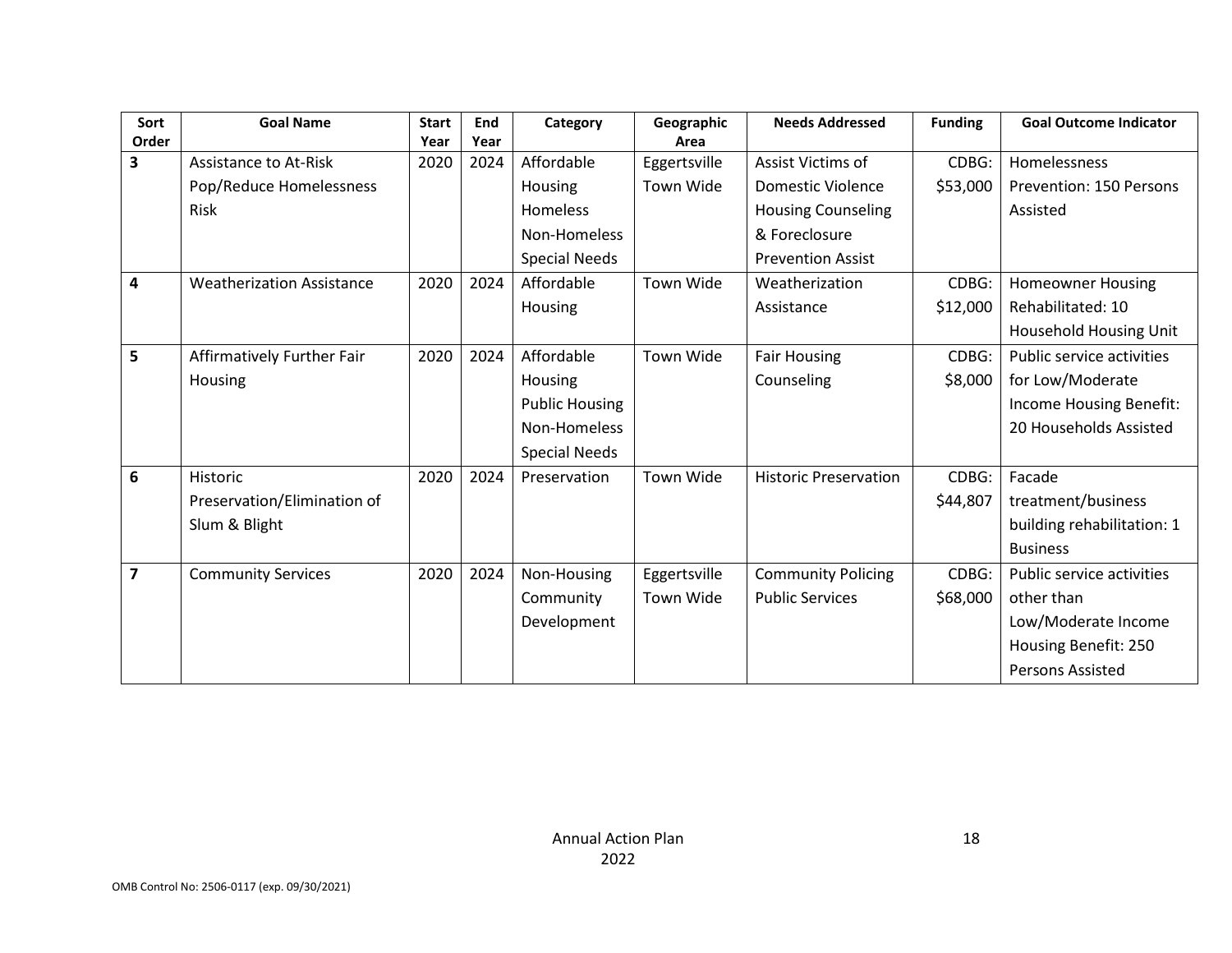| Sort  | <b>Goal Name</b>             | <b>Start</b> | End  | Category    | Geographic          | <b>Needs Addressed</b> | <b>Funding</b> | <b>Goal Outcome Indicator</b>    |
|-------|------------------------------|--------------|------|-------------|---------------------|------------------------|----------------|----------------------------------|
| Order |                              | Year         | Year |             | Area                |                        |                |                                  |
| 8     | <b>Public Facilities and</b> | 2020         | 2024 | Non-Housing | Eggertsville        | Neighborhood           | CDBG:          | Public Facility or               |
|       | Infrastructure               |              |      | Community   | Town Wide           | Beautification and     | \$100,000      | <b>Infrastructure Activities</b> |
|       |                              |              |      | Development | Opportunity         | Infrastructure         |                | other than                       |
|       |                              |              |      |             | Zone -              |                        |                | Low/Moderate Income              |
|       |                              |              |      |             | <b>Census Tract</b> |                        |                | Housing Benefit: 1500            |
|       |                              |              |      |             | 92                  |                        |                | <b>Persons Assisted</b>          |
| 9     | Economic                     | 2020         | 2024 | Non-Housing | Eggertsville        | Economic               | CDBG:          | Façade                           |
|       | Development/Neighborhood     |              |      | Community   |                     | Development            |                | Treatment/business               |
|       | Improvement                  |              |      | Development |                     |                        | \$30,000       | building rehab: 2                |
|       |                              |              |      |             |                     |                        |                |                                  |
|       |                              |              |      |             |                     |                        |                | Jobs created/retained: 1         |

**Table 3 – Goals Summary**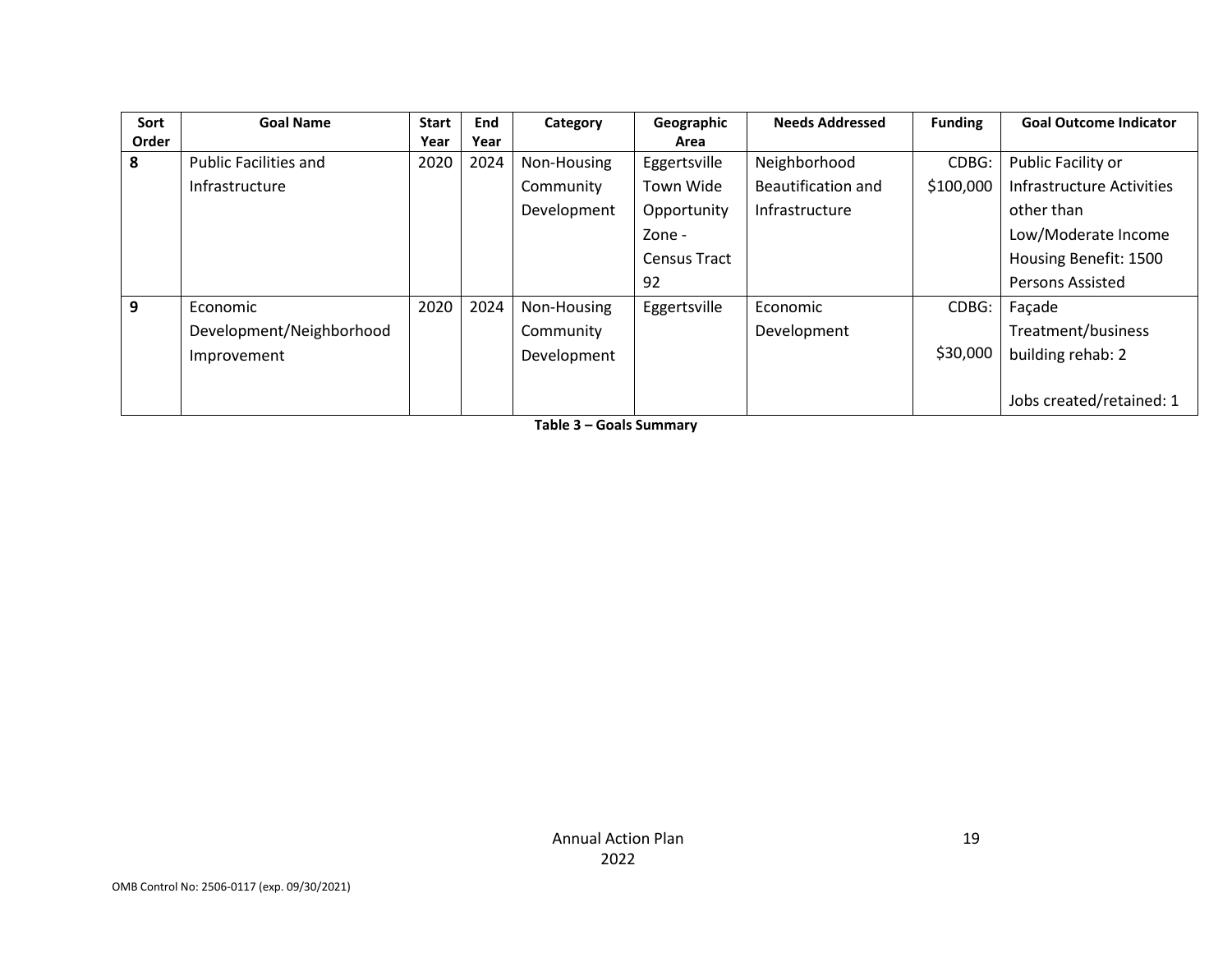# **Goal Descriptions**

| $\mathbf{1}$                                                                             | <b>Goal Name</b>           | <b>Improve Housing Stock</b>                                                                                                                                                                                                                                                                                                                                                             |
|------------------------------------------------------------------------------------------|----------------------------|------------------------------------------------------------------------------------------------------------------------------------------------------------------------------------------------------------------------------------------------------------------------------------------------------------------------------------------------------------------------------------------|
|                                                                                          | Goal<br><b>Description</b> | Amherst will utilize CDBG resources to improve and maintain quality affordable housing stock through funding for<br>maintenance and rehabilitation of (i) existing owner-occupied low-income rental housing, (ii) existing renter-occupied low-<br>income housing, (iii) Military Veteran household units, (iv) and households in need of improvements for handicapped<br>accessibility. |
| quality affordable housing stock within the Towns of Amherst, Cheektowaga and Tonawanda. |                            | Conduct homeowner rehabilitation for ten extremely low-income, fifteen low-income, nine moderate-income, and three<br>Military Veteran households through the Towns' Housing Rehabilitation Program. The programs improve and maintain                                                                                                                                                   |
| Program Income)                                                                          |                            | CDBG: Amherst \$209,096 (includes \$128,000 Program Income)<br>HOME: Amherst \$40,000 (PI only); Tonawanda \$2,570 (\$190,000 in Program Income); Cheektowaga \$141,285 (\$180,000                                                                                                                                                                                                       |
|                                                                                          |                            | Previous years funding will supplement the HOME EN funding for the Residential Rehab Programs. Improvements for<br>handicapped accessibility are offered through the Towns' Homeowner Rehab Programs. Approximately five units will be<br>assisted for senior's aging-in-place or homeowners with physical challenges.                                                                   |
|                                                                                          |                            | Both Amherst and Tonawanda will also provide a HOME Rental Subsidy Program to provide a long-term deferred 0% loan<br>towards the construction of new affordable rental housing developments serving LMI seniors, disabled, special populations.<br>The program will generate approximately 2 HOME subsidized units, assisting 2 households.                                             |
|                                                                                          |                            | HOME: Amherst \$100,000 EN funds are allocated.<br>HOME: Tonawanda \$260,000 EN funds are allocated.                                                                                                                                                                                                                                                                                     |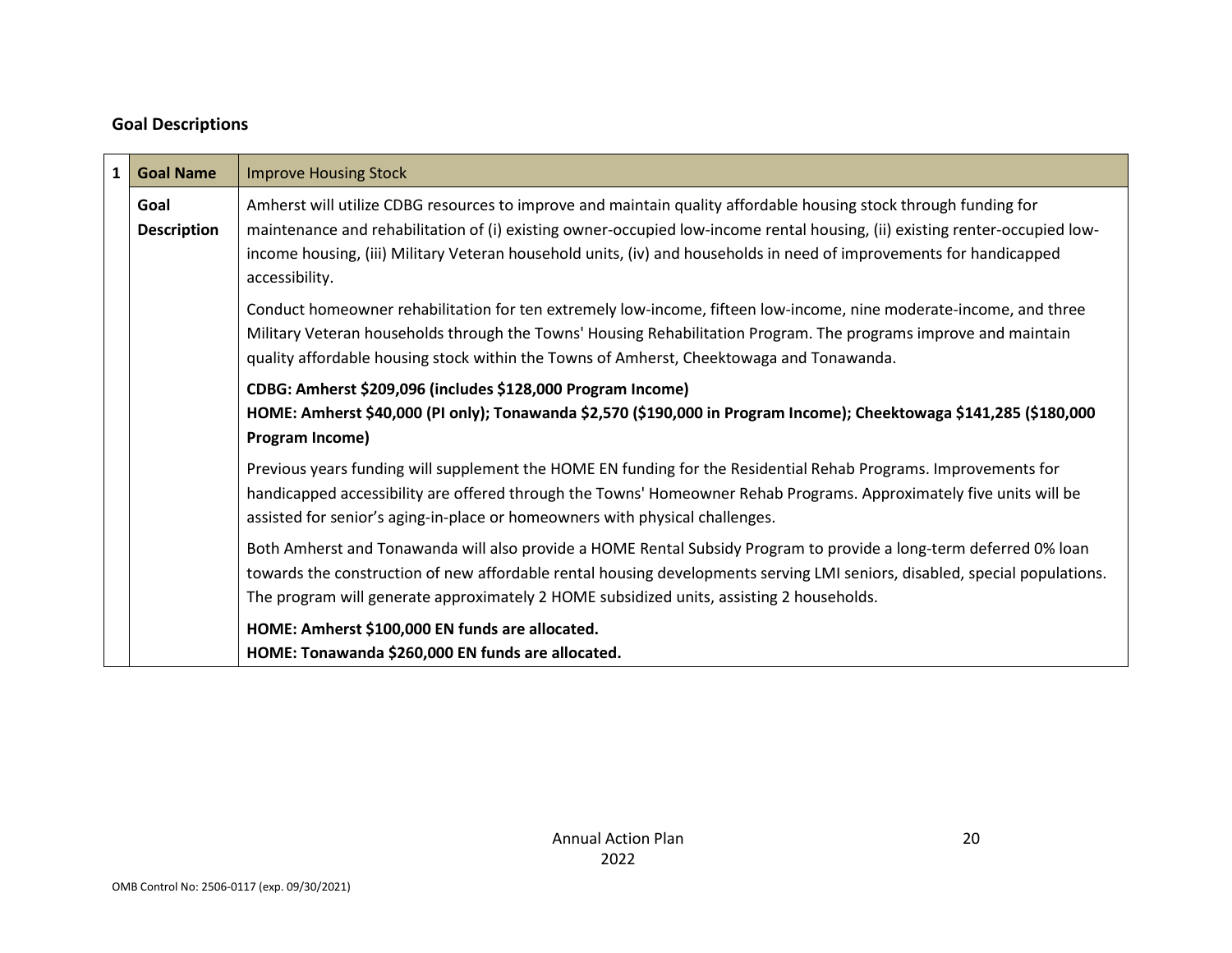| $\overline{2}$ | <b>Goal Name</b>           | Promote Affordable Homeownership                                                                                                                                                                                                                                                                                                                                                                                                                                                      |  |  |
|----------------|----------------------------|---------------------------------------------------------------------------------------------------------------------------------------------------------------------------------------------------------------------------------------------------------------------------------------------------------------------------------------------------------------------------------------------------------------------------------------------------------------------------------------|--|--|
|                | Goal<br><b>Description</b> | Promote Home Ownership for Low-/Moderate Income Households by providing the following: purchase assistance through<br>the Towns' First-time Home Buyer Programs; and creation of new affordable housing through the Consortium's<br>Acquisition/Rehab or New Construction/Resale Program.                                                                                                                                                                                             |  |  |
|                |                            | Through the HOME Investment Partnership Program affordable homeownership opportunities will be made available to<br>persons with incomes below 80% median income in the Towns of Cheektowaga, Amherst and Tonawanda. The First-time<br>Homebuyer Program will provides closing cost assistance (0% loans) to approximately six income qualifying individuals. The<br>First-Time                                                                                                       |  |  |
|                |                            | HOME: Cheektowaga – Assist 1 homebuyer; \$0 allocated, (ample prior year funding).<br>HOME: Amherst - Assist 4 homebuyers; only \$10,000 allocated, (ample prior year funding).<br>HOME: Tonawanda - Assist 4 homebuyers; \$20,000 allocated.                                                                                                                                                                                                                                         |  |  |
|                |                            | The Acquisition-Rehabilitation/New Construction-Resale program will help to expand the supply of decent, safe and<br>affordable housing to low and moderate income households and will promote economic self-sufficiency for lower income<br>families and individuals who are first-time homebuyers. The Consortium will assist two households with this opportunity in<br>2022. The HOME funding for the Acquisition-Rehab/New Construction/Resale Program is allocated accordingly: |  |  |
|                |                            | CDBG Acquisition: Amherst - \$0; (ample prior year funding).<br>HOME: Amherst - \$172,569 in EN, plus \$140,000 in Program Income, prior years program income will also be applied.<br>HOME: Cheektowaga - \$140,700, prior years' program income will also be applied.                                                                                                                                                                                                               |  |  |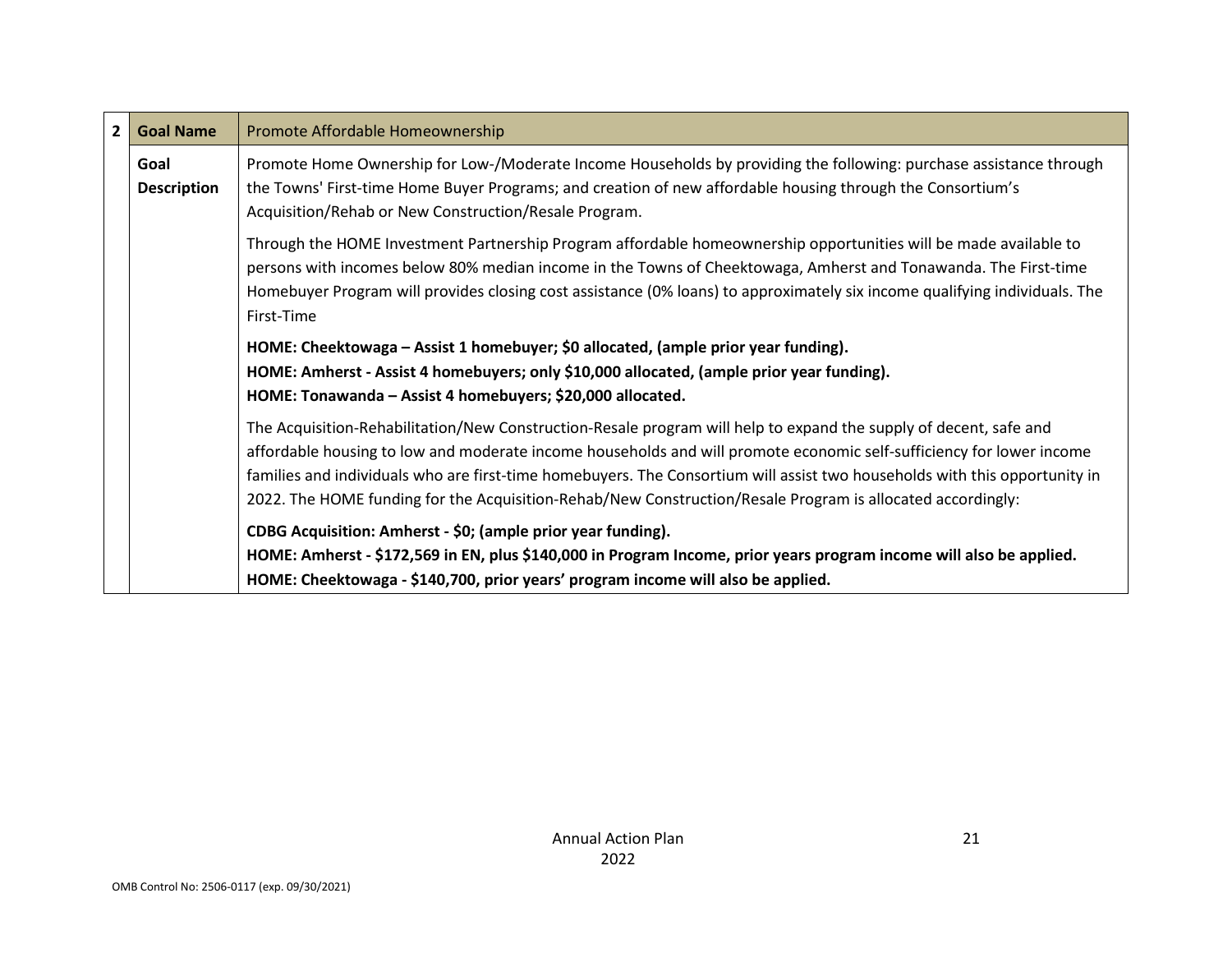| $\overline{\mathbf{3}}$  | <b>Goal Name</b>           | Assistance to At-Risk Pop/Reduce Homelessness Risk                                                                                                                                                                                                                                                                                                                                                                                    |  |  |
|--------------------------|----------------------------|---------------------------------------------------------------------------------------------------------------------------------------------------------------------------------------------------------------------------------------------------------------------------------------------------------------------------------------------------------------------------------------------------------------------------------------|--|--|
|                          | Goal<br><b>Description</b> | Provide assistance and counseling to families or individuals who have become homeless or are in imminent danger of<br>becoming homeless. Amherst's CDBG funding will be utilized to provide public services through the YWCA of WNY, Belmont<br>Housing Resources for WNY, and Buffalo Urban League to prevent homelessness of certain at-risk populations.                                                                           |  |  |
|                          |                            | The YWCA works with victims of domestic violence in Amherst and provides temporary housing and supportive service<br>programming to help the women and their families to escape violence and become self-sufficient. The YWCA provides case<br>management services for homeless domestic violence victims, with four housing units in the Town of Amherst.                                                                            |  |  |
|                          |                            | Buffalo Urban League provides housing counseling services to ensure families find and maintain affordable housing options<br>that work for them. Counseling includes foreclosure prevention; first-time homebuyer education; financial management<br>counseling; rental-assistance counseling; and fair housing counseling.                                                                                                           |  |  |
| preventing homelessness. |                            | Belmont Housing Resources for WNY provides a variety of counseling services to assist first-time homebuyers; help persons<br>with credit problems to qualify for FHA insured mortgages; help persons save their homes from foreclosure with financial<br>counseling and intervention with mortgagors; assist renters in resolving disputes with landlords; all of which assist in                                                     |  |  |
|                          |                            | Amherst will utilize CDBG funding to provide this assistance and aims to assist 200 households.<br>CDBG: Amherst - \$6,000 Buffalo Urban League<br>CDBG: Amherst - \$30,500 YWCA<br>CDBG: Amherst - \$16,500 Belmont Housing Resources for WNY                                                                                                                                                                                        |  |  |
| $\overline{\mathbf{4}}$  | <b>Goal Name</b>           | <b>Weatherization Assistance</b>                                                                                                                                                                                                                                                                                                                                                                                                      |  |  |
|                          | Goal<br><b>Description</b> | Assist low income homeowners with weatherization assistance through the Weatherization Assistance Program to ensure<br>safe affordable housing.                                                                                                                                                                                                                                                                                       |  |  |
|                          |                            | This program will create more energy efficient housing units for low-moderate income homeowners by providing energy<br>audits resulting in as-needed energy efficient furnaces, insulation, windows and, in some cases, energy efficient refrigerators.<br>The energy savings will assist in creating a more affordable housing environment throughout the Consortium. Through CDBG<br>funding, the Town covers the materials needed. |  |  |
|                          |                            | CDBG: Amherst - 10 units assisted, \$12,000 allocated                                                                                                                                                                                                                                                                                                                                                                                 |  |  |

22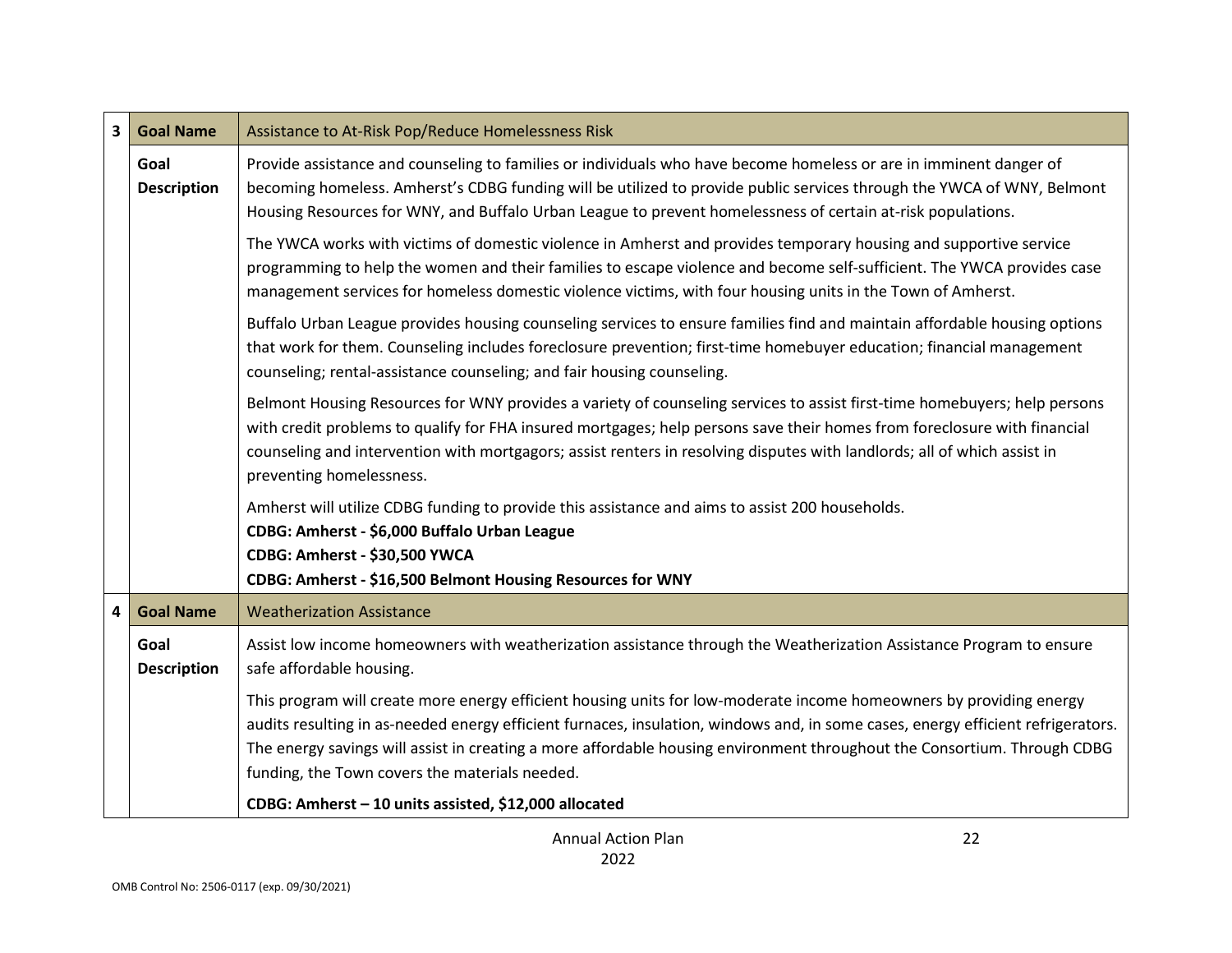| 5 | <b>Goal Name</b>           | <b>Affirmatively Further Fair Housing</b>                                                                                                                                                                                                                                                                                                                                                                                                                   |  |  |
|---|----------------------------|-------------------------------------------------------------------------------------------------------------------------------------------------------------------------------------------------------------------------------------------------------------------------------------------------------------------------------------------------------------------------------------------------------------------------------------------------------------|--|--|
|   | Goal<br><b>Description</b> | Ensure access to fair, safe and affordable housing for all residents and strive to prevent discrimination in housing and the<br>workplace.<br>Amherst, through CDBG funding, provides fair housing counseling services via Housing Opportunities Made Equal. Housing<br>Opportunities Made Equal provides education and enforcement action for fair housing and landlord tenant disputes and<br>reports perceived discrimination in housing and employment. |  |  |
|   |                            | CDBG: Amherst - \$8,000 Allocated                                                                                                                                                                                                                                                                                                                                                                                                                           |  |  |
| 6 | <b>Goal Name</b>           | Historic Preservation/Elimination of Slum & Blight                                                                                                                                                                                                                                                                                                                                                                                                          |  |  |
|   | Goal<br><b>Description</b> | Address buildings and public facilities in need of repair in order to eliminate neighborhood slum and blight.<br>Currently the Village of Williamsville has identified the Williamsville Section House on the former Rail Yard south of Main<br>Street in the Village as in need of stabilization and preservation services. They will allocate a portion of their 2022 share (7%)<br>of CDBG funding to stabilize this Historic Landmark structure.        |  |  |
|   |                            | CDBG: Williamsville - \$43,610 allocated.                                                                                                                                                                                                                                                                                                                                                                                                                   |  |  |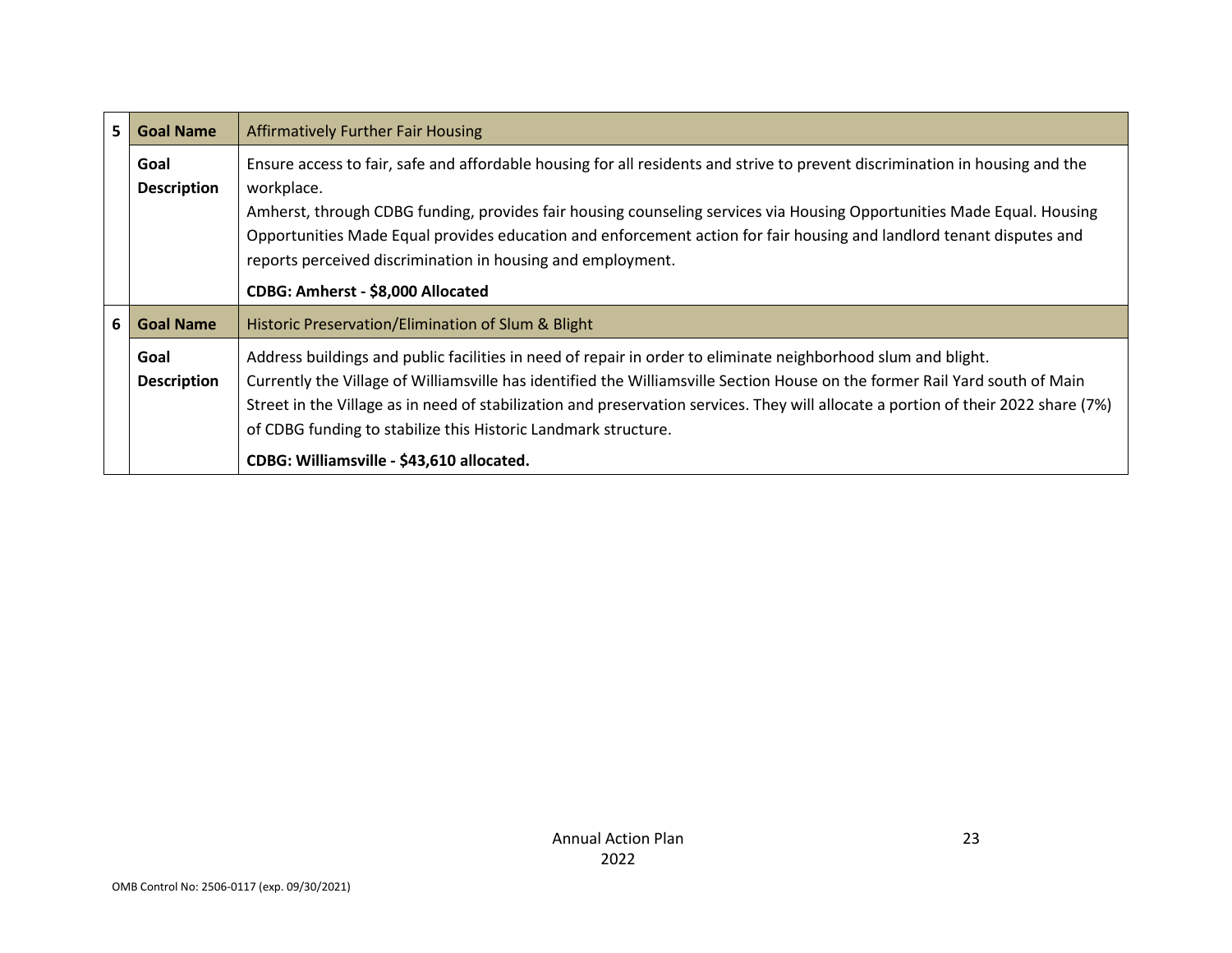| $\overline{\mathbf{z}}$                                                                                                                                                                                                                                                                                                                                                                                                                                                                                        | <b>Goal Name</b>           | <b>Community Services</b>                                                                                                                                                                                                                                                                                                                                                                                                                                                                                               |  |  |
|----------------------------------------------------------------------------------------------------------------------------------------------------------------------------------------------------------------------------------------------------------------------------------------------------------------------------------------------------------------------------------------------------------------------------------------------------------------------------------------------------------------|----------------------------|-------------------------------------------------------------------------------------------------------------------------------------------------------------------------------------------------------------------------------------------------------------------------------------------------------------------------------------------------------------------------------------------------------------------------------------------------------------------------------------------------------------------------|--|--|
|                                                                                                                                                                                                                                                                                                                                                                                                                                                                                                                | Goal<br><b>Description</b> | Improve the quality of life for families and youths and seniors in the community by providing afterschool programming,<br>financial literacy, small business counseling, and community policing events.<br>The Town of Amherst will provide after-school programming with the Boys and Girls Club of Buffalo in the Eggertsville<br>Community Center to serve youths from low-and-moderate income families in the neighborhood. The after-school programs<br>are expected to benefit approximately 45 children in 2022. |  |  |
|                                                                                                                                                                                                                                                                                                                                                                                                                                                                                                                |                            | CDBG: Amherst - \$40,000 allocated.                                                                                                                                                                                                                                                                                                                                                                                                                                                                                     |  |  |
| In addition, Amherst Recreation Department and Police Department will hold community policing/public safety events in the<br>LMI neighborhoods and at Senior Housing to build better community relationships to the local police force. The Police<br>Department will also provide utilize these events to provide public safety information to area families and seniors. The<br>Community Policing events will be provided by CDBG funding and serve approximately 70 people in our target<br>neighborhoods. |                            |                                                                                                                                                                                                                                                                                                                                                                                                                                                                                                                         |  |  |
|                                                                                                                                                                                                                                                                                                                                                                                                                                                                                                                |                            | CDBG: Amherst - \$10,000 allocated                                                                                                                                                                                                                                                                                                                                                                                                                                                                                      |  |  |
| credit/debt issues, estimated at 42% of all small businesses in WNY.                                                                                                                                                                                                                                                                                                                                                                                                                                           |                            | Consumer Credit Counseling Services will provide LMI Youth with Financial Literacy Classes, serving approximately 40 LMI<br>youths. CCCS will also provide Small Business Counseling to 10-15 micro enterprises with counseling for unresolved                                                                                                                                                                                                                                                                          |  |  |
|                                                                                                                                                                                                                                                                                                                                                                                                                                                                                                                |                            | CDBG: Amherst - \$8,000 allocated.                                                                                                                                                                                                                                                                                                                                                                                                                                                                                      |  |  |
|                                                                                                                                                                                                                                                                                                                                                                                                                                                                                                                |                            | Amherst Senior Transportation Services will be provided with \$10,000 towards the purchase of a new vehicle for<br>transportation services to Amherst's seniors.                                                                                                                                                                                                                                                                                                                                                        |  |  |
|                                                                                                                                                                                                                                                                                                                                                                                                                                                                                                                |                            | CDBG: Amherst - \$10,000 from Program Income                                                                                                                                                                                                                                                                                                                                                                                                                                                                            |  |  |
| 8                                                                                                                                                                                                                                                                                                                                                                                                                                                                                                              | <b>Goal Name</b>           | <b>Public Facilities and Infrastructure</b>                                                                                                                                                                                                                                                                                                                                                                                                                                                                             |  |  |
|                                                                                                                                                                                                                                                                                                                                                                                                                                                                                                                | Goal<br><b>Description</b> | CDBG Public Infrastructure will focus on necessary sewer work needed in eligible LMI target areas of the Town.<br><b>CDBG: Amherst - \$100,000 EN</b>                                                                                                                                                                                                                                                                                                                                                                   |  |  |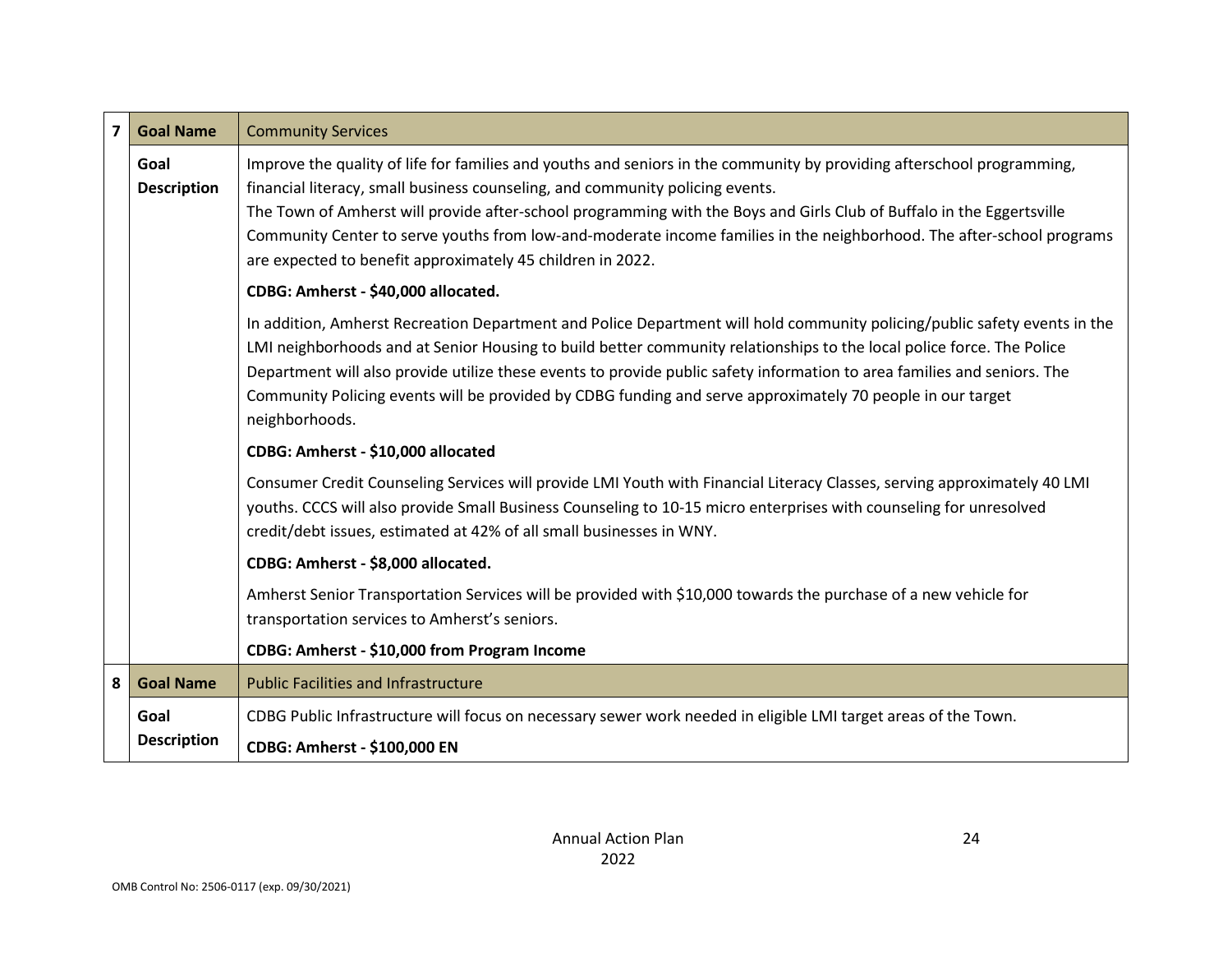| <b>Goal Name</b>   | Economic Development/Neighborhood Improvement                                                                                    |
|--------------------|----------------------------------------------------------------------------------------------------------------------------------|
| Goal               | The Town of Amherst will provide a Façade Improvement program that will assist small businesses and property owners with         |
| <b>Description</b> | rehabbing dilapidated facades in Eggertsville. Funds will be half loaned and half granted to eligible entities and either be     |
|                    | located in an eligible LMI census tract with a business that serves the community or create a job in exchange for funding. It is |
|                    | estimated that 2 businesses will be assisted in 2022 with approximately 1 FTE job created.                                       |
|                    | CDBG: Amherst - \$30,000 EN; \$30,000 in PI                                                                                      |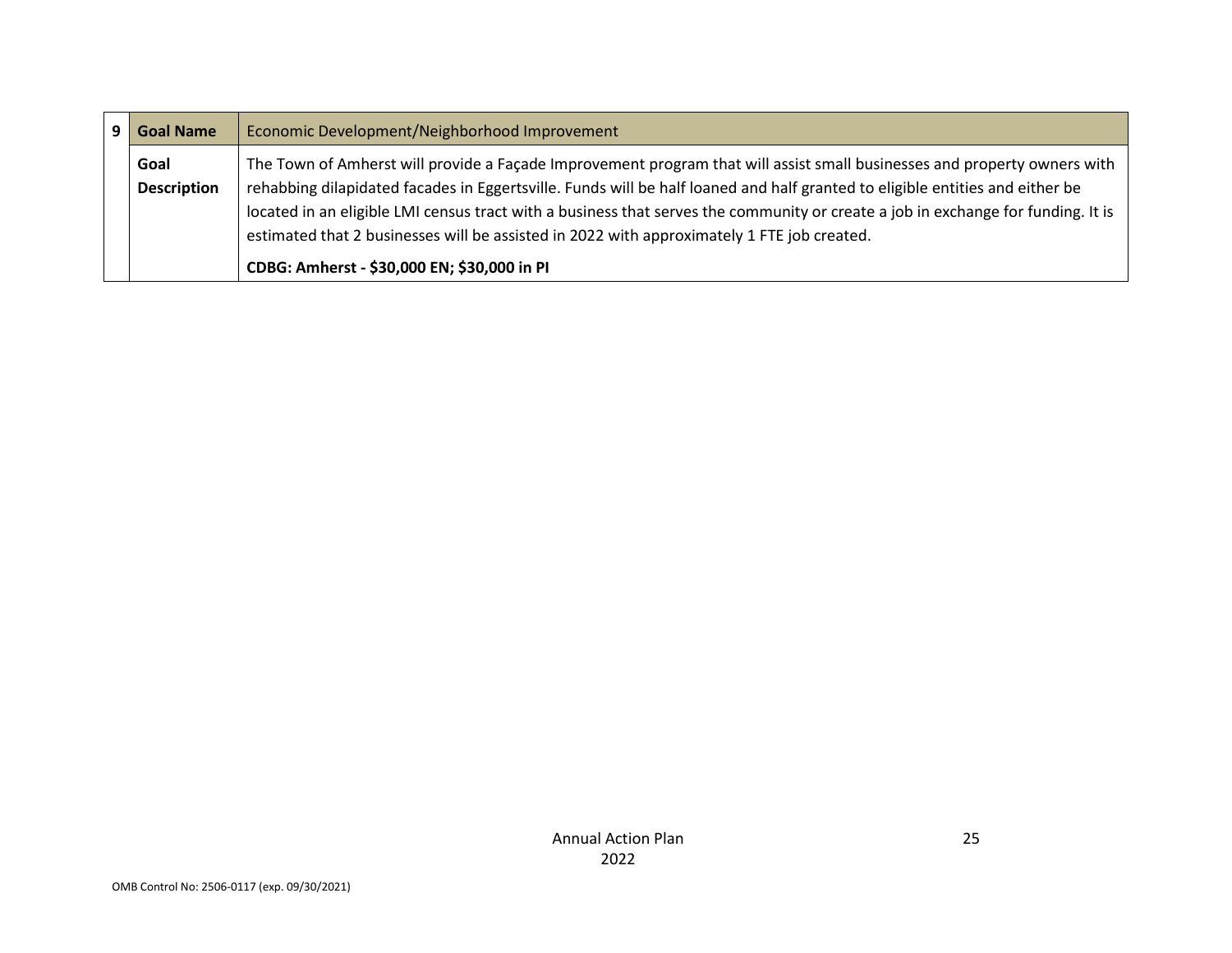# **AP-35 Projects - 91.420, 91.220(d)**

### **Introduction**

The proposed projects for the estimated allocation of 2022 CDBG and HOME funds have been determined through citizen participation, community outreach, Town departments, neighborhood organizations' and non-profit agencies' requests for funding based upon the goals and objectives of the 2020-2024 Consolidated Plan.

| #              | <b>Project Name</b>                                                                    |
|----------------|----------------------------------------------------------------------------------------|
| 1              | Amherst CDBG Housing Rehabilitation                                                    |
| $\overline{2}$ | <b>CDBG General Program Administration</b>                                             |
| 3              | <b>CDBG Office Expenses</b>                                                            |
| 4              | <b>Public Information and Advertising</b>                                              |
| 5              | Lead Based Paint Testing and Clearance                                                 |
| 6              | Weatherization Program for Single Family Homes                                         |
| $\overline{7}$ | <b>Belmont Housing Counseling Services</b>                                             |
| 8              | <b>Buffalo Urban League Foreclosure Prevention Services</b>                            |
| 9              | Fair Housing Counseling through H.O.M.E.                                               |
| 10             | Boys & Girls Club Afterschool Program                                                  |
| 11             | Village of Williamsville Public Facilities and Historic Preservation                   |
| 12             | YWCA, Inc. Transitional Housing                                                        |
| 13             | <b>Public Facilities &amp; Infrastructure</b>                                          |
| 14             | <b>Community Policing</b>                                                              |
| 15             | Façade Program                                                                         |
| 16             | <b>ASTS Senior Van</b>                                                                 |
| 17             | <b>Consumer Credit Counseling</b>                                                      |
| 18             | Amherst Housing Rehabilitation (HOME) funds                                            |
| 19             | Amherst First Time Homebuyer Program (HOME)                                            |
| 20             | Amherst Acquisition-Rehabilitation/New Construction-Resale (HOME & CDBG)               |
| 21             | <b>Amherst HOME Rental Subsidy</b>                                                     |
| 22             | <b>Amherst HOME Administration</b>                                                     |
| 23             | Cheektowaga Housing Rehabilitation (HOME)                                              |
| 24             | Cheektowaga CHDO Acquisition-Rehabilitation/Acquisition-New Construction-Resale (HOME) |
| 25             | Cheektowaga HOME Administration                                                        |
| 26             | Tonawanda Residential Rehabilitation (HOME)                                            |
| 27             | Tonawanda First-Time Homebuyer Closing Cost Assistance (HOME)                          |
| 28             | Victoria Place Affordable Rental Housing Project-Tonawanda (HOME)                      |
| 29             | Tonawanda HOME Administration                                                          |

**Table 4 – Project Information**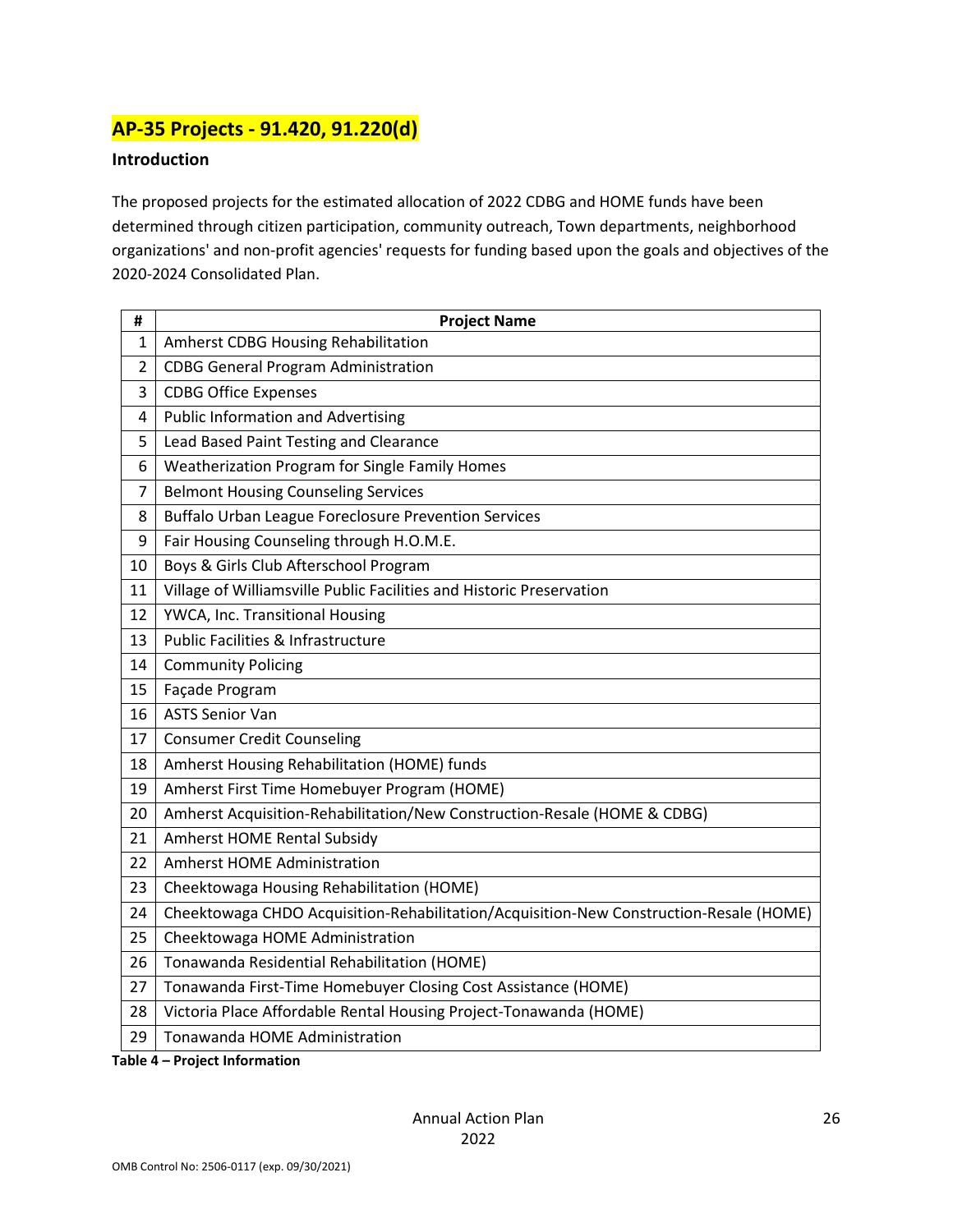### **Describe the reasons for allocation priorities and any obstacles to addressing underserved needs**

Assisting income eligible homeowners remains a priority for the Consortium. The Town of Amherst will continue to use CDBG resources to provide funding for the rehabilitation of owner-occupied units, including homes owned by veterans who make up a segment of the Town's older population. Funds will be provided for repairs which bring the property into code-compliance and for lead paint abatement. Emergency repairs will be prioritized. In addition to funding home repairs, the Town will provide funding for accessibility modifications to homes, such as doorway modifications and modifications to kitchens and bathrooms, which are critical to low-moderate income seniors who are aging in place and physically disabled veterans who need assistance in living independently.

#### **Priorities**

Improving the Town's housing stock is a key priority for the Town of Amherst, which includes funding for the maintenance and rehabilitation of existing owner-occupied homes (including those with rental units), military veteran household units, and existing renter occupied low-income housing, as well as assisting households in need of improvements for handicapped accessibility, acquiring deteriorated properties for rehabilitation, and providing funding for weatherization. The Town will also provide HOME rental subsidies to leverage the development of affordable rental housing units for vulnerable populations such as seniors and disabled adults and will provide assistance to first-time home buyers. Although these efforts will be directed Town-wide, there will be an emphasis on the Eggertsville neighborhood, which is one of the oldest in the Town and has a concentration of low-moderate income households. CDBG resources will be used to improve the quality of life for families, youths and seniors in the community by providing afterschool programming, community policing events, senior transportation services, and neighborhood outreach, including services at the Boys and Girls Club in Eggertsville and the Town's Senior Center. Historic preservation and elimination of slum and blight activities will occur Town-wide, with a focus on historic structures in the Village of Williamsville. Assistance will be provided to at-risk populations (including victims of domestic violence) and funding will be made available for activities to reduce the risk of homelessness, including housing counseling, foreclosure prevention, and fair housing counseling.

#### **Influence of Market Conditions**

The Town of Amherst is in a state of transition, from a community focused on growth to a mature town with an increasing senior population and aging housing stock. This plan identifies the need to preserve the existing housing stock and provide more affordable housing opportunities for vulnerable populations, including seniors. The Town's housing strategies will be especially informed by the increasing mismatch between incomes and housing costs, the shortage of affordable housing, and the specific accommodations necessary to ensure that special needs populations have adequate affordable options. The Town continues to address the need to maintain community facilities and services, including youth and senior services and assistance to at-risk populations, and the preservation of historic structures within the Town.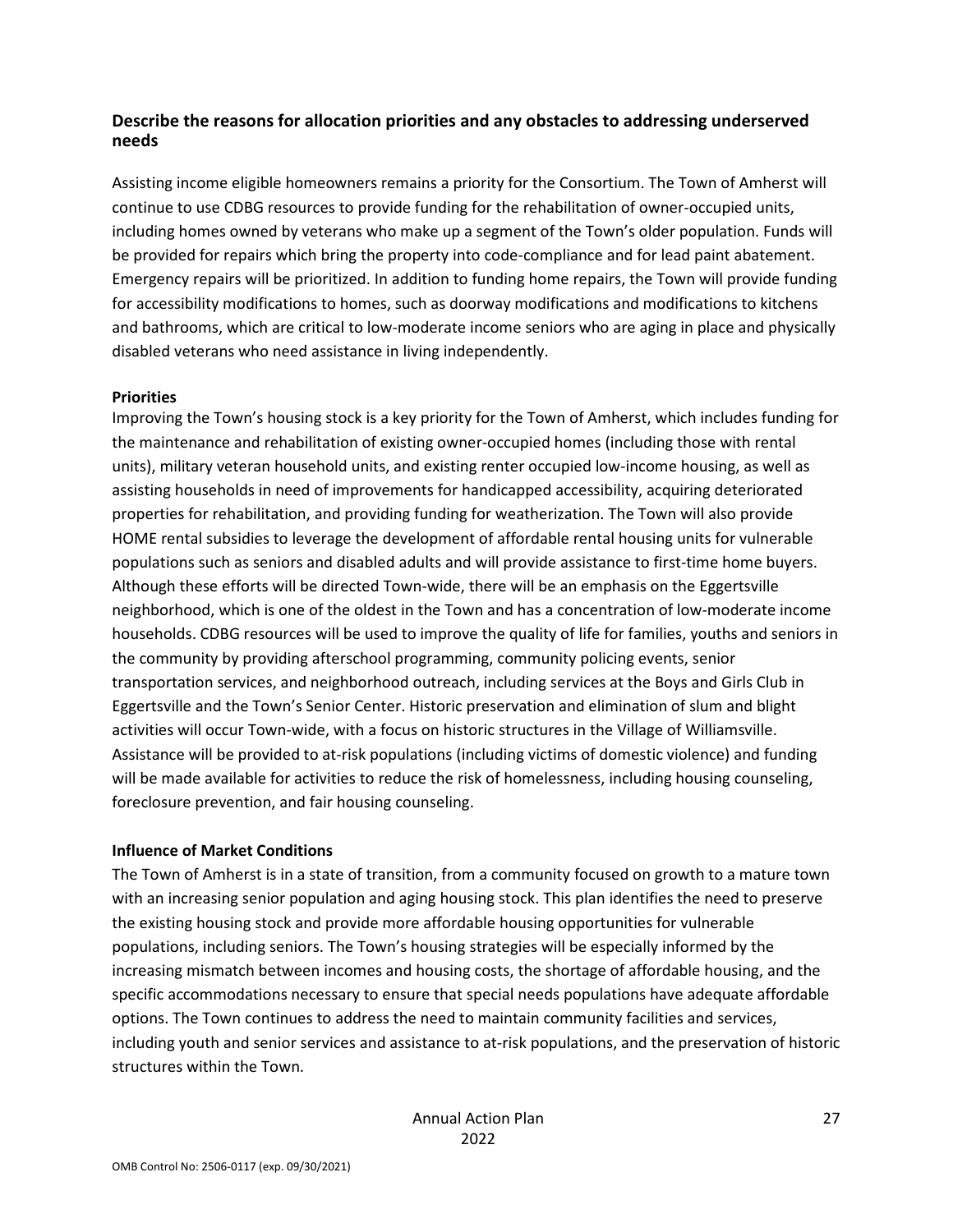# **AP-38 Project Summary**

# **Project Summary Information**

| $\mathbf{1}$ | <b>Project Name</b>                                                                                     | <b>Amherst CDBG Housing Rehabilitation</b>                                                                                                                                                                                                                                                                                                                       |
|--------------|---------------------------------------------------------------------------------------------------------|------------------------------------------------------------------------------------------------------------------------------------------------------------------------------------------------------------------------------------------------------------------------------------------------------------------------------------------------------------------|
|              | <b>Target Area</b>                                                                                      | Eggertsville<br><b>Opportunity Zone - Census Tract 92</b>                                                                                                                                                                                                                                                                                                        |
|              | <b>Goals Supported</b>                                                                                  | <b>Improve Housing Stock</b>                                                                                                                                                                                                                                                                                                                                     |
|              | <b>Needs Addressed</b>                                                                                  | Residential Rehabilitation-Owner-Occupied<br>Residential Rehab-Owner-Occupied Military Grant<br><b>Handicapped Accessibility</b><br>Residential Rehab-Owner Occupied Rental                                                                                                                                                                                      |
|              | <b>Funding</b>                                                                                          | CDBG: \$201,096                                                                                                                                                                                                                                                                                                                                                  |
|              | <b>Description</b>                                                                                      | Deferred interest free loans up to \$20,000 to low-moderate income<br>homeowners to undertake necessary repairs to their homes.<br>\$201,096 CDBG Rehab (EN), plus \$128,000 anticipated CDBG Program<br>Income received FY22 to supplement entitlement funds. CDBG<br>housing rehab for 2022 will be accomplished with entitlement funds<br>and program income. |
|              | <b>Target Date</b>                                                                                      | 3/31/2023                                                                                                                                                                                                                                                                                                                                                        |
|              | <b>Estimate the number</b><br>and type of families<br>that will benefit from<br>the proposed activities | Approximately 25 households will benefit from this program.                                                                                                                                                                                                                                                                                                      |
|              | <b>Location Description</b>                                                                             | Town-wide. If additional state grant funds are received, they'll be<br>applied as match to target areas.                                                                                                                                                                                                                                                         |
|              | <b>Planned Activities</b>                                                                               | <b>HUD Matrix Code 14A</b>                                                                                                                                                                                                                                                                                                                                       |
|              |                                                                                                         | Housing rehabilitation for needed repairs to bring properties to code<br>and provide safe secure housing units. These repairs may include<br>structural or mechanical systems such as roofing, siding, insulation,<br>windows, doors, electrical and plumbing.                                                                                                   |
| $\mathbf{2}$ | <b>Project Name</b>                                                                                     | <b>CDBG General Program Administration</b>                                                                                                                                                                                                                                                                                                                       |
|              | <b>Target Area</b>                                                                                      |                                                                                                                                                                                                                                                                                                                                                                  |
|              | <b>Goals Supported</b>                                                                                  |                                                                                                                                                                                                                                                                                                                                                                  |
|              | <b>Needs Addressed</b>                                                                                  |                                                                                                                                                                                                                                                                                                                                                                  |
|              | <b>Funding</b>                                                                                          | CDBG: \$112,000                                                                                                                                                                                                                                                                                                                                                  |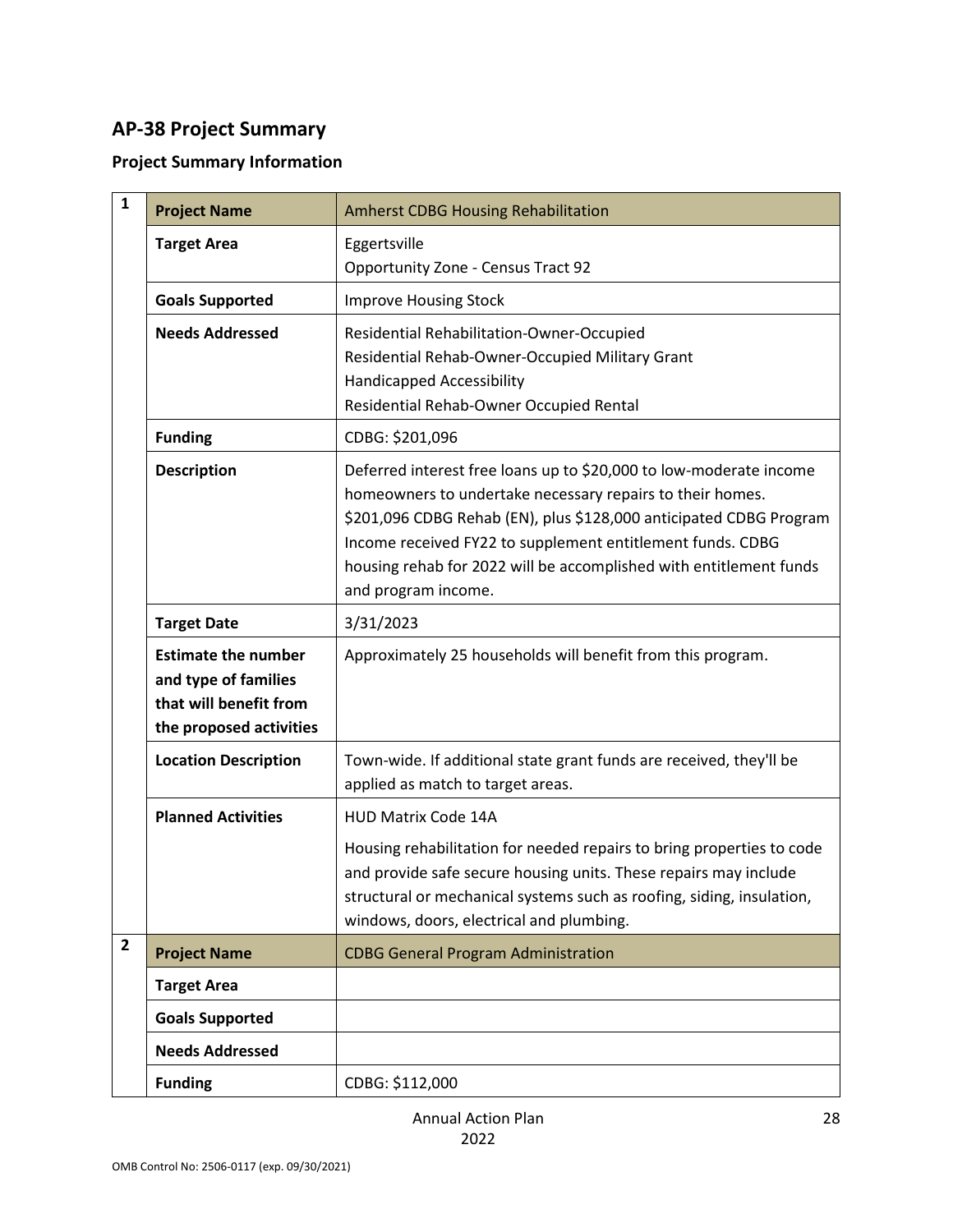|   | <b>Description</b>                                                                                      | These funds are used for staff administration of the CDBG Grant.<br>\$112,000 will be utilized from entitlement funding and \$22,000 from<br>anticipated program income. |
|---|---------------------------------------------------------------------------------------------------------|--------------------------------------------------------------------------------------------------------------------------------------------------------------------------|
|   | <b>Target Date</b>                                                                                      | 3/31/2023                                                                                                                                                                |
|   | <b>Estimate the number</b><br>and type of families<br>that will benefit from<br>the proposed activities | N/A                                                                                                                                                                      |
|   | <b>Location Description</b>                                                                             | N/A                                                                                                                                                                      |
|   | <b>Planned Activities</b>                                                                               | <b>HUD Matrix Code 21A</b><br>Administration of all CDBG funded activities.                                                                                              |
| 3 | <b>Project Name</b>                                                                                     | <b>CDBG Office Expenses</b>                                                                                                                                              |
|   | <b>Target Area</b>                                                                                      |                                                                                                                                                                          |
|   | <b>Goals Supported</b>                                                                                  |                                                                                                                                                                          |
|   | <b>Needs Addressed</b>                                                                                  |                                                                                                                                                                          |
|   | <b>Funding</b>                                                                                          | CDBG: \$1,200                                                                                                                                                            |
|   | <b>Description</b>                                                                                      | Office supplies, copying costs and mailing expenses for administration<br>of CDBG Programming.                                                                           |
|   | <b>Target Date</b>                                                                                      | 3/31/2023                                                                                                                                                                |
|   | <b>Estimate the number</b><br>and type of families<br>that will benefit from<br>the proposed activities | N/A                                                                                                                                                                      |
|   | <b>Location Description</b>                                                                             | N/A                                                                                                                                                                      |
|   | <b>Planned Activities</b>                                                                               | <b>HUD Matrix Code 21B</b>                                                                                                                                               |
|   |                                                                                                         | General office supplies                                                                                                                                                  |
| 4 | <b>Project Name</b>                                                                                     | <b>Public Information and Advertising</b>                                                                                                                                |
|   | <b>Target Area</b>                                                                                      |                                                                                                                                                                          |
|   | <b>Goals Supported</b>                                                                                  |                                                                                                                                                                          |
|   | <b>Needs Addressed</b>                                                                                  |                                                                                                                                                                          |
|   | <b>Funding</b>                                                                                          | CDBG: \$2,000                                                                                                                                                            |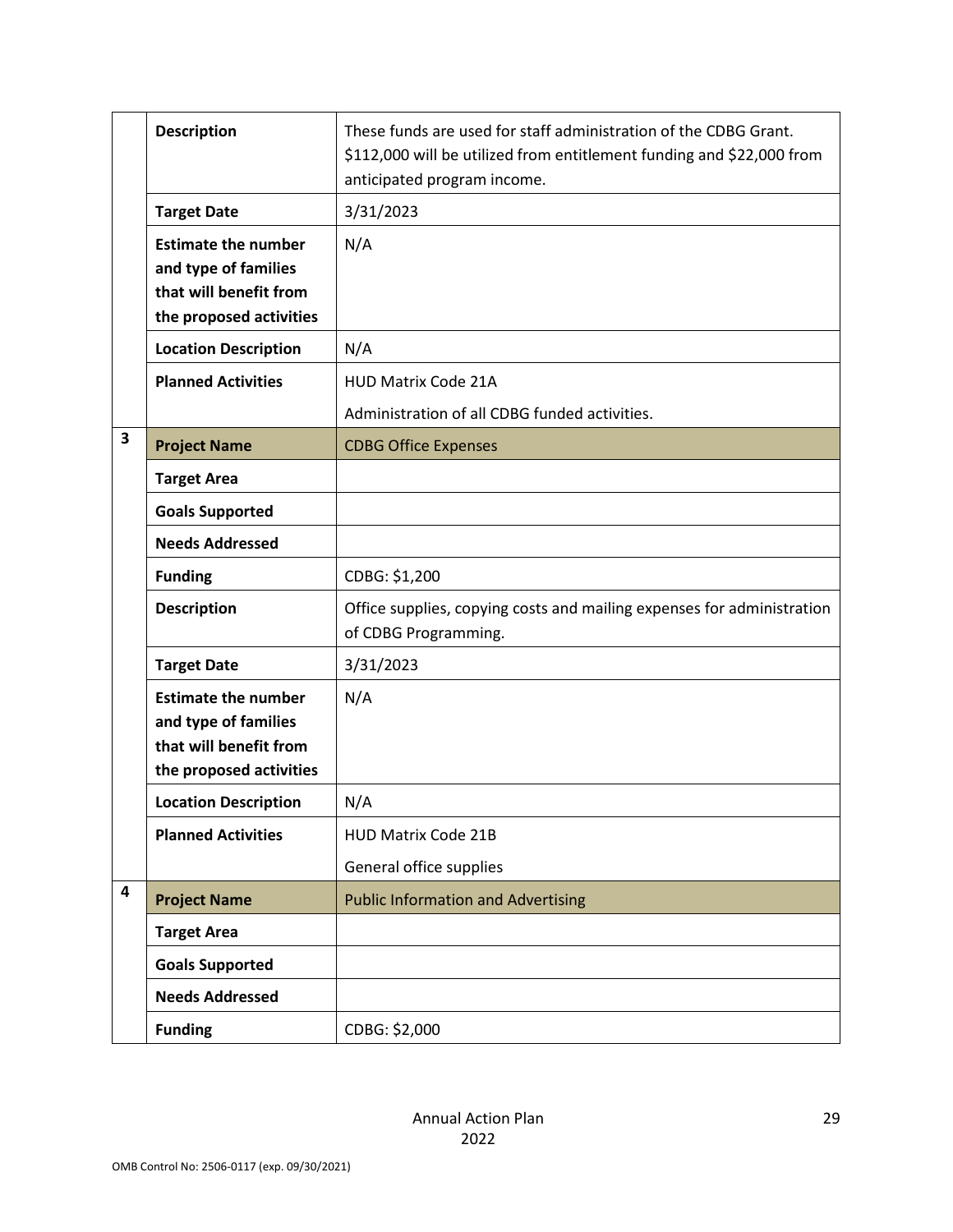|   | <b>Description</b>                                                                                      | Advertising for Public Hearings, the availability of funds, reports,<br>plans, and other housing activities or opportunities associated with<br>the federal grants received by the Town.                                                                                 |
|---|---------------------------------------------------------------------------------------------------------|--------------------------------------------------------------------------------------------------------------------------------------------------------------------------------------------------------------------------------------------------------------------------|
|   | <b>Target Date</b>                                                                                      | 3/31/2023                                                                                                                                                                                                                                                                |
|   | <b>Estimate the number</b><br>and type of families<br>that will benefit from<br>the proposed activities | N/A                                                                                                                                                                                                                                                                      |
|   | <b>Location Description</b>                                                                             | N/A                                                                                                                                                                                                                                                                      |
|   | <b>Planned Activities</b>                                                                               | <b>HUD Matrix Code 21C</b>                                                                                                                                                                                                                                               |
|   |                                                                                                         | Advertising for Public Hearings, the availability of funds, reports,<br>plans, and other housing activities or opportunities associated with<br>the federal grants received by the Town.                                                                                 |
| 5 | <b>Project Name</b>                                                                                     | <b>Lead Based Paint Testing and Clearance</b>                                                                                                                                                                                                                            |
|   | <b>Target Area</b>                                                                                      |                                                                                                                                                                                                                                                                          |
|   | <b>Goals Supported</b>                                                                                  | <b>Improve Housing Stock</b>                                                                                                                                                                                                                                             |
|   | <b>Needs Addressed</b>                                                                                  | Residential Rehabilitation-Owner-Occupied<br>Residential Rehab-Owner-Occupied Military Grant<br><b>Handicapped Accessibility</b><br>Residential Rehab-Owner Occupied Rental                                                                                              |
|   | <b>Funding</b>                                                                                          | CDBG: \$8,000                                                                                                                                                                                                                                                            |
|   | <b>Description</b>                                                                                      | Lead-based paint risk assessment/evaluation for CDBG and HOME<br>rehabilitation activities and clearance testing after repairs.                                                                                                                                          |
|   | <b>Target Date</b>                                                                                      | 3/31/2023                                                                                                                                                                                                                                                                |
|   | <b>Estimate the number</b><br>and type of families<br>that will benefit from<br>the proposed activities | Approximately 15 properties will be inspected and cleared after<br>repairs are completed to assure that there is no presence of lead-<br>based paint.                                                                                                                    |
|   | <b>Location Description</b>                                                                             | Townwide                                                                                                                                                                                                                                                                 |
|   | <b>Planned Activities</b>                                                                               | <b>HUD Matrix Code 14l</b>                                                                                                                                                                                                                                               |
|   |                                                                                                         | A risk assessment of the presence of lead based paint hazard by the<br>Town's contracted qualified environmental firm prior to rehabilitation<br>work, and the clearance testing required at the completion of the<br>work to ensure the elimination of the lead hazard. |
|   | <b>Project Name</b>                                                                                     | Weatherization Program for Single Family Homes                                                                                                                                                                                                                           |
|   |                                                                                                         | <b>Annual Action Plan</b><br>30                                                                                                                                                                                                                                          |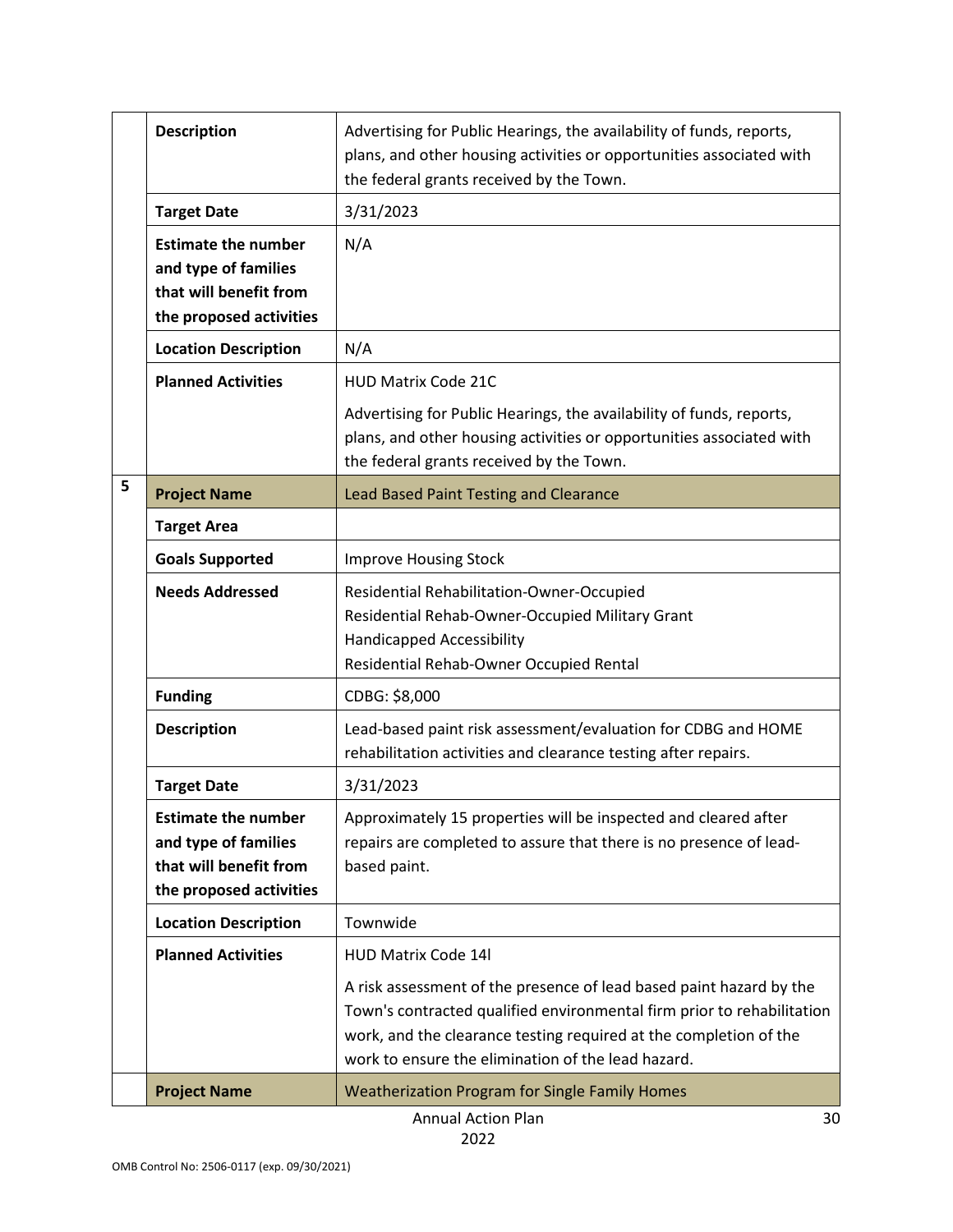| 6                       | <b>Target Area</b>                                                                                      |                                                                                                                                                                                                                                                                                                                                                               |
|-------------------------|---------------------------------------------------------------------------------------------------------|---------------------------------------------------------------------------------------------------------------------------------------------------------------------------------------------------------------------------------------------------------------------------------------------------------------------------------------------------------------|
|                         | <b>Goals Supported</b>                                                                                  | <b>Weatherization Assistance</b>                                                                                                                                                                                                                                                                                                                              |
|                         | <b>Needs Addressed</b>                                                                                  | <b>Weatherization Assistance</b>                                                                                                                                                                                                                                                                                                                              |
|                         | <b>Funding</b>                                                                                          | CDBG: \$12,000                                                                                                                                                                                                                                                                                                                                                |
|                         | <b>Description</b>                                                                                      | Create more energy efficient housing units for low-moderate income<br>homeowners by providing energy audits resulting in as-needed<br>energy efficient furnaces, insulation, windows and, in some cases,<br>energy efficient refrigerators. The energy savings will assist in<br>creating a more affordable housing environment throughout the<br>Consortium. |
|                         | <b>Target Date</b>                                                                                      | 3/31/2023                                                                                                                                                                                                                                                                                                                                                     |
|                         | <b>Estimate the number</b><br>and type of families<br>that will benefit from<br>the proposed activities | Approximately 30 housing units will be assisted with weatherization<br>services.                                                                                                                                                                                                                                                                              |
|                         | <b>Location Description</b>                                                                             | Town-wide                                                                                                                                                                                                                                                                                                                                                     |
|                         | <b>Planned Activities</b>                                                                               | <b>HUD Matrix Code 14F</b>                                                                                                                                                                                                                                                                                                                                    |
|                         |                                                                                                         | Housing rehabilitation with the sole purpose of improving energy<br>efficiency.                                                                                                                                                                                                                                                                               |
| $\overline{\mathbf{z}}$ | <b>Project Name</b>                                                                                     | <b>Belmont Housing Counseling Services</b>                                                                                                                                                                                                                                                                                                                    |
|                         | <b>Target Area</b>                                                                                      | Town Wide                                                                                                                                                                                                                                                                                                                                                     |
|                         | <b>Goals Supported</b>                                                                                  | Assistance to At-Risk Pop/Reduce Homelessness Risk                                                                                                                                                                                                                                                                                                            |
|                         | <b>Needs Addressed</b>                                                                                  | Housing Counseling & Foreclosure Prevention Assist                                                                                                                                                                                                                                                                                                            |
|                         | <b>Funding</b>                                                                                          | CDBG: \$16,500                                                                                                                                                                                                                                                                                                                                                |
|                         | <b>Description</b>                                                                                      | Belmont Housing Resources for WNY, Inc. is a HUD certified<br>counseling agency that will provide tenant, pre-purchase, post-<br>purchase, foreclosure, reverse mortgage and mortgage default<br>counseling services to low-moderate income residents.                                                                                                        |
|                         | <b>Target Date</b>                                                                                      | 3/31/2023                                                                                                                                                                                                                                                                                                                                                     |
|                         | <b>Estimate the number</b><br>and type of families<br>that will benefit from<br>the proposed activities | 150 households or individuals will benefit from the counseling and<br>financial education offered by the program.                                                                                                                                                                                                                                             |
|                         | <b>Location Description</b>                                                                             | Town-wide                                                                                                                                                                                                                                                                                                                                                     |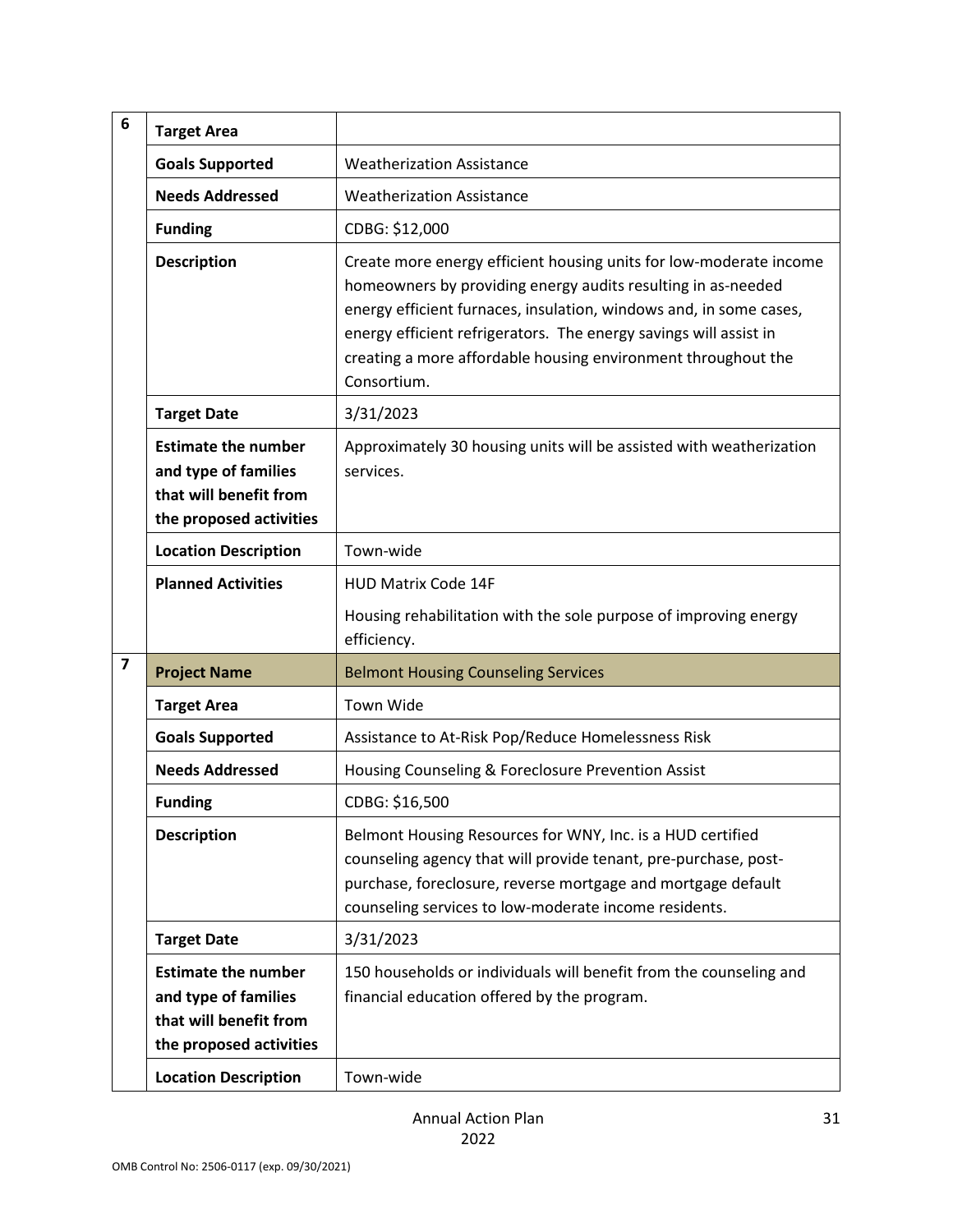|   | <b>Planned Activities</b>                                                                               | <b>HUD Matrix Code: 05U</b>                                                                                                                                                                                                                                                                                                                                                                                                                                                                                                           |
|---|---------------------------------------------------------------------------------------------------------|---------------------------------------------------------------------------------------------------------------------------------------------------------------------------------------------------------------------------------------------------------------------------------------------------------------------------------------------------------------------------------------------------------------------------------------------------------------------------------------------------------------------------------------|
|   |                                                                                                         | Counselors from Belmont Housing Resources for WNY, Inc. (Belmont)<br>will offer financial education classes and individual financial and<br>landlord/tenant counseling to first time homebuyers two times per<br>month in Amherst Town Hall as well as at the Main Street (Buffalo)<br>offices of Belmont. These counseling services include credit<br>counseling, reverse mortgage information, mortgage default and<br>foreclosure prevention and landlord-tenant rights information as well<br>as first time homebuyer assistance. |
| 8 | <b>Project Name</b>                                                                                     | <b>Buffalo Urban League Foreclosure Prevention Services</b>                                                                                                                                                                                                                                                                                                                                                                                                                                                                           |
|   | <b>Target Area</b>                                                                                      | <b>Town Wide</b>                                                                                                                                                                                                                                                                                                                                                                                                                                                                                                                      |
|   | <b>Goals Supported</b>                                                                                  | Assistance to At-Risk Pop/Reduce Homelessness Risk                                                                                                                                                                                                                                                                                                                                                                                                                                                                                    |
|   | <b>Needs Addressed</b>                                                                                  | Housing Counseling & Foreclosure Prevention Assist                                                                                                                                                                                                                                                                                                                                                                                                                                                                                    |
|   | <b>Funding</b>                                                                                          | CDBG: \$6,000                                                                                                                                                                                                                                                                                                                                                                                                                                                                                                                         |
|   | <b>Description</b>                                                                                      | Counseling and legal assistance for income eligible Amherst<br>Homeowners to avoid mortgage default and/or predatory lending<br>situations. Additional assistance is available for credit counseling and<br>credit restructuring and foreclosure prevention.                                                                                                                                                                                                                                                                          |
|   | <b>Target Date</b>                                                                                      | 3/31/2023                                                                                                                                                                                                                                                                                                                                                                                                                                                                                                                             |
|   | <b>Estimate the number</b><br>and type of families<br>that will benefit from<br>the proposed activities | Approximately 25 households will benefit from the credit counseling<br>and foreclosure prevention services offered by the Buffalo Urban<br>League.                                                                                                                                                                                                                                                                                                                                                                                    |
|   | <b>Location Description</b>                                                                             | Town-wide                                                                                                                                                                                                                                                                                                                                                                                                                                                                                                                             |
|   | <b>Planned Activities</b>                                                                               | <b>HUD Matrix Code 05C</b>                                                                                                                                                                                                                                                                                                                                                                                                                                                                                                            |
|   |                                                                                                         | Buffalo Urban League provides counseling on mortgage modification<br>and foreclosure prevention, and provides the legal services needed to<br>assist homeowners to remain in their homes through the loan<br>modification process.                                                                                                                                                                                                                                                                                                    |
| 9 | <b>Project Name</b>                                                                                     | Fair Housing Counseling through H.O.M.E.                                                                                                                                                                                                                                                                                                                                                                                                                                                                                              |
|   | <b>Target Area</b>                                                                                      |                                                                                                                                                                                                                                                                                                                                                                                                                                                                                                                                       |
|   | <b>Goals Supported</b>                                                                                  | <b>Affirmatively Further Fair Housing</b>                                                                                                                                                                                                                                                                                                                                                                                                                                                                                             |
|   | <b>Needs Addressed</b>                                                                                  | <b>Fair Housing Counseling</b>                                                                                                                                                                                                                                                                                                                                                                                                                                                                                                        |
|   | <b>Funding</b>                                                                                          | CDBG: \$8,000                                                                                                                                                                                                                                                                                                                                                                                                                                                                                                                         |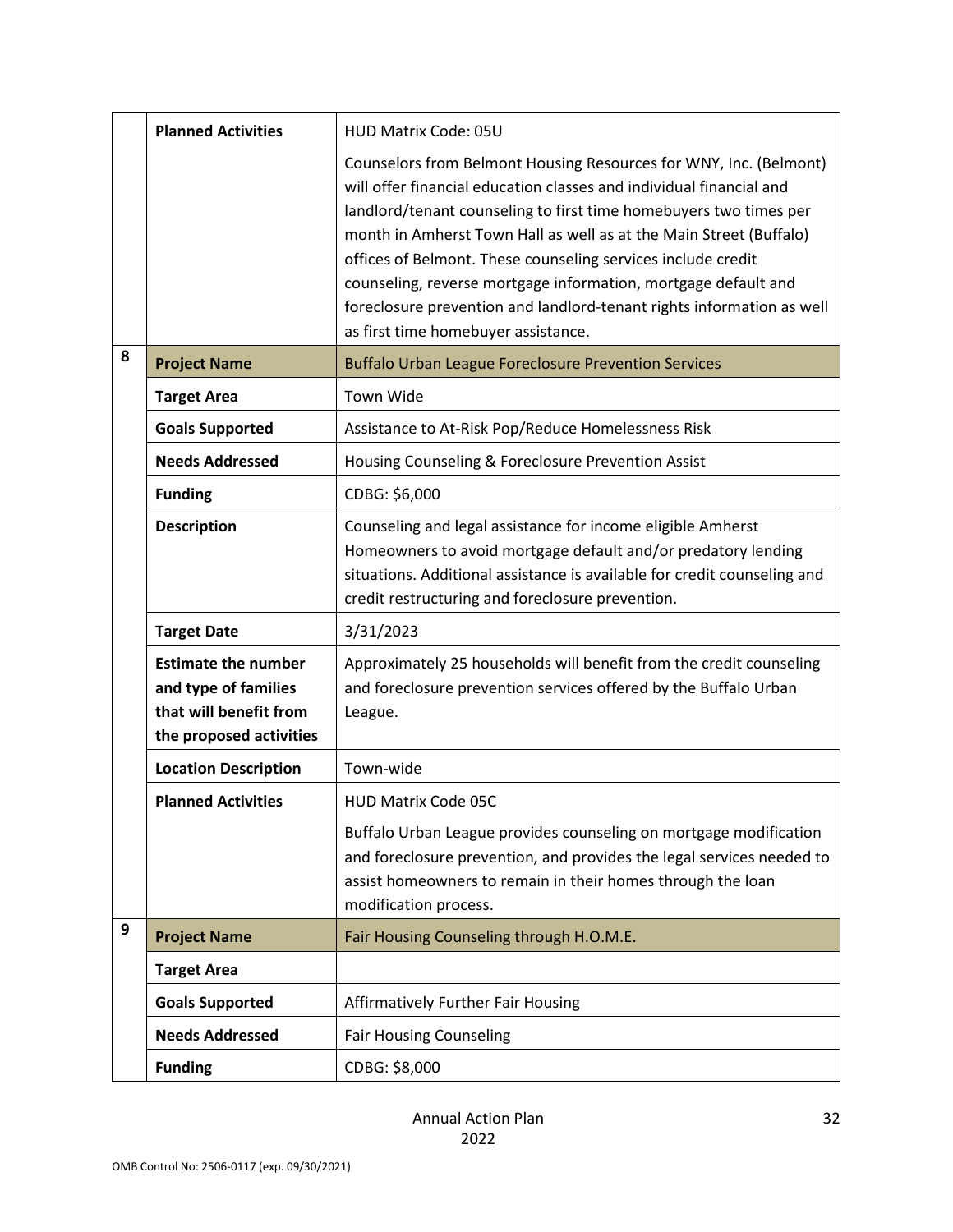|    | <b>Description</b>                                                                                      | Housing Opportunities Made Equal, Inc. (HOME) will advocate for<br>victims of perceived housing discrimination and offer informational<br>workshops on discrimination to Town Officials. Advertising for Fair<br>Housing issues will also be handled by HOME and a link to their<br>website is on the Town's Community Development page:<br>www.amherst.ny.us/community (under Fair Housing). A landlord-<br>tenant training and fair housing video are typically scheduled in the                                                                   |
|----|---------------------------------------------------------------------------------------------------------|------------------------------------------------------------------------------------------------------------------------------------------------------------------------------------------------------------------------------------------------------------------------------------------------------------------------------------------------------------------------------------------------------------------------------------------------------------------------------------------------------------------------------------------------------|
|    | <b>Target Date</b>                                                                                      | Town as a Fair Housing Month activity.<br>3/31/2023                                                                                                                                                                                                                                                                                                                                                                                                                                                                                                  |
|    | <b>Estimate the number</b><br>and type of families<br>that will benefit from<br>the proposed activities | Approximately 120 individuals will be assisted through the education,<br>advocacy and enforcement assistance offered by Housing<br>Opportunities Made Equal, Inc.                                                                                                                                                                                                                                                                                                                                                                                    |
|    | <b>Location Description</b>                                                                             | Town-wide                                                                                                                                                                                                                                                                                                                                                                                                                                                                                                                                            |
|    | <b>Planned Activities</b>                                                                               | <b>HUD Matrix Code 21D</b><br>The counselors and legal staff of Housing Opportunities Made Equal<br>offer services to current and potential residents of the Town who feel<br>they are victims of discrimination in housing and employment. The<br>staff also provides information about landlord and tenant rights and<br>mitigation in rental disputes if needed. HOME provides the<br>enforcement of the Fair Housing Act to ensure that all persons are<br>treated equally in their desire for affordable safe and secure housing<br>in Amherst. |
| 10 | <b>Project Name</b>                                                                                     | Boys & Girls Club Afterschool Program                                                                                                                                                                                                                                                                                                                                                                                                                                                                                                                |
|    | <b>Target Area</b>                                                                                      | Eggertsville                                                                                                                                                                                                                                                                                                                                                                                                                                                                                                                                         |
|    | <b>Goals Supported</b>                                                                                  | <b>Community Services</b>                                                                                                                                                                                                                                                                                                                                                                                                                                                                                                                            |
|    | <b>Needs Addressed</b>                                                                                  | <b>Public Services</b>                                                                                                                                                                                                                                                                                                                                                                                                                                                                                                                               |
|    | <b>Funding</b>                                                                                          | CDBG: \$40,000                                                                                                                                                                                                                                                                                                                                                                                                                                                                                                                                       |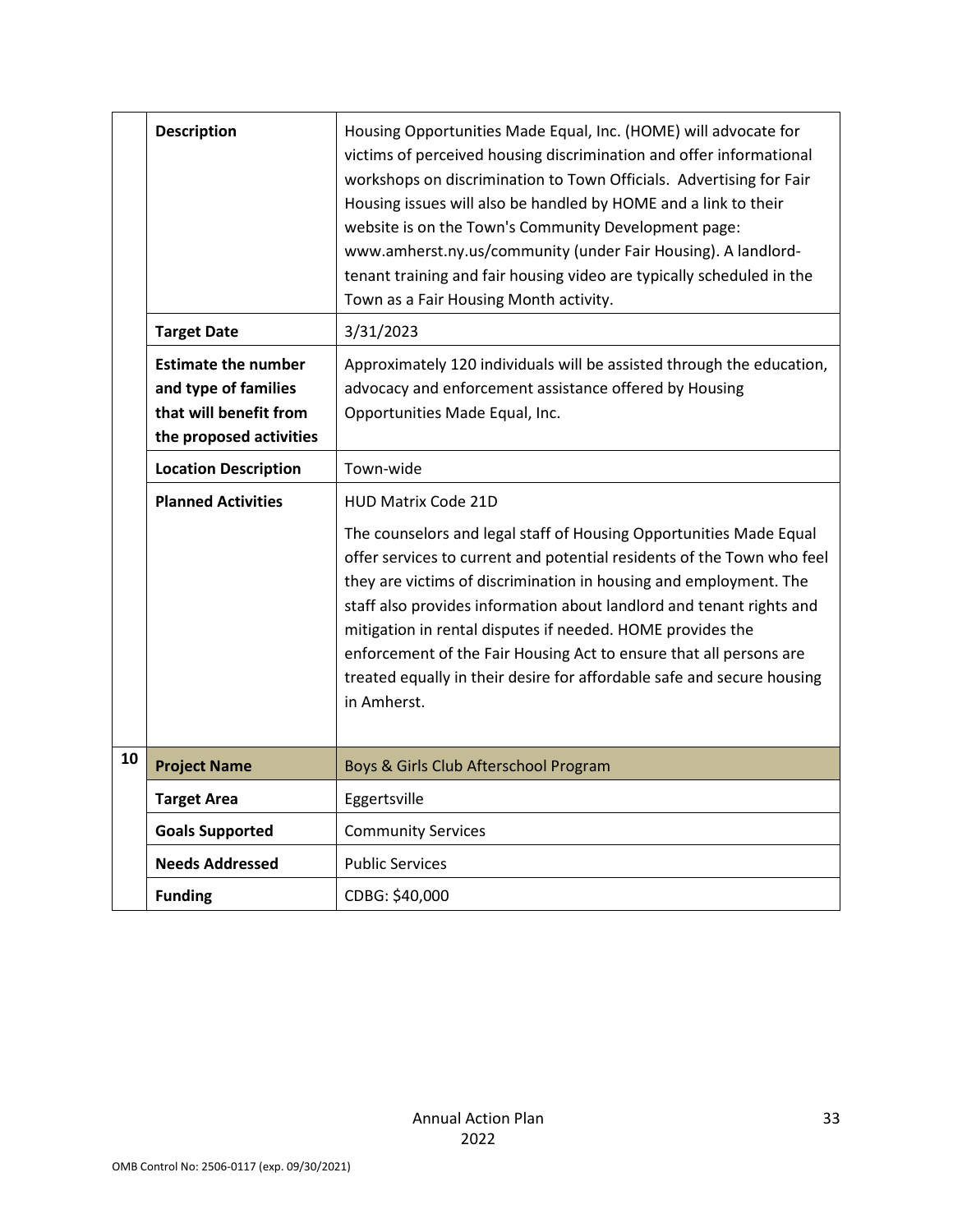|    | <b>Description</b>                                                                                      | The Boys & Girls Club Program serves low income youth residing in<br>Allenhurst Apartments, Princeton Court Apartments, and other<br>Eggertsville neighborhoods adjacent to the Windermere Elementary<br>School area (a target area for the town). The after-school program<br>provides educational, social and recreational opportunities to<br>approximately 55 children per day, designed to support the families<br>and enhance the children's potential to succeed in school and the<br>community, in a safe environment for the children. CDBG funds will<br>cover the cost of staff for the after-school program. |
|----|---------------------------------------------------------------------------------------------------------|--------------------------------------------------------------------------------------------------------------------------------------------------------------------------------------------------------------------------------------------------------------------------------------------------------------------------------------------------------------------------------------------------------------------------------------------------------------------------------------------------------------------------------------------------------------------------------------------------------------------------|
|    | <b>Target Date</b>                                                                                      | 3/31/2023                                                                                                                                                                                                                                                                                                                                                                                                                                                                                                                                                                                                                |
|    | <b>Estimate the number</b><br>and type of families<br>that will benefit from<br>the proposed activities | Approximately 50 youth from low-mod households will be assisted at<br>the Eggertsville Community Center after school program each day<br>and the summer program                                                                                                                                                                                                                                                                                                                                                                                                                                                          |
|    | <b>Location Description</b>                                                                             | Eggertsville                                                                                                                                                                                                                                                                                                                                                                                                                                                                                                                                                                                                             |
|    | <b>Planned Activities</b>                                                                               | <b>HUD Matrix Code 05D</b>                                                                                                                                                                                                                                                                                                                                                                                                                                                                                                                                                                                               |
|    |                                                                                                         | The After School Program provides educational, social and<br>recreational programs for children in a safe environment. CDBG<br>funding covers the cost of staff people for the after school activities.                                                                                                                                                                                                                                                                                                                                                                                                                  |
| 11 | <b>Project Name</b>                                                                                     | Village of Williamsville Public Facilities and Historic Preservation                                                                                                                                                                                                                                                                                                                                                                                                                                                                                                                                                     |
|    | <b>Target Area</b>                                                                                      |                                                                                                                                                                                                                                                                                                                                                                                                                                                                                                                                                                                                                          |
|    | <b>Goals Supported</b>                                                                                  | Historic Preservation/Elimination of Slum & Blight<br><b>Public Facilities and Infrastructure</b>                                                                                                                                                                                                                                                                                                                                                                                                                                                                                                                        |
|    | <b>Needs Addressed</b>                                                                                  | <b>Handicapped Accessibility</b><br><b>Historic Preservation</b><br><b>Public Facilities</b>                                                                                                                                                                                                                                                                                                                                                                                                                                                                                                                             |
|    | <b>Funding</b>                                                                                          | CDBG: \$44,807                                                                                                                                                                                                                                                                                                                                                                                                                                                                                                                                                                                                           |
|    | <b>Description</b>                                                                                      | The Village of Williamsville is allocated 7% of Amherst's annual CDBG<br>funding. Funding will be directed to historic preservation work on the<br>Historic Village Section House, or other public facilities within the<br>Village. The Village has decided to commit their CDBG allocation to<br>this activity. Any increase or decrease in CDBG funding will be<br>reflected in this share of CDBG funding.                                                                                                                                                                                                           |
|    | <b>Target Date</b>                                                                                      | 3/31/2023                                                                                                                                                                                                                                                                                                                                                                                                                                                                                                                                                                                                                |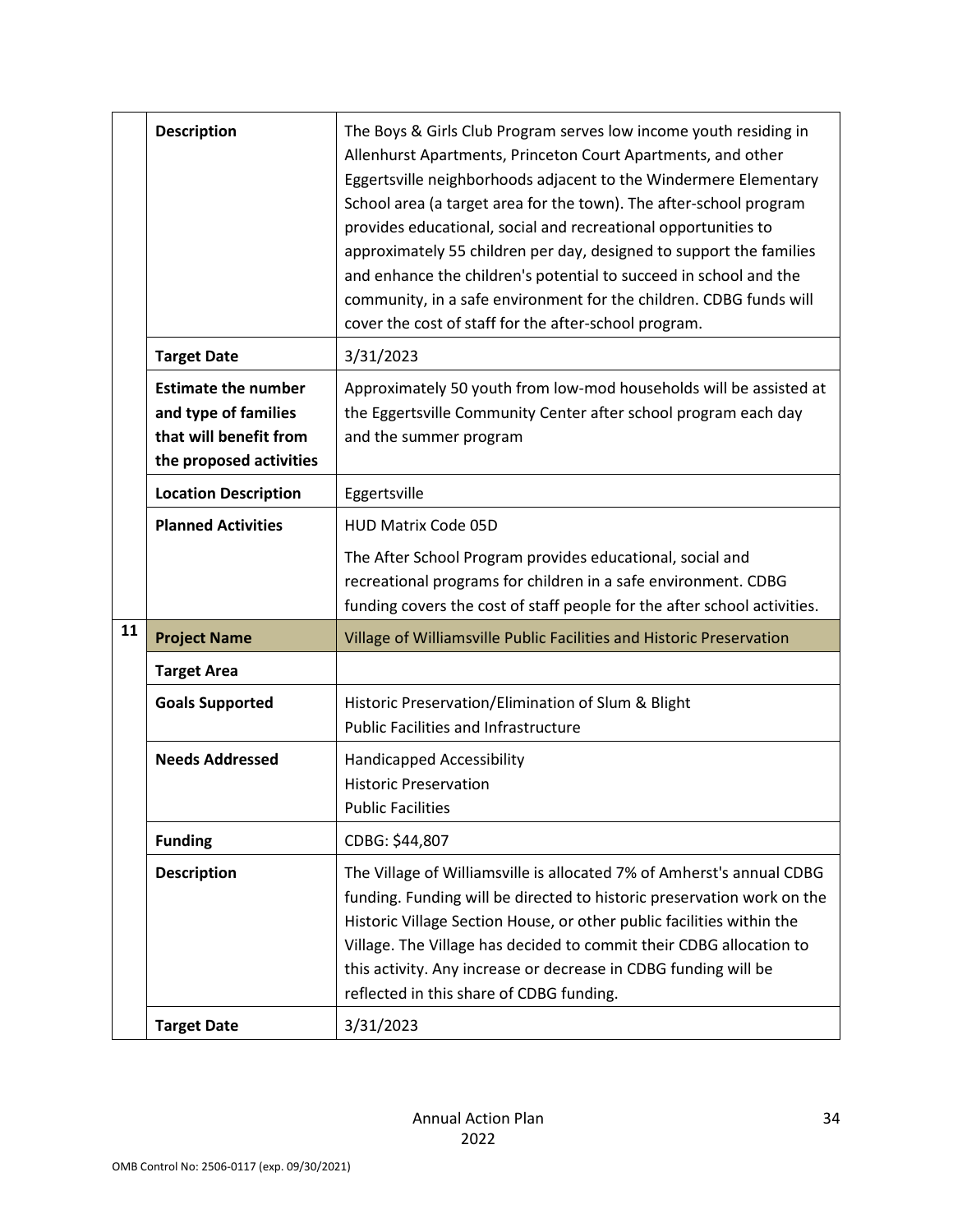|    | <b>Estimate the number</b><br>and type of families<br>that will benefit from<br>the proposed activities | 5,300 residents of the Village of Williamsville, and the population of<br>residents in the Town of Amherst who live and/or work near<br>Williamsville.                                                                                                                                                                                                                                                                                        |
|----|---------------------------------------------------------------------------------------------------------|-----------------------------------------------------------------------------------------------------------------------------------------------------------------------------------------------------------------------------------------------------------------------------------------------------------------------------------------------------------------------------------------------------------------------------------------------|
|    | <b>Location Description</b>                                                                             | The Historic Section House is located on a former rail line south of<br>Main Street in the Village of Williamsville.                                                                                                                                                                                                                                                                                                                          |
|    | <b>Planned Activities</b>                                                                               | <b>HUD Matrix Code 16B</b>                                                                                                                                                                                                                                                                                                                                                                                                                    |
|    |                                                                                                         | The project will cover the stabilization of the Historic Section House<br>and any outside repairs needed.                                                                                                                                                                                                                                                                                                                                     |
| 12 | <b>Project Name</b>                                                                                     | YWCA, Inc. Transitional Housing                                                                                                                                                                                                                                                                                                                                                                                                               |
|    | <b>Target Area</b>                                                                                      |                                                                                                                                                                                                                                                                                                                                                                                                                                               |
|    | <b>Goals Supported</b>                                                                                  | Assistance to At-Risk Pop/Reduce Homelessness Risk                                                                                                                                                                                                                                                                                                                                                                                            |
|    | <b>Needs Addressed</b>                                                                                  | <b>Assist Victims of Domestic Violence</b>                                                                                                                                                                                                                                                                                                                                                                                                    |
|    | <b>Funding</b>                                                                                          | CDBG: \$30,500                                                                                                                                                                                                                                                                                                                                                                                                                                |
|    | <b>Description</b>                                                                                      | Four households in designated homes in the northwest portion of the<br>Town will receive services including case management and<br>transportation assistance. The supportive housing provides shelter<br>for low-income domestic violence victims/battered spouses and their<br>children (four adult females and fourteen children). The CDBG funds<br>are being used to pay for bus passes and for a portion of case<br>management salaries. |
|    | <b>Target Date</b>                                                                                      | 3/31/2023                                                                                                                                                                                                                                                                                                                                                                                                                                     |
|    | <b>Estimate the number</b><br>and type of families<br>that will benefit from<br>the proposed activities | Four households.                                                                                                                                                                                                                                                                                                                                                                                                                              |
|    | <b>Location Description</b>                                                                             | Town                                                                                                                                                                                                                                                                                                                                                                                                                                          |
|    | <b>Planned Activities</b>                                                                               | <b>HUD Matrix Code 05G</b>                                                                                                                                                                                                                                                                                                                                                                                                                    |
|    |                                                                                                         | Public service activities including case management to address<br>barriers and regain self-sufficiency, and transportation for domestic<br>violence victims. Transitional housing and supportive service<br>programming for homeless women and their children.                                                                                                                                                                                |
| 13 | <b>Project Name</b>                                                                                     | <b>Public Facilities &amp; Infrastructure</b>                                                                                                                                                                                                                                                                                                                                                                                                 |
|    | <b>Target Area</b>                                                                                      | Eggertsville                                                                                                                                                                                                                                                                                                                                                                                                                                  |
|    | <b>Goals Supported</b>                                                                                  | <b>Public Facilities and Infrastructure</b>                                                                                                                                                                                                                                                                                                                                                                                                   |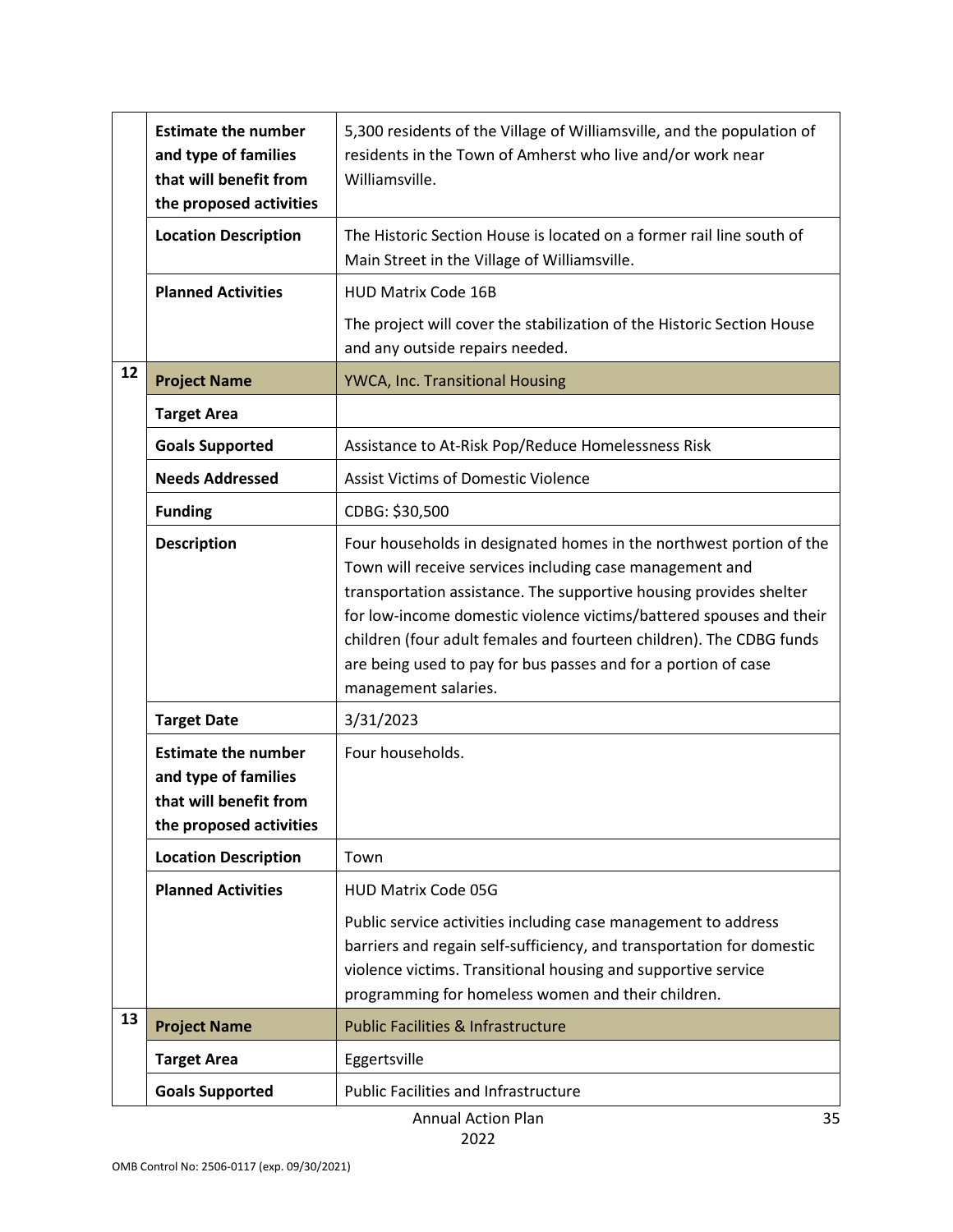|    | <b>Needs Addressed</b>                                                                                  | <b>Public Facilities</b><br>Neighborhood Beautification and Infrastructure                                                                                                                                                                                                                                                                                                                                                                                                                          |
|----|---------------------------------------------------------------------------------------------------------|-----------------------------------------------------------------------------------------------------------------------------------------------------------------------------------------------------------------------------------------------------------------------------------------------------------------------------------------------------------------------------------------------------------------------------------------------------------------------------------------------------|
|    | <b>Funding</b>                                                                                          | CDBG: \$100,000                                                                                                                                                                                                                                                                                                                                                                                                                                                                                     |
|    | <b>Description</b>                                                                                      | Public Infrastructure and Facilities Projects will look to address sewer<br>infrastructure work needed in eligible LMI areas of the Town and<br>facility acquisition/improvements for a new Northwest Community<br>Center.                                                                                                                                                                                                                                                                          |
|    | <b>Target Date</b>                                                                                      | 3/31/2023                                                                                                                                                                                                                                                                                                                                                                                                                                                                                           |
|    | <b>Estimate the number</b><br>and type of families<br>that will benefit from<br>the proposed activities |                                                                                                                                                                                                                                                                                                                                                                                                                                                                                                     |
|    | <b>Location Description</b>                                                                             | Target areas.                                                                                                                                                                                                                                                                                                                                                                                                                                                                                       |
|    | <b>Planned Activities</b>                                                                               | Matrix Code 03E - Neighborhood Facilities/Community Center<br>Matrix Code 03J - Water/Sewer Improvements                                                                                                                                                                                                                                                                                                                                                                                            |
| 14 | <b>Project Name</b>                                                                                     | <b>Community Policing Engagement Events</b>                                                                                                                                                                                                                                                                                                                                                                                                                                                         |
|    | <b>Target Area</b>                                                                                      | Eggertsville<br><b>Town Wide</b>                                                                                                                                                                                                                                                                                                                                                                                                                                                                    |
|    | <b>Goals Supported</b>                                                                                  | <b>Community Services</b>                                                                                                                                                                                                                                                                                                                                                                                                                                                                           |
|    | <b>Needs Addressed</b>                                                                                  | Community Policing *A                                                                                                                                                                                                                                                                                                                                                                                                                                                                               |
|    | <b>Funding</b>                                                                                          | CDBG: \$10,000                                                                                                                                                                                                                                                                                                                                                                                                                                                                                      |
|    | <b>Description</b>                                                                                      | The Amherst Police Department together with the Amherst<br>Recreation Department will continue to build relationships with<br>"Cops n Kids Community Events" serving low-income youths. "Coffee<br>with a Cop" Events will continue to be held to improve community<br>relationships with the police through the senior center to engage<br>senior citizens in issues affecting their well-being and avoiding scams.<br>The Community Policing activities are expected to reach over 200<br>people. |
|    | <b>Target Date</b>                                                                                      | 3/31/2023                                                                                                                                                                                                                                                                                                                                                                                                                                                                                           |
|    | <b>Estimate the number</b><br>and type of families<br>that will benefit from<br>the proposed activities | Approximately 200 people are expected to benefit from the events<br>held.                                                                                                                                                                                                                                                                                                                                                                                                                           |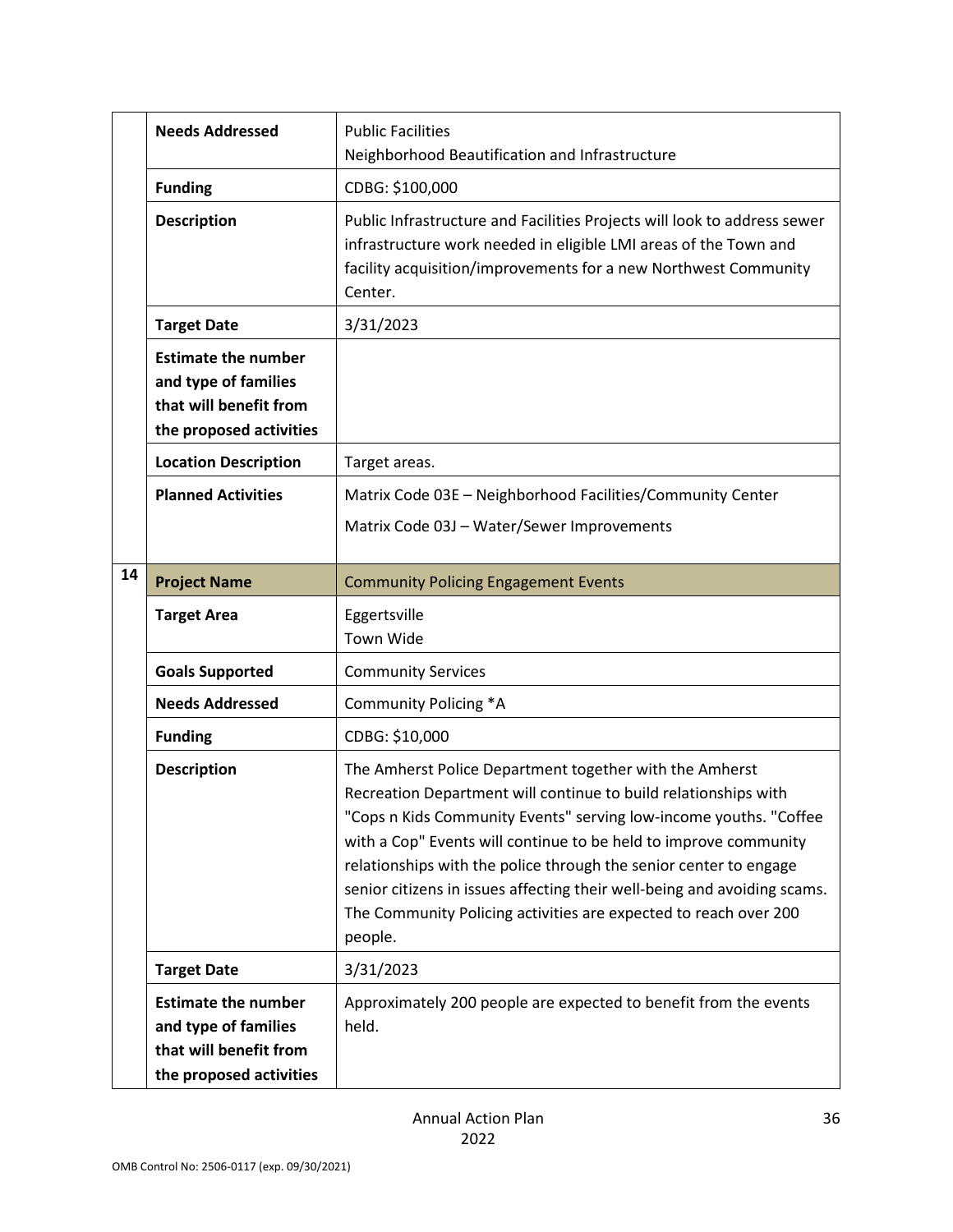|    | <b>Location Description</b>                                                                             | LMI Neighborhoods & Senior Center.                                                                                                                                                                                                                                                                                                                                                                                                   |
|----|---------------------------------------------------------------------------------------------------------|--------------------------------------------------------------------------------------------------------------------------------------------------------------------------------------------------------------------------------------------------------------------------------------------------------------------------------------------------------------------------------------------------------------------------------------|
|    | <b>Planned Activities</b>                                                                               | HUD Matrix code O5I                                                                                                                                                                                                                                                                                                                                                                                                                  |
|    |                                                                                                         | Crime Awareness/Prevention Promotion of crime awareness and<br>prevention, including crime prevention education programs and<br>paying for security guards.                                                                                                                                                                                                                                                                          |
| 15 | <b>Project Name</b>                                                                                     | Façade Improvement Program                                                                                                                                                                                                                                                                                                                                                                                                           |
|    | <b>Target Area</b>                                                                                      | Eggertsville<br>Town-wide                                                                                                                                                                                                                                                                                                                                                                                                            |
|    | <b>Goals Supported</b>                                                                                  | Economic Development/Neighborhood Improvement                                                                                                                                                                                                                                                                                                                                                                                        |
|    | <b>Needs Addressed</b>                                                                                  | <b>Economic Development</b>                                                                                                                                                                                                                                                                                                                                                                                                          |
|    | <b>Funding</b>                                                                                          | CDBG: \$30,000                                                                                                                                                                                                                                                                                                                                                                                                                       |
|    | <b>Description</b>                                                                                      | Revitalize neighborhood commercial buildings by providing<br>loan/grant combos for the rehabilitation of facades of small<br>businesses. Businesses must either serve low-income neighborhoods<br>and residents (census tracts) or provide for the creation of 1 FTE LMI<br>job. Loan/grant awards will not exceed \$30,000 per business and<br>require a 25% cash match towards the project from the business or<br>property owner. |
|    | <b>Target Date</b>                                                                                      | 3/31/2023                                                                                                                                                                                                                                                                                                                                                                                                                            |
|    | <b>Estimate the number</b><br>and type of families<br>that will benefit from<br>the proposed activities | Approximately two businesses/commercial buildings will be assisted.                                                                                                                                                                                                                                                                                                                                                                  |
|    | <b>Location Description</b>                                                                             | Eggertsville                                                                                                                                                                                                                                                                                                                                                                                                                         |
|    | <b>Planned Activities</b>                                                                               | HUD Matrix code 14E                                                                                                                                                                                                                                                                                                                                                                                                                  |
|    |                                                                                                         | Rehab of Publicly or Privately owned Commercial/Industrial (CI).                                                                                                                                                                                                                                                                                                                                                                     |
| 16 | <b>Project Name</b>                                                                                     | <b>ASTS Senior Van</b>                                                                                                                                                                                                                                                                                                                                                                                                               |
|    | <b>Target Area</b>                                                                                      | Town Wide                                                                                                                                                                                                                                                                                                                                                                                                                            |
|    | <b>Goals Supported</b>                                                                                  | <b>Community Services</b>                                                                                                                                                                                                                                                                                                                                                                                                            |
|    | <b>Needs Addressed</b>                                                                                  | <b>Senior Services</b>                                                                                                                                                                                                                                                                                                                                                                                                               |
|    | <b>Funding</b>                                                                                          | CDBG: \$10,000                                                                                                                                                                                                                                                                                                                                                                                                                       |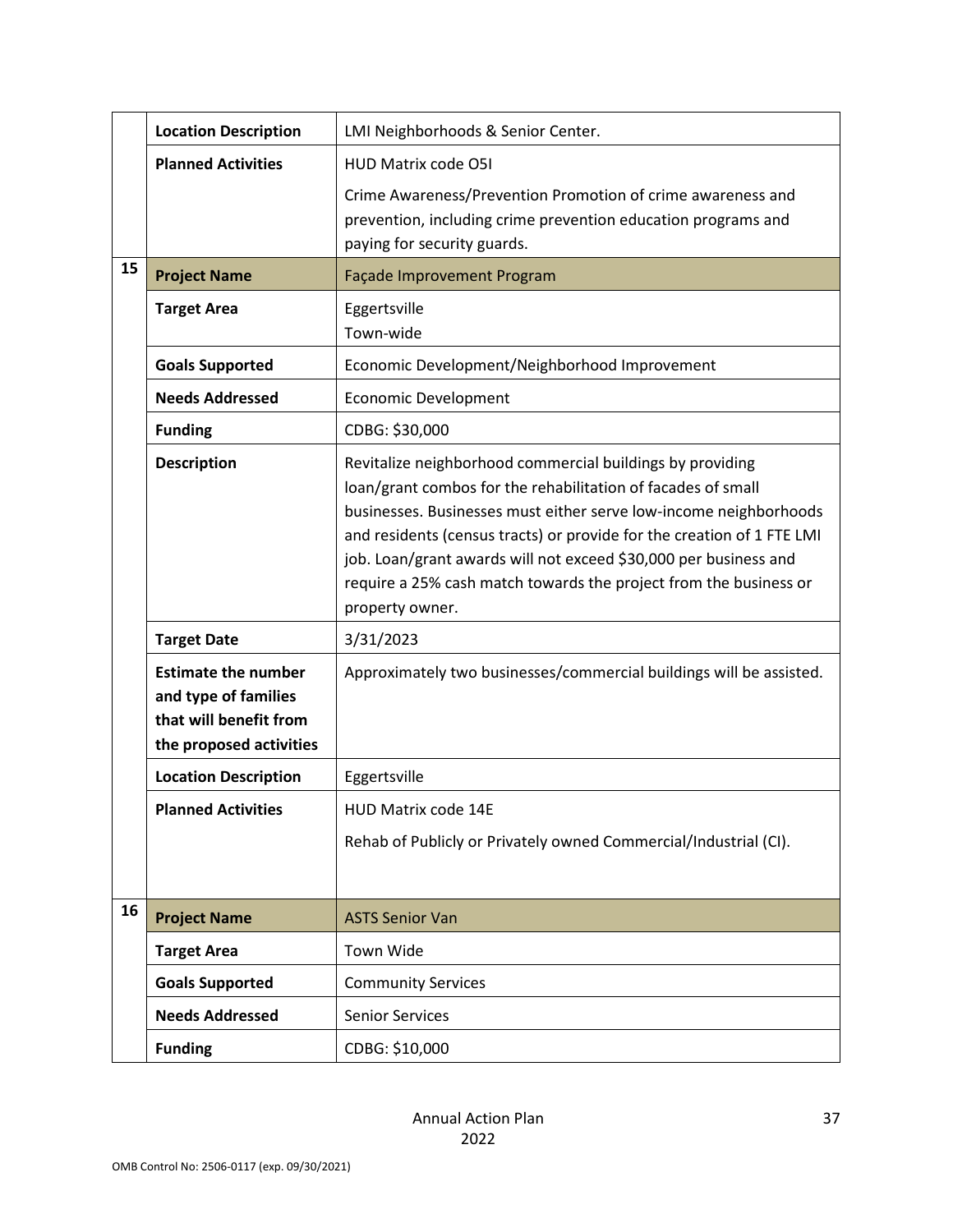|    | <b>Description</b>                                                                                      | Amherst Senior Transportation Services will utilize \$10,000 towards<br>the purchase of a Van. The Van provides transportation services for<br>Amherst's elderly population to medical appointments, social<br>activities, and public facilities.                        |
|----|---------------------------------------------------------------------------------------------------------|--------------------------------------------------------------------------------------------------------------------------------------------------------------------------------------------------------------------------------------------------------------------------|
|    | <b>Target Date</b>                                                                                      | 3/31/2023                                                                                                                                                                                                                                                                |
|    | <b>Estimate the number</b><br>and type of families<br>that will benefit from<br>the proposed activities | Approximately 2,000 people are served annually from the van<br>services.                                                                                                                                                                                                 |
|    | <b>Location Description</b>                                                                             | Town-wide                                                                                                                                                                                                                                                                |
|    | <b>Planned Activities</b>                                                                               | Matrix Code 5A<br>Senior Services.                                                                                                                                                                                                                                       |
| 17 | <b>Project Name</b>                                                                                     | <b>Consumer Credit Counseling</b>                                                                                                                                                                                                                                        |
|    | <b>Target Area</b>                                                                                      | Town Wide                                                                                                                                                                                                                                                                |
|    | <b>Goals Supported</b>                                                                                  | <b>Community Services</b>                                                                                                                                                                                                                                                |
|    | <b>Needs Addressed</b>                                                                                  |                                                                                                                                                                                                                                                                          |
|    | <b>Funding</b>                                                                                          | CDBG: \$8,000                                                                                                                                                                                                                                                            |
|    | <b>Description</b>                                                                                      | Consumer Credit Counseling Services will provide LMI Youth with<br>Financial Literacy Classes, serving approximately 40 LMI youths. CCCS<br>will also provide Small Business Counseling to 10-15 micro enterprises<br>with counseling for unresolved credit/debt issues. |
|    | <b>Target Date</b>                                                                                      | 3/31/2023                                                                                                                                                                                                                                                                |
|    | <b>Estimate the number</b><br>and type of families<br>that will benefit from<br>the proposed activities | Approximately 40 LMI youth will be served for financial literacy and<br>about 10-15 micro-enterprises will be counseled for credit/debt<br>issues.                                                                                                                       |
|    | <b>Location Description</b>                                                                             | Town-wide                                                                                                                                                                                                                                                                |
|    | <b>Planned Activities</b>                                                                               | Consumer Credit Counseling Services will provide LMI Youth with<br>Financial Literacy Classes, serving approximately 40 LMI youths. CCCS<br>will also provide Small Business Counseling to 10-15 micro enterprises<br>with counseling for unresolved credit/debt issues. |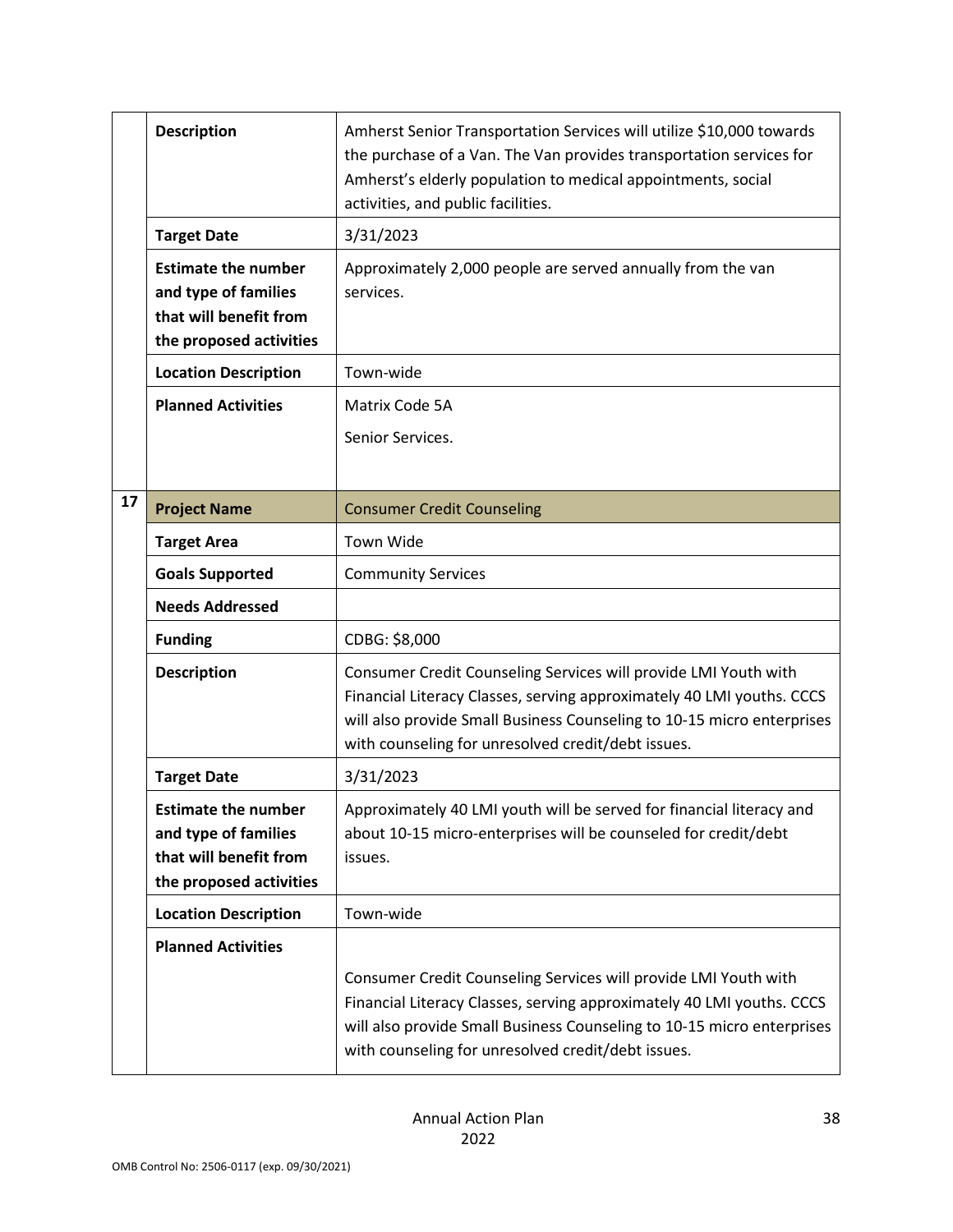| 18 | <b>Project Name</b>                                                                                     | Amherst Housing Rehabilitation (HOME) funds                                                                                                                                                                                                                                                                                                                                       |
|----|---------------------------------------------------------------------------------------------------------|-----------------------------------------------------------------------------------------------------------------------------------------------------------------------------------------------------------------------------------------------------------------------------------------------------------------------------------------------------------------------------------|
|    | <b>Target Area</b>                                                                                      |                                                                                                                                                                                                                                                                                                                                                                                   |
|    | <b>Goals Supported</b>                                                                                  | <b>Improve Housing Stock</b>                                                                                                                                                                                                                                                                                                                                                      |
|    | <b>Needs Addressed</b>                                                                                  | Residential Rehabilitation-Owner-Occupied<br>Residential Rehab-Owner-Occupied Military Grant<br><b>Handicapped Accessibility</b><br>Residential Rehab-Owner Occupied Rental                                                                                                                                                                                                       |
|    | <b>Funding</b>                                                                                          | <b>HOME: \$0</b>                                                                                                                                                                                                                                                                                                                                                                  |
|    | <b>Description</b>                                                                                      | Deferred interest free loans up to \$20,000 to low-moderate income<br>homeowners to undertake necessary repairs to their homes.<br>Anticipated \$40,000 of HOME Program Income to be received FY22.<br>There are previous years' funds to be used first. The Town's State AHP<br>Grant will supplement the funding in target areas.                                               |
|    | <b>Target Date</b>                                                                                      | 3/31/2023                                                                                                                                                                                                                                                                                                                                                                         |
|    | <b>Estimate the number</b><br>and type of families<br>that will benefit from<br>the proposed activities | Approximately 25 households will be assisted.                                                                                                                                                                                                                                                                                                                                     |
|    | <b>Location Description</b>                                                                             | Town-wide                                                                                                                                                                                                                                                                                                                                                                         |
|    | <b>Planned Activities</b>                                                                               | <b>HUD Matrix Code 14A</b><br>Housing rehabilitation for needed repairs to bring properties to code<br>and provide safe secure housing units. These repairs may include<br>structural or mechanical systems such as roofing, siding, insulation,<br>windows, doors, electrical and plumbing.                                                                                      |
| 19 | <b>Project Name</b>                                                                                     | Amherst First Time Homebuyer Program (HOME)                                                                                                                                                                                                                                                                                                                                       |
|    | <b>Target Area</b>                                                                                      |                                                                                                                                                                                                                                                                                                                                                                                   |
|    | <b>Goals Supported</b>                                                                                  |                                                                                                                                                                                                                                                                                                                                                                                   |
|    | <b>Needs Addressed</b>                                                                                  | Homebuyer Assistance for Affordable Housing                                                                                                                                                                                                                                                                                                                                       |
|    | <b>Funding</b>                                                                                          | HOME: \$10,000                                                                                                                                                                                                                                                                                                                                                                    |
|    | <b>Description</b>                                                                                      | Closing Cost Assistance is provided in the form of a 0% deferred loan<br>to income eligible first time home buyers in the Town and Village of<br>Williamsville. Eligibility is for households less than 80% AMI based<br>upon 2022 HUD Income Guidelines. This activity will be<br>supplemented with HOME program income received from previous<br>closing cost assistance loans. |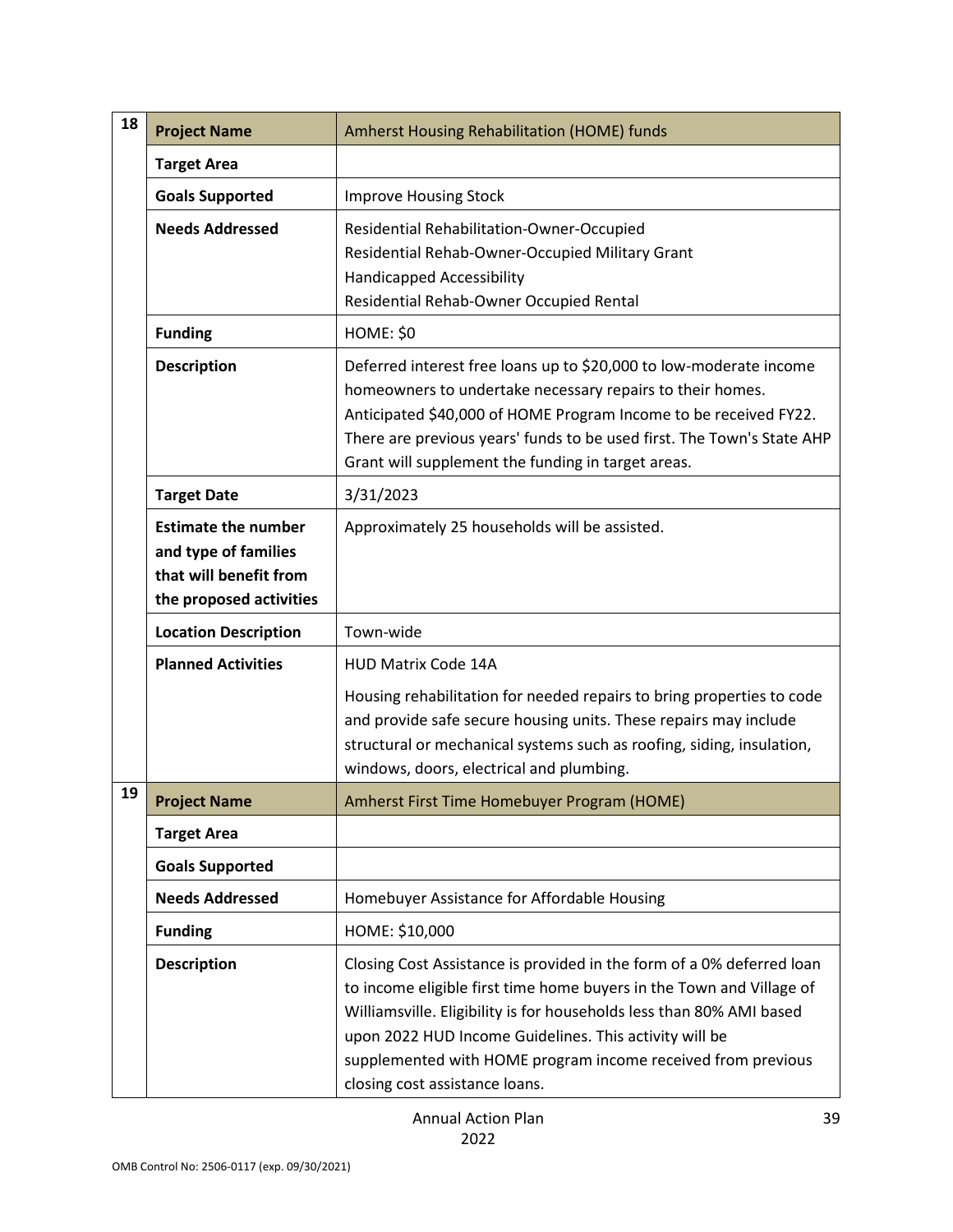|    | <b>Target Date</b>                                                                                      | 3/31/2023                                                                                                                                                                                                                                                                                                                                                                                                                                                                                  |
|----|---------------------------------------------------------------------------------------------------------|--------------------------------------------------------------------------------------------------------------------------------------------------------------------------------------------------------------------------------------------------------------------------------------------------------------------------------------------------------------------------------------------------------------------------------------------------------------------------------------------|
|    | <b>Estimate the number</b><br>and type of families<br>that will benefit from<br>the proposed activities | Approximately four first-time homebuyer households will be assisted<br>in 2022. Previous years' funding available.                                                                                                                                                                                                                                                                                                                                                                         |
|    | <b>Location Description</b>                                                                             | Town-wide                                                                                                                                                                                                                                                                                                                                                                                                                                                                                  |
|    | <b>Planned Activities</b>                                                                               | Matrix Code 13                                                                                                                                                                                                                                                                                                                                                                                                                                                                             |
|    |                                                                                                         | Direct Homeownership assistance to LMI households.                                                                                                                                                                                                                                                                                                                                                                                                                                         |
| 20 | <b>Project Name</b>                                                                                     | Amherst Acquisition-Rehabilitation/New Construction-Resale (HOME<br>& CDBG)                                                                                                                                                                                                                                                                                                                                                                                                                |
|    | <b>Target Area</b>                                                                                      |                                                                                                                                                                                                                                                                                                                                                                                                                                                                                            |
|    | <b>Goals Supported</b>                                                                                  | Promote Affordable Homeownership                                                                                                                                                                                                                                                                                                                                                                                                                                                           |
|    | <b>Needs Addressed</b>                                                                                  | Acquisition Rehabilitation/New Construction Resale                                                                                                                                                                                                                                                                                                                                                                                                                                         |
|    | <b>Funding</b>                                                                                          | HOME: \$172,569                                                                                                                                                                                                                                                                                                                                                                                                                                                                            |
|    | <b>Description</b>                                                                                      | Acquisition and rehabilitation of an existing vacant, deteriorated<br>single family house in a target neighborhood, or acquisition of a<br>vacant lot and new construction of a single-family house for resale to<br>an income eligible first-time homebuyer. Amherst will acquire at<br>least one home or vacant lot in 2022, allocating \$172,569 of 2022<br>HOME EN funding and supplementing it with the sale proceeds from<br>345 Grover Cleveland (\$60,000 in HOME Program Income). |
|    | <b>Target Date</b>                                                                                      | 3/31/2023                                                                                                                                                                                                                                                                                                                                                                                                                                                                                  |
|    | <b>Estimate the number</b><br>and type of families<br>that will benefit from<br>the proposed activities | One eligible first time homebuyer household will benefit from the<br>resale of a foreclosed property. The neighborhood will also benefit<br>from the rehabilitation of the property or in-fill development that<br>occurs.                                                                                                                                                                                                                                                                 |
|    | <b>Location Description</b>                                                                             | Town wide                                                                                                                                                                                                                                                                                                                                                                                                                                                                                  |
|    | <b>Planned Activities</b>                                                                               | <b>HUD Matrix Code 14G</b>                                                                                                                                                                                                                                                                                                                                                                                                                                                                 |
|    |                                                                                                         | One home will be rehabilitated or a new home constructed and sold<br>to a first time homebuyer through a non-profit owner/developer. A<br>purchase subsidy will be available to supplement the closing cost<br>homebuyer assistance, to make the home more affordable.                                                                                                                                                                                                                     |
| 21 | <b>Project Name</b>                                                                                     | <b>Amherst HOME Rental Subsidy</b>                                                                                                                                                                                                                                                                                                                                                                                                                                                         |
|    | <b>Target Area</b>                                                                                      |                                                                                                                                                                                                                                                                                                                                                                                                                                                                                            |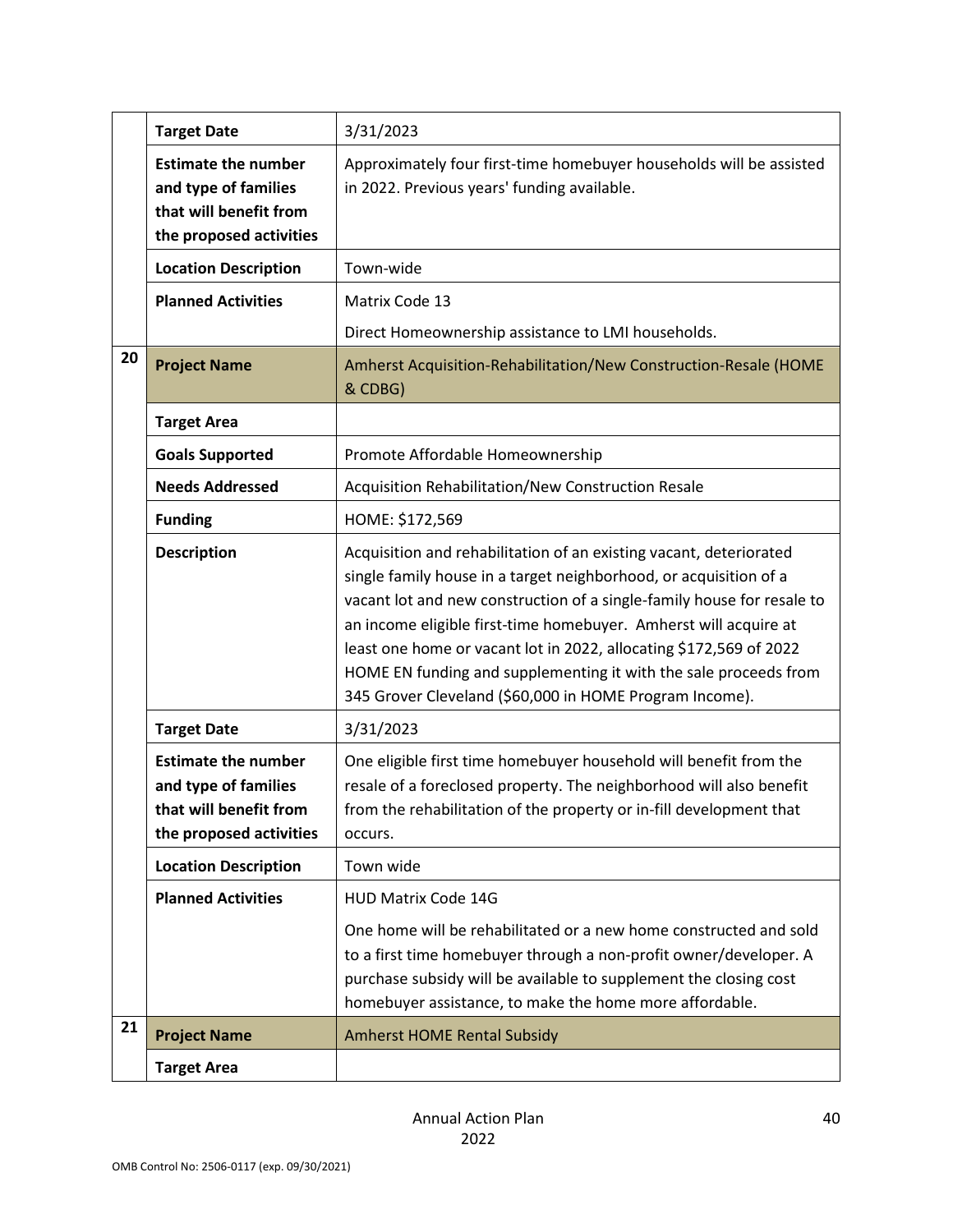|    | <b>Goals Supported</b>                                                                                  | Assistance to At-Risk Pop/Reduce Homelessness Risk                                                                                                                                                                                                                                                                                                                                                                   |
|----|---------------------------------------------------------------------------------------------------------|----------------------------------------------------------------------------------------------------------------------------------------------------------------------------------------------------------------------------------------------------------------------------------------------------------------------------------------------------------------------------------------------------------------------|
|    | <b>Needs Addressed</b>                                                                                  | New Rental Housing for Special Needs Populations                                                                                                                                                                                                                                                                                                                                                                     |
|    | <b>Funding</b>                                                                                          | HOME: \$100,000                                                                                                                                                                                                                                                                                                                                                                                                      |
|    | <b>Description</b>                                                                                      | The Amherst HOME Rental Subsidy provides a long-term deferred 0%<br>loan towards the construction of new affordable rental housing<br>development serving LMI seniors, disabled, special populations within<br>the Town of Amherst. For 2022, \$100,000 in HOME EN funds are<br>allocated.                                                                                                                           |
|    | <b>Target Date</b>                                                                                      | 3/31/2023                                                                                                                                                                                                                                                                                                                                                                                                            |
|    | <b>Estimate the number</b><br>and type of families<br>that will benefit from<br>the proposed activities | Approximately 1 new affordable rental unit will be created, serving 1<br>household.                                                                                                                                                                                                                                                                                                                                  |
|    | <b>Location Description</b>                                                                             | Townwide                                                                                                                                                                                                                                                                                                                                                                                                             |
|    | <b>Planned Activities</b>                                                                               | A building will either be converted into affordable rental housing or<br>newly constructed units will be developed with the funding.                                                                                                                                                                                                                                                                                 |
| 22 | <b>Project Name</b>                                                                                     | <b>Amherst HOME Administration</b>                                                                                                                                                                                                                                                                                                                                                                                   |
|    | <b>Target Area</b>                                                                                      |                                                                                                                                                                                                                                                                                                                                                                                                                      |
|    | <b>Goals Supported</b>                                                                                  |                                                                                                                                                                                                                                                                                                                                                                                                                      |
|    | <b>Needs Addressed</b>                                                                                  |                                                                                                                                                                                                                                                                                                                                                                                                                      |
|    | <b>Funding</b>                                                                                          | HOME: \$94,190                                                                                                                                                                                                                                                                                                                                                                                                       |
|    | <b>Description</b>                                                                                      | Funds for staff and office costs for oversight and implementation of<br>HOME activities: \$94,190. This figure is 10% of the expected total<br>HOME Consortium allocation. The admin. funding will be<br>supplemented with Amherst HOME Program Income; \$20,0000 for a<br>total of \$114,190. Increases in 2023 allocation will be applied to the<br>HOME Admin budget line in accordance with percentages allowed. |
|    | <b>Target Date</b>                                                                                      | 3/31/2023                                                                                                                                                                                                                                                                                                                                                                                                            |
|    | <b>Estimate the number</b><br>and type of families<br>that will benefit from<br>the proposed activities | N/A                                                                                                                                                                                                                                                                                                                                                                                                                  |
|    | <b>Location Description</b>                                                                             | N/A                                                                                                                                                                                                                                                                                                                                                                                                                  |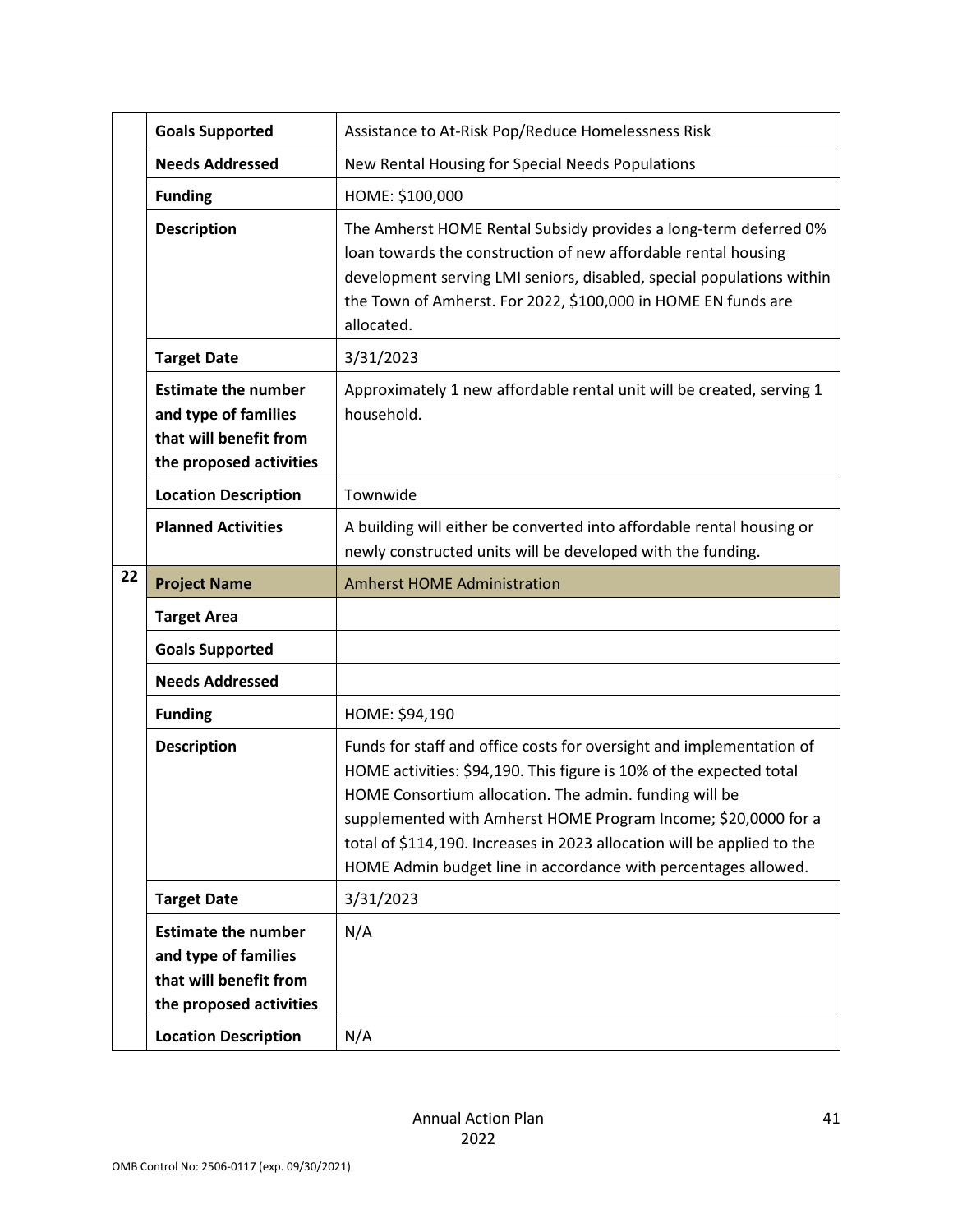|    | <b>Planned Activities</b>                                                                               | <b>HUD Matrix Code: 21H</b>                                                                                                                                                                                                                                         |
|----|---------------------------------------------------------------------------------------------------------|---------------------------------------------------------------------------------------------------------------------------------------------------------------------------------------------------------------------------------------------------------------------|
|    |                                                                                                         | Oversight and administration of the HOME Investment Partnership                                                                                                                                                                                                     |
|    |                                                                                                         | Grant for the Amherst HOME Consortium.                                                                                                                                                                                                                              |
| 23 | <b>Project Name</b>                                                                                     | Cheektowaga Housing Rehabilitation (HOME)                                                                                                                                                                                                                           |
|    | <b>Target Area</b>                                                                                      |                                                                                                                                                                                                                                                                     |
|    | <b>Goals Supported</b>                                                                                  | <b>Improve Housing Stock</b>                                                                                                                                                                                                                                        |
|    | <b>Needs Addressed</b>                                                                                  | Residential Rehabilitation-Owner-Occupied                                                                                                                                                                                                                           |
|    | <b>Funding</b>                                                                                          | HOME: \$141,285                                                                                                                                                                                                                                                     |
|    | <b>Description</b>                                                                                      | The Town of Cheektowaga will allocate \$141,285 of FY2022 HOME EN<br>& \$180,000 of HOME PI to provide a 0% deferred payment loan to<br>low-moderate income homeowners (income is below 80% of the HUD<br>area median income) for necessary repairs to their homes. |
|    | <b>Target Date</b>                                                                                      | 3/31/2023                                                                                                                                                                                                                                                           |
|    | <b>Estimate the number</b><br>and type of families<br>that will benefit from<br>the proposed activities | Approximately 10 low and moderate income homeowners will be<br>assisted.                                                                                                                                                                                            |
|    | <b>Location Description</b>                                                                             | Town-wide                                                                                                                                                                                                                                                           |
|    | <b>Planned Activities</b>                                                                               | <b>HUD Matrix Code 14A</b>                                                                                                                                                                                                                                          |
|    |                                                                                                         | Housing Rehabilitation for needed repairs to bring properties up to<br>code and provide safe secure housing.                                                                                                                                                        |
| 24 | <b>Project Name</b>                                                                                     | Cheektowaga CHDO Acquisition-Rehabilitation/Acquisition-New<br><b>Construction-Resale (HOME)</b>                                                                                                                                                                    |
|    | <b>Target Area</b>                                                                                      |                                                                                                                                                                                                                                                                     |
|    | <b>Goals Supported</b>                                                                                  | Promote Affordable Homeownership                                                                                                                                                                                                                                    |
|    | <b>Needs Addressed</b>                                                                                  | Acquisition Rehabilitation/New Construction Resale                                                                                                                                                                                                                  |
|    | <b>Funding</b>                                                                                          | HOME: \$141,285                                                                                                                                                                                                                                                     |
|    | <b>Description</b>                                                                                      | Acquisition of a vacant and/or foreclosed property for rehabilitation<br>or new construction of a single-family home and resale to an income-<br>eligible first time homebuyer. Cheektowaga is allocating \$141,285 of<br>HOME EN funding.                          |
|    |                                                                                                         |                                                                                                                                                                                                                                                                     |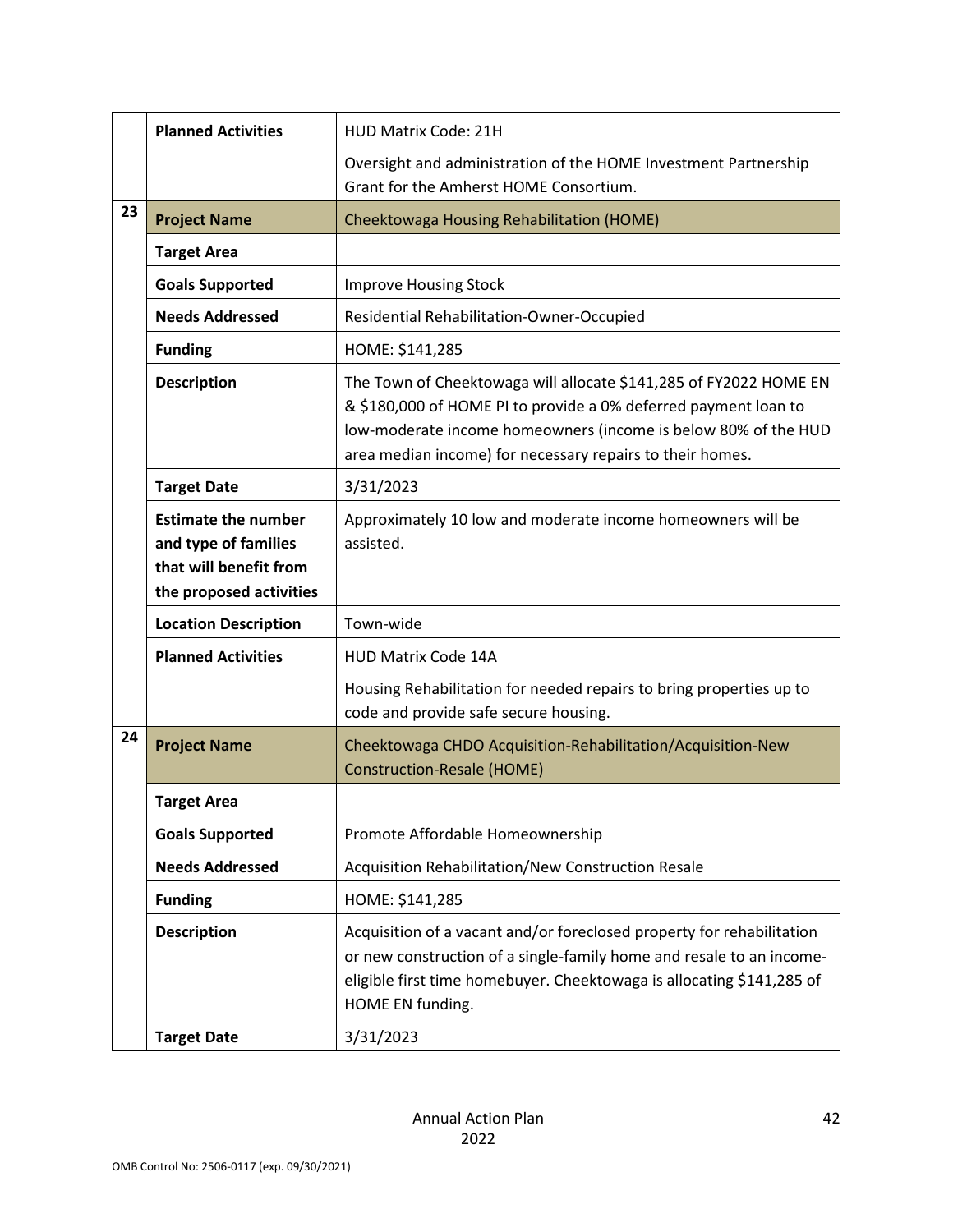|    | <b>Estimate the number</b><br>and type of families<br>that will benefit from<br>the proposed activities | Approximately 1 low-moderate income family or individual will<br>benefit from the creation or rehab of the single-family home.                                                                                                                                     |
|----|---------------------------------------------------------------------------------------------------------|--------------------------------------------------------------------------------------------------------------------------------------------------------------------------------------------------------------------------------------------------------------------|
|    | <b>Location Description</b>                                                                             | Town-wide                                                                                                                                                                                                                                                          |
|    | <b>Planned Activities</b>                                                                               | The Town is prepared to acquire and rehabilitate a vacant,<br>deteriorated property for resale as an affordable unit to an eligible<br>first time homebuyer using HOME entitlement funds. This activity will<br>be completed in conjunction with a CHDO developer. |
| 25 | <b>Project Name</b>                                                                                     | Cheektowaga HOME Administration                                                                                                                                                                                                                                    |
|    | <b>Target Area</b>                                                                                      |                                                                                                                                                                                                                                                                    |
|    | <b>Goals Supported</b>                                                                                  |                                                                                                                                                                                                                                                                    |
|    | <b>Needs Addressed</b>                                                                                  |                                                                                                                                                                                                                                                                    |
|    | <b>Funding</b>                                                                                          |                                                                                                                                                                                                                                                                    |
|    | <b>Description</b>                                                                                      | The Town of Cheektowaga will use 10% of its HOME program income<br>received in 2022 for admin funding for staff to administer the HOME<br>program.                                                                                                                 |
|    | <b>Target Date</b>                                                                                      | 3/31/2023                                                                                                                                                                                                                                                          |
|    | <b>Estimate the number</b><br>and type of families<br>that will benefit from<br>the proposed activities | N/A                                                                                                                                                                                                                                                                |
|    | <b>Location Description</b>                                                                             | N/A                                                                                                                                                                                                                                                                |
|    | <b>Planned Activities</b>                                                                               | <b>HUD Matrix Code 21H</b><br>Costs associated with administration and delivery of HOME funded<br>activities. 10% of Cheektowaga's HOME program income will be used<br>for this activity.                                                                          |
| 26 | <b>Project Name</b>                                                                                     | Tonawanda Residential Rehabilitation (HOME)                                                                                                                                                                                                                        |
|    | <b>Target Area</b>                                                                                      |                                                                                                                                                                                                                                                                    |
|    | <b>Goals Supported</b>                                                                                  | <b>Improve Housing Stock</b>                                                                                                                                                                                                                                       |
|    | <b>Needs Addressed</b>                                                                                  | Residential Rehabilitation-Owner-Occupied                                                                                                                                                                                                                          |
|    | <b>Funding</b>                                                                                          | HOME: \$2,570                                                                                                                                                                                                                                                      |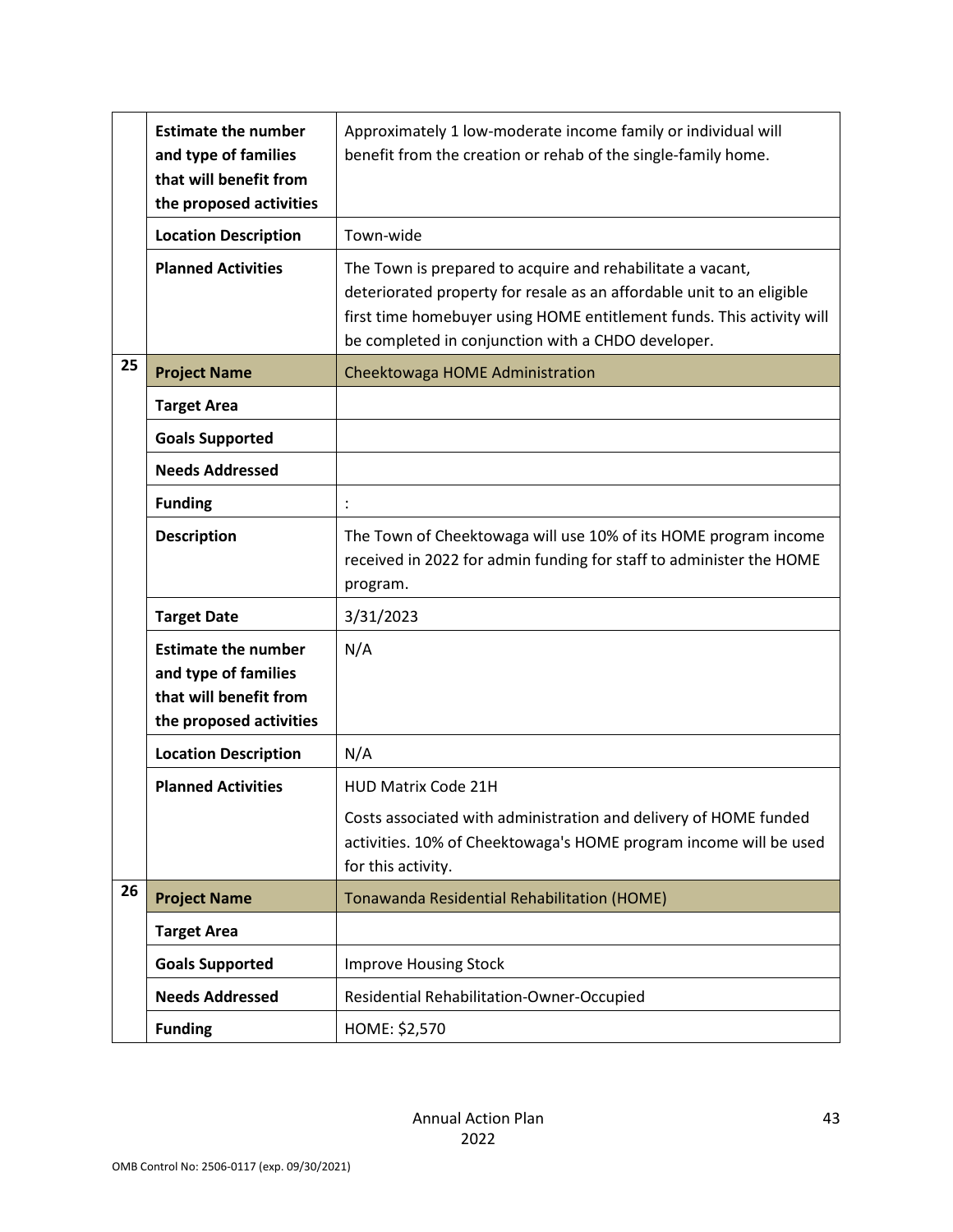|    | <b>Description</b>                                                                                      | The Town of Tonawanda will allocate \$2,570 of FY2022 HOME EN and<br>approximately \$190,000 of Program Income to provide a 0% deferred<br>payment loan to low-moderate income homeowners (income is<br>below 80% of the HUD area median income) in the Town-excluding<br>the Village of Kenmore-for necessary repairs to their homes.                       |
|----|---------------------------------------------------------------------------------------------------------|--------------------------------------------------------------------------------------------------------------------------------------------------------------------------------------------------------------------------------------------------------------------------------------------------------------------------------------------------------------|
|    | <b>Target Date</b>                                                                                      | 3/31/2023                                                                                                                                                                                                                                                                                                                                                    |
|    | <b>Estimate the number</b><br>and type of families<br>that will benefit from<br>the proposed activities | Approximately five households will be assisted.                                                                                                                                                                                                                                                                                                              |
|    | <b>Location Description</b>                                                                             | Town-wide                                                                                                                                                                                                                                                                                                                                                    |
|    | <b>Planned Activities</b>                                                                               | <b>HUD Matrix Code 14A</b>                                                                                                                                                                                                                                                                                                                                   |
|    |                                                                                                         | Housing Rehabilitation for needed repairs to bring properties up to<br>code and provide safe secure housing.                                                                                                                                                                                                                                                 |
| 27 | <b>Project Name</b>                                                                                     | Tonawanda First-Time Homebuyer Closing Cost Assistance (HOME)                                                                                                                                                                                                                                                                                                |
|    | <b>Target Area</b>                                                                                      |                                                                                                                                                                                                                                                                                                                                                              |
|    | <b>Goals Supported</b>                                                                                  | Promote Affordable Homeownership                                                                                                                                                                                                                                                                                                                             |
|    | <b>Needs Addressed</b>                                                                                  | Homebuyer Assistance for Affordable Housing                                                                                                                                                                                                                                                                                                                  |
|    | <b>Funding</b>                                                                                          | HOME: \$20,000                                                                                                                                                                                                                                                                                                                                               |
|    | <b>Description</b>                                                                                      | The Town of Tonawanda will provide closing cost assistance for First<br>Time Homebuyers to purchase a home in that Town. The assistance is<br>in the form of a 0% deferred payment loan provided to potential<br>homebuyers whose income is less than 80% of HUD area median<br>income. \$20,000 in HOME EN will be allocated to this Program for<br>FY2022. |
|    | <b>Target Date</b>                                                                                      | 3/31/2023                                                                                                                                                                                                                                                                                                                                                    |
|    | <b>Estimate the number</b><br>and type of families<br>that will benefit from<br>the proposed activities | Approximately two households will be assisted.                                                                                                                                                                                                                                                                                                               |
|    | <b>Location Description</b>                                                                             | Town-wide                                                                                                                                                                                                                                                                                                                                                    |
|    | <b>Planned Activities</b>                                                                               | Provide closing cost assistance for First Time Homebuyers to<br>purchase a home. The assistance is in the form of a 0% deferred<br>payment loan provided to potential homebuyers whose income is<br>less than 80% of HUD area median income.                                                                                                                 |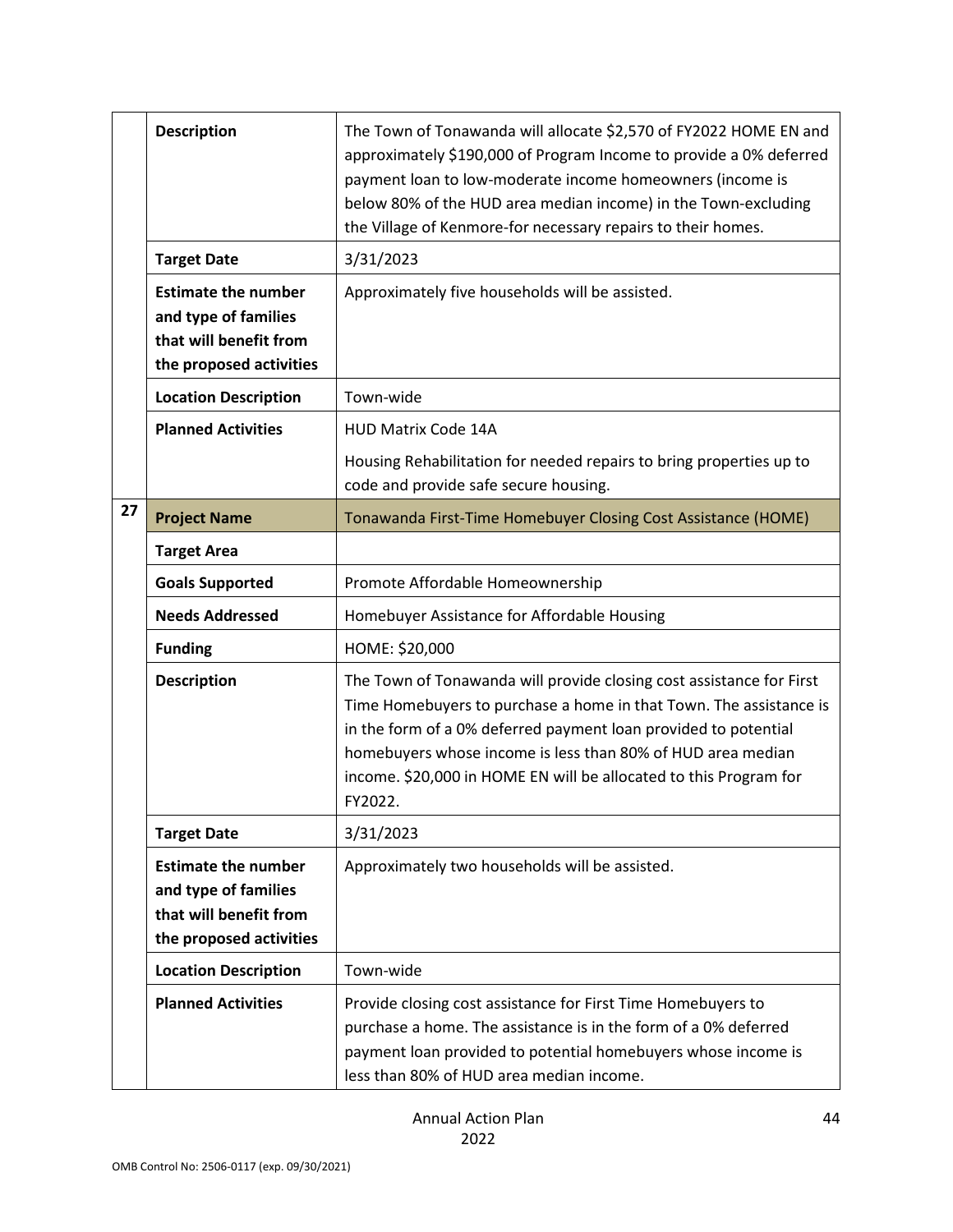| 28<br><b>Project Name</b> |                                                                                                         | Victoria Place Affordable Rental Housing Project-Tonawanda (HOME)                                                                                                                                                                                                                                                                                                                                                                          |
|---------------------------|---------------------------------------------------------------------------------------------------------|--------------------------------------------------------------------------------------------------------------------------------------------------------------------------------------------------------------------------------------------------------------------------------------------------------------------------------------------------------------------------------------------------------------------------------------------|
|                           | <b>Target Area</b>                                                                                      |                                                                                                                                                                                                                                                                                                                                                                                                                                            |
|                           | <b>Goals Supported</b>                                                                                  | Assistance to At-Risk Pop/Reduce Homelessness Risk                                                                                                                                                                                                                                                                                                                                                                                         |
|                           | <b>Needs Addressed</b>                                                                                  | New Rental Housing for Special Needs Populations<br><b>Historic Preservation</b>                                                                                                                                                                                                                                                                                                                                                           |
|                           | <b>Funding</b>                                                                                          | HOME: \$260,000                                                                                                                                                                                                                                                                                                                                                                                                                            |
|                           | <b>Description</b>                                                                                      | Home funds of \$250,000 will be used to assist a proposed affordable<br>housing project in the Village of Kenmore, with an anticipated<br>\$10,000 applied to Program Delivery of the project. The rehabilitation<br>project is of the former school, St. Paul's which will create 37<br>affordable units for seniors. This building is also considered historic. It<br>will subsidize the construction of 1 to 2 affordable rental units. |
|                           | <b>Target Date</b>                                                                                      | 3/31/2023                                                                                                                                                                                                                                                                                                                                                                                                                                  |
|                           | <b>Estimate the number</b><br>and type of families<br>that will benefit from<br>the proposed activities | The funds will assist one or two households.                                                                                                                                                                                                                                                                                                                                                                                               |
|                           | <b>Location Description</b>                                                                             | Village of Kenmore in the Town of Tonawanda.                                                                                                                                                                                                                                                                                                                                                                                               |
|                           | <b>Planned Activities</b>                                                                               | Affordable rental units for seniors will be created.                                                                                                                                                                                                                                                                                                                                                                                       |
| 29<br><b>Project Name</b> |                                                                                                         | <b>Tonawanda HOME Administration</b>                                                                                                                                                                                                                                                                                                                                                                                                       |
|                           | <b>Target Area</b>                                                                                      |                                                                                                                                                                                                                                                                                                                                                                                                                                            |
|                           | <b>Goals Supported</b>                                                                                  |                                                                                                                                                                                                                                                                                                                                                                                                                                            |
|                           | <b>Needs Addressed</b>                                                                                  |                                                                                                                                                                                                                                                                                                                                                                                                                                            |
|                           | <b>Funding</b>                                                                                          | HOME:                                                                                                                                                                                                                                                                                                                                                                                                                                      |
|                           | <b>Description</b>                                                                                      | The Town of Tonawanda will use 10% of its HOME program income<br>received in 2022 for admin. funding for staff to administer the HOME<br>program in Town.                                                                                                                                                                                                                                                                                  |
|                           | <b>Target Date</b>                                                                                      | 3/31/2023                                                                                                                                                                                                                                                                                                                                                                                                                                  |
|                           | <b>Estimate the number</b><br>and type of families<br>that will benefit from<br>the proposed activities | N/A                                                                                                                                                                                                                                                                                                                                                                                                                                        |
|                           | <b>Location Description</b>                                                                             | Town-wide                                                                                                                                                                                                                                                                                                                                                                                                                                  |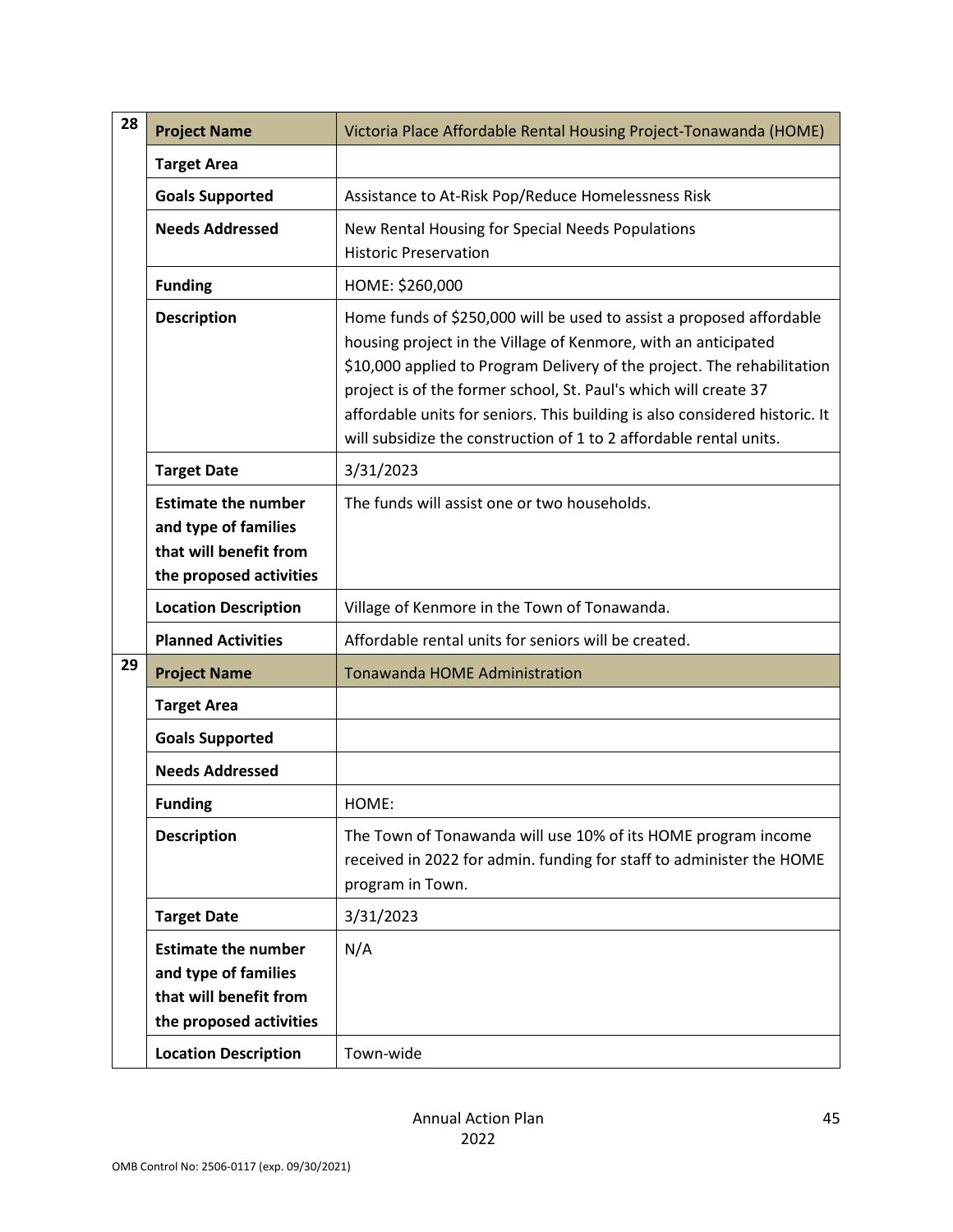| <b>Planned Activities</b> | <b>HUD Matrix Code 21H</b>                                                  |
|---------------------------|-----------------------------------------------------------------------------|
|                           | Staff costs for the administration of Tonawanda HOME activities for<br>2022 |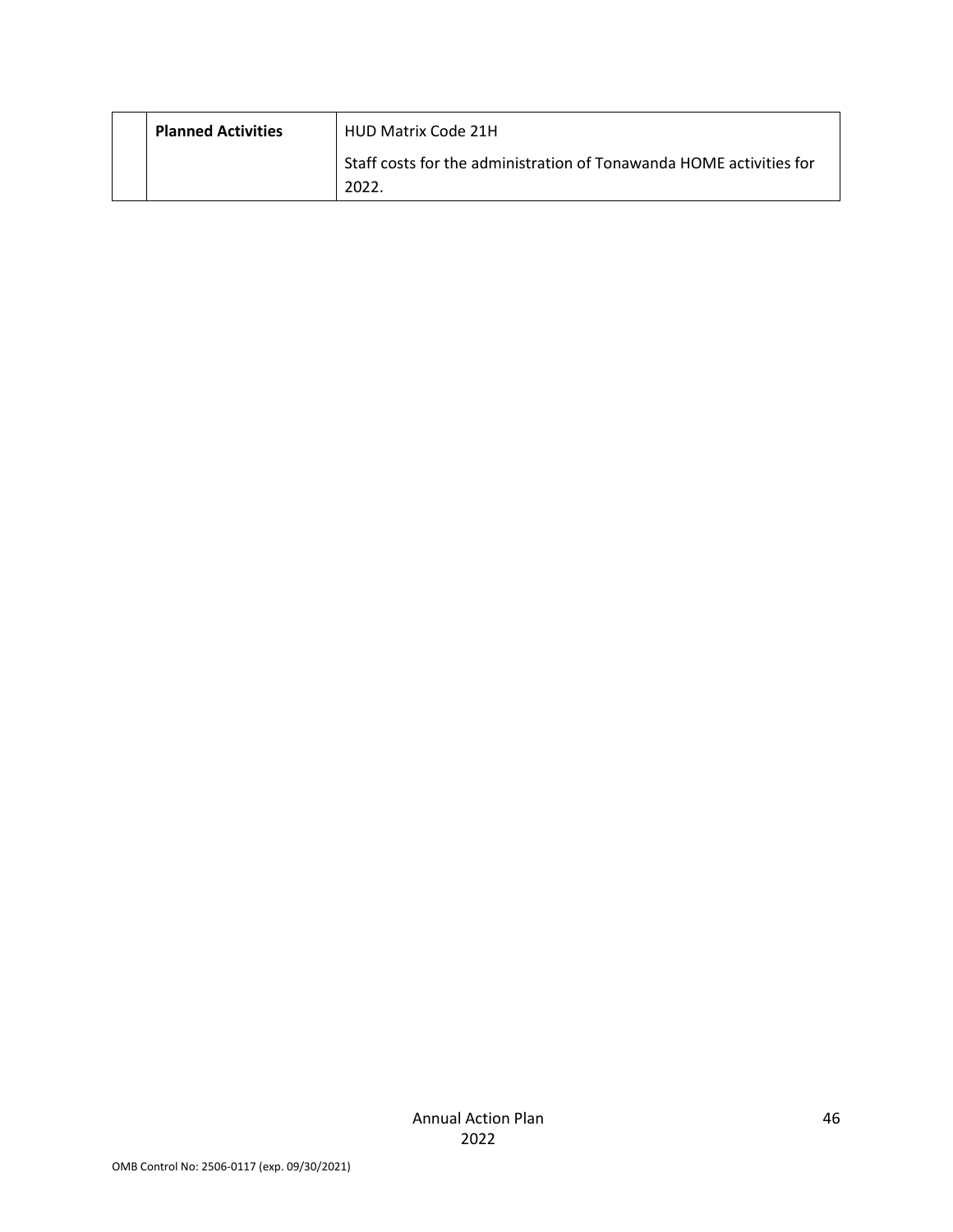# **AP-50 Geographic Distribution - 91.420, 91.220(f)**

# **Description of the geographic areas of the entitlement (including areas of low-income and minority concentration) where assistance will be directed**

The Town of Amherst encompasses approximately 50 square miles from Niagara Falls Boulevard in the west, Transit Road in the east, Tonawanda Creek Road in the north and Wehrle Drive in the south. There are no complete Census tracts in the Town that fall above 51% low-mod income, so the Town uses the upper quartile of low-mod concentration for its eligibility guide for federal assistance. The highest concentration of low-mod households can be found in the western portion of the Town, both north and south. This is the older portion of the Town that borders on the City of Buffalo and has the higher number of affordable housing units, both owner-occupied and rental as well. As the population ages in the Town other pockets of low-mod income elderly households become evident throughout the Town in many of the established "higher income" neighborhoods, which is why some of the projects are directed town wide.

### **Geographic Distribution**

| <b>Target Area</b>                 | <b>Percentage of Funds</b> |
|------------------------------------|----------------------------|
| Eggertsville                       |                            |
| Town Wide                          |                            |
| Opportunity Zone - Census Tract 92 |                            |

**Table 5 - Geographic Distribution** 

# **Rationale for the priorities for allocating investments geographically**

The Eggertsville target area has the highest percentage of assistance as it is the older part of the town and the housing stock needs more attention to maintain. The higher percentage of low-mod income households are also concentrated in this area of the Town. Finally, acquisition-rehab, façade improvements, and Land Bank activities are concentrated in this area. Amherst's Opportunity Zone area focuses on Census Tract 92, which is almost entirely consisted of qualifying LMI block groups. The degradation of the Boulevard Mall has severely impacted employment in the area and the loss of area commercial use has seen an increase in vacant commercial buildings. Without a renewed effort to provide programming to address the economic conditions in the Boulevard Mall area, the town will see decline reverberate outward into the surrounding LMI homestead neighborhoods, which are already in poor shape.

# **Discussion**

N/A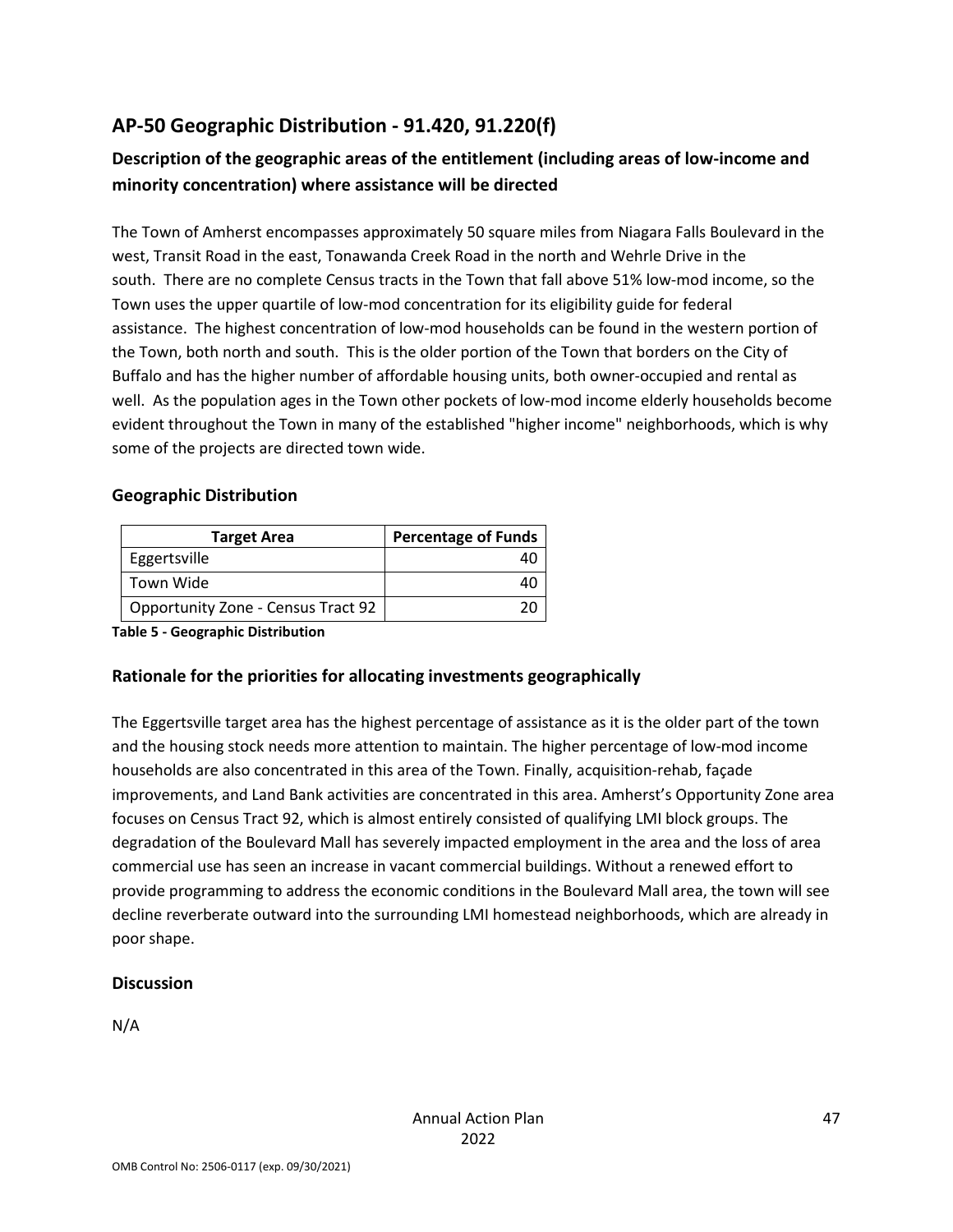# **Affordable Housing**

# **AP-55 Affordable Housing - 91.420, 91.220(g) Introduction**

The highest percentage of CDBG and HOME funds are directed to providing and improving the existing residential housing units with some acquisition and rehab of affordable housing units in the Consortium Towns. Amherst and Cheektowaga do not receive homeless assistance through ESG, but relies on the Homeless Alliance of WNY and Belmont Housing Resources for WNY, Inc. (PHA for Housing Choice Voucher Program/Section 8 rental assistance) to assist those at risk of homelessness. The Town of Tonawanda anticipates receiving ESG funds and is expected to assist approximately 15 homeless individuals in 2020. Housing Rehabilitation is the largest activity for retaining affordable housing stock throughout the Consortium.

| One Year Goals for the Number of Households to be Supported            |     |  |
|------------------------------------------------------------------------|-----|--|
| Homeless                                                               | 15  |  |
| Non-Homeless                                                           | 200 |  |
| Special-Needs                                                          |     |  |
| Total                                                                  | 216 |  |
| alaha C. Ope Vesu Caale fau Affaudalaha Hawaing bu Cunnaut Demuinement |     |  |

**Table 6 - One Year Goals for Affordable Housing by Support Requirement** 

| One Year Goals for the Number of Households Supported Through |    |
|---------------------------------------------------------------|----|
| <b>Rental Assistance</b>                                      | 10 |
| The Production of New Units                                   |    |
| <b>Rehab of Existing Units</b>                                | 60 |
| <b>Acquisition of Existing Units</b>                          |    |
| Total                                                         | 76 |
|                                                               |    |

**Table 7 - One Year Goals for Affordable Housing by Support Type** 

# **Discussion**

#### Amherst

The Town has acquired a vacant property on Grover Cleveland Highway for rehabilitation of a singlefamily home and resale to a low-mod household. In 2022 the town will also acquire a vacant parcel on Sunset Court to construct a three bedroom home to sell to an eligible first-time homebuyer. The majority of the housing funds will be used for rehabilitation of income-eligible existing owner-occupied units through a 0% deferred loan program. The program will also assist approximately two first-time income eligible homebuyers with closing cost assistance in the form of a 0% deferred loan. Lastly, a subsidy of \$100,000 will be provided to a non-profit developer to create 1-2 new affordable rental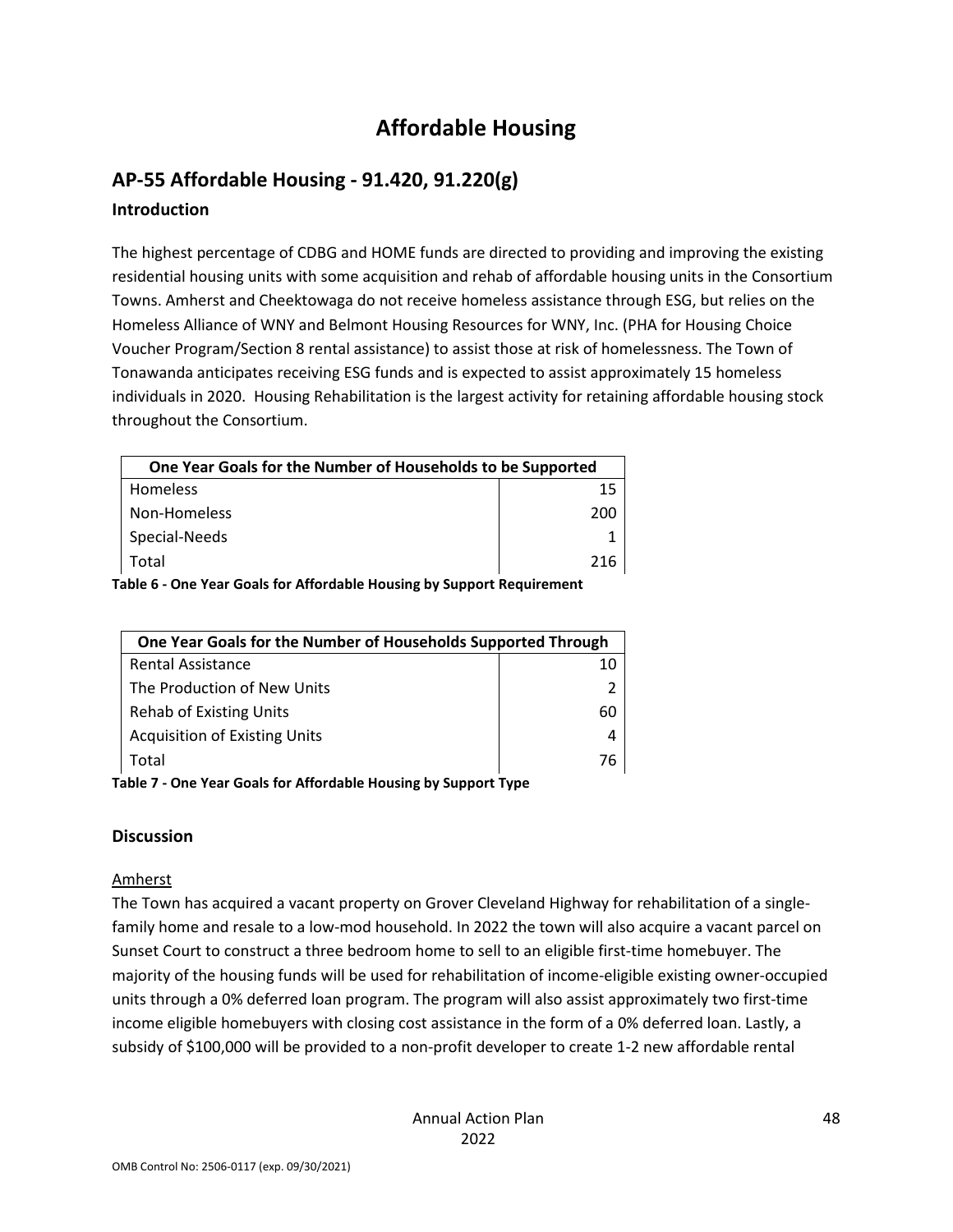housing within the Town.

#### Cheektowaga

The Town has acquired two vacant properties on Gardenvale and Peachrow to construct single family homes on each parcel to sell to income-eligible first-time homebuyers. In 2022, the Town hopes to acquire an additional foreclosed, single family home or vacant parcel to rehabilitate or build a single family home and sell it to an income eligible first-time homebuyer. These projects shall be accomplished with entitlement funds and program income from the sale of previous acquisition/rehab and new construction/resale projects. The Town plans to continue its housing rehabilitation loan program for income-eligible existing owner-occupied units and also plans to relaunch its First-Time Homebuyer Program to provide closing cost assistance in the form of a 0% deferred payment loan.

#### Tonawanda

Due to the severe need for decent, affordable rental units, the majority of housing funds will be used to subsidize the creation of affordable rental units (likely as part of a school or public facility conversion project). The remaining housing funds will be used for rehabilitation of income-eligible existing owneroccupied units through a 0% deferred loan program as well as a program that will assist approximately two first-time income eligible homebuyers with closing cost assistance in the form of a 0% deferred loan. Tonawanda's CDBG funding for affordable housing focuses on residential owner-occupied rehab, housing counseling services provided by Belmont Housing of WNY, and weatherization services. Tonawanda's ESG Homelessness Prevention Program rounds out the remainder of the program offerings and is discussed separately in Tonawanda's Action Plan.

# *AP-60 Public Housing - 91.420, 91.220(h)*

#### **Introduction**

The Towns of Amherst and Cheektowaga do not have public housing developments that the municipalities own. Multi-family rental units are owned privately and units are available with rental assistance through project specific vouchers or Section 8 rental assistance. There are approximately 10 subsidized housing complexes in Amherst and an additional four developments of affordable rental units that are not subsidized but below market rate. There are 8 low income housing apartment communities offering 471 affordable apartments for rent in Cheektowaga. Cheektowaga features 187 low income apartments with rental assistance where households typically pay no more than 30% of their income towards rent. Additionally, there are 284 other low income apartments that don't provide direct rental assistance but remain affordable to low income households in Cheektowaga.

Annual Action Plan Within the Town of Tonawanda, the Kenmore Housing Authority (KHA) has 194 units of public housing located in two mid-rise adjacent buildings with 97 units in each building. Up until 2006, the KHA administered 20 Section 8 Rental Vouchers for low-income families and the elderly. The Authority has

2022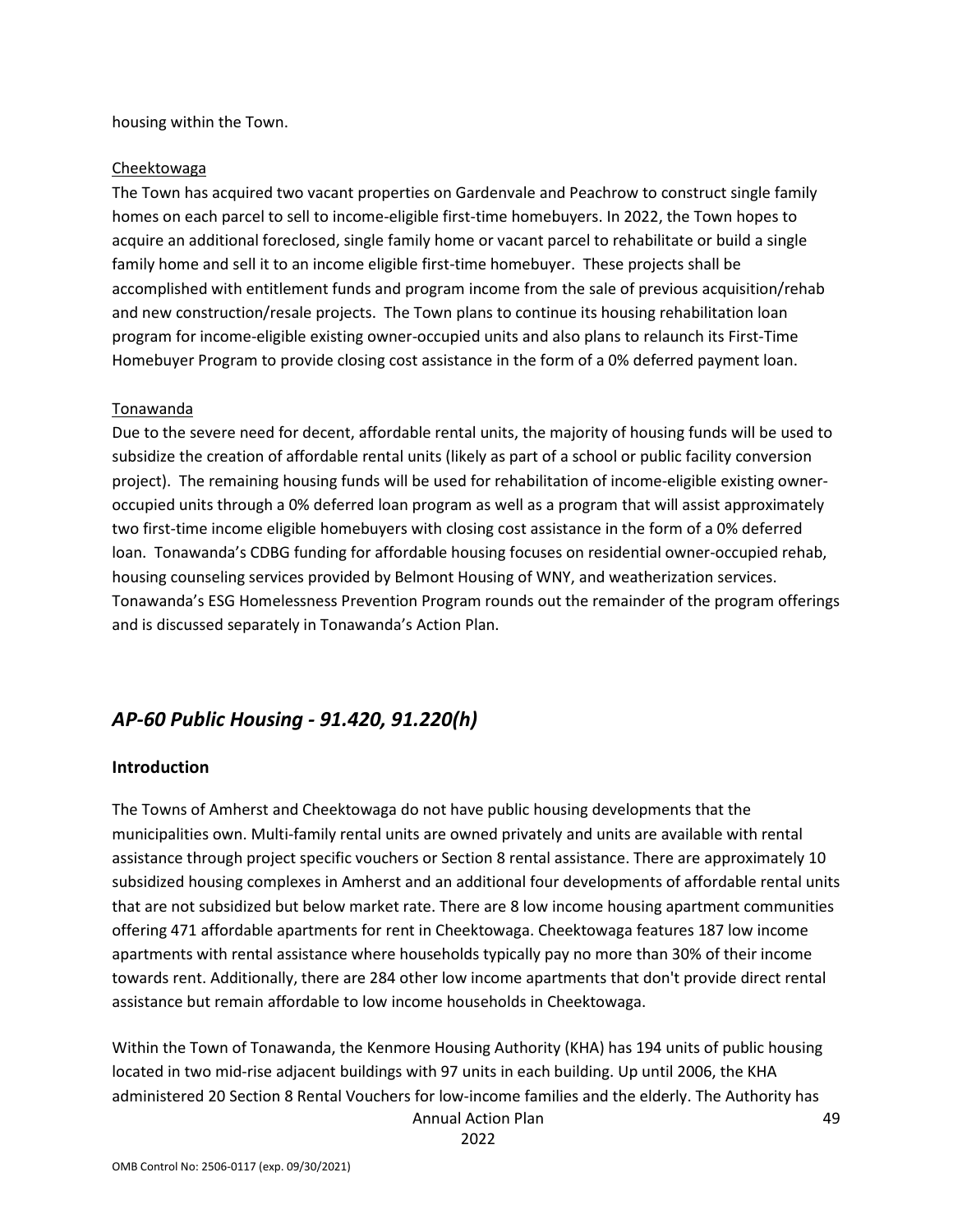since transferred that authorization to Belmont Housing Resources of WNY. The Authority is located at 657 Colvin Boulevard in the Village of Kenmore, New York. The Authority normally maintains full occupancy. There are 10 handicapped units in each building and there are no handicapped tenants in residence who need to be transferred to a handicapped unit. In terms of income, 50 percent of the tenants qualify as very low income being under 31 percent of the median income for the metropolitan area, 25 percent as low-income at 31-50 percent of the median income and 25 percent qualify as moderate income at 51-80 percent of the median income. Residents pay 30 percent of their income for rent. Additionally, HUD annually allots funds to cover all costs for operation and maintenance of the buildings. There are approximately 500 applicants on the Kenmore HA waiting list, including 200 applicants who qualify as handicapped. The KHA also has adopted a local preference ruling whereby all Village of Kenmore residents receive first priority, Town of Tonawanda residents receive second priority and all other applicants are placed on a third waiting list.

#### **Actions planned during the next year to address the needs to public housing**

In the recent past, Amherst awarded Belmont Housing Resources of WNY a HOME Rental Subsidy (\$300,000) towards their affordable senior rental housing development, Alberta Place. That project is now complete and fully rented. Recently, People Inc. responded to an RFP for another HOME Rental Subsidy project called Blocher Homes to be located in the Village of Williamsville. The Town has conducted preliminary underwriting review of this project and awarded a \$300,000 Reservation of Funding towards the project. If successful in receiving the other financing and passing final underwriting, Amherst intends to fund a construction loan for the Blocher Homes Project in PY 2022, utilizing program funds from 2018, 2019, and 2020.

Cheektowaga will continue to utilize existing neighborhoods to develop in-fill housing projects for low/moderate income home ownership. Cheektowaga will continue to acquire, rehabilitate, and resell affordable homes with the assistance of the Buffalo Erie Niagara Land Improvement Corporation (BENLIC) through their ability to acquire vacant and distressed tax foreclosed properties. Also, Cheektowaga collaborates with Habitat for Humanity to sell their organization Town owned residential lots within neighborhoods to construct new affordable homes for their program. Habitat also collaborates with BENLIC to acquire vacant lots from the land bank through tax foreclosure auctions. Two separate developers have approached the Town for the development of an 89 unit and 66 unit tenant based affordable senior housing rental complexes using existing structures. Home funds will be utilized towards both projects which are also contingent on New York State HCR tax credit funding.

The Kenmore Public Housing Authority is going to continue to maintain its existing facilities. No additional units are planned in 2020. Tonawanda also has a potential HOME Rental Subsidy project for PY 2022, which is currently being reviewed by Town staff.

#### **Actions to encourage public housing residents to become more involved in management and**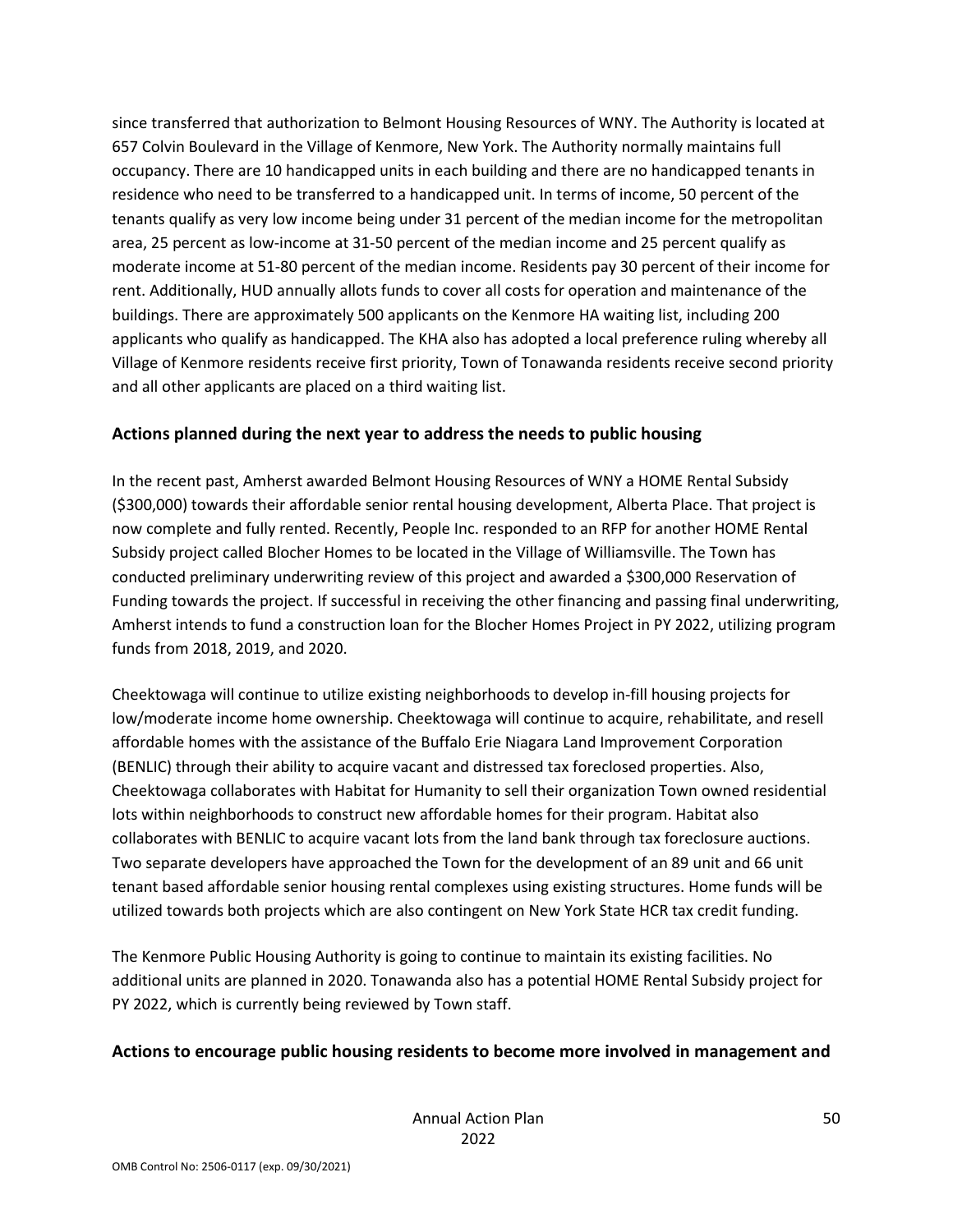#### **participate in homeownership**

Amherst, Cheektowaga, and Tonawanda all work with our non-profit developers under HOME-funded programming to ensure that homeownership programs are advertised to and available to public housing residents, through direct mailers, postings in public housing complexes, and advertising in local minority papers. Such programs include First-time Homebuyer classes, First-time Homebuyer Closing Cost Assistance, and Financial Counseling. Also, Acquisition-Rehab/New Construction/resale projects are directly advertised to public housing residents via Belmont Housing Resources for WNY, since recipients of Section 8 vouchers, as the vouchers can be applied towards the mortgage.

# **If the PHA is designated as troubled, describe the manner in which financial assistance will be provided or other assistance**

N/A

**Discussion** 

# **AP-65 Homeless and Other Special Needs Activities - 91.420, 91.220(i) Introduction**

The Town does not receive any direct homeless assistance but relies on assistance through the Homeless Alliance of WNY and Belmont Housing Resources for WNY's Housing Choice Voucher/Section 8 emergency housing assistance.

# **Describe the jurisdictions one-year goals and actions for reducing and ending homelessness including reaching out to homeless persons (especially unsheltered persons) and assessing their individual needs**

Erie County Social Services and the Homeless Alliance have contracted with some Amherst area motels to provide emergency shelter for several people identified as being homeless in the Town. Amherst's Meals on Wheels Program has also stepped forward in these cases to provide daily meals. Community Development Block Grant funds may be made available to the Amherst Meals on Wheels program to provide healthy nutritious meals to the Town's identified homeless individuals or families if requested. The Town is still evaluating the COVID-generated needs through the set-up of HOME-ARP programming and any additional programming created will be incorporated FY 2021 Action Plan and Consolidated Plan through a substantial amendment.

Hearts for the Homeless emergency shelter will continue to operate their mobile soup kitchen. The motor home travels throughout the Towns and the City of Buffalo to find the homeless street people to provide food and clothing. At that time, the homeless are assessed as to their needs and referred to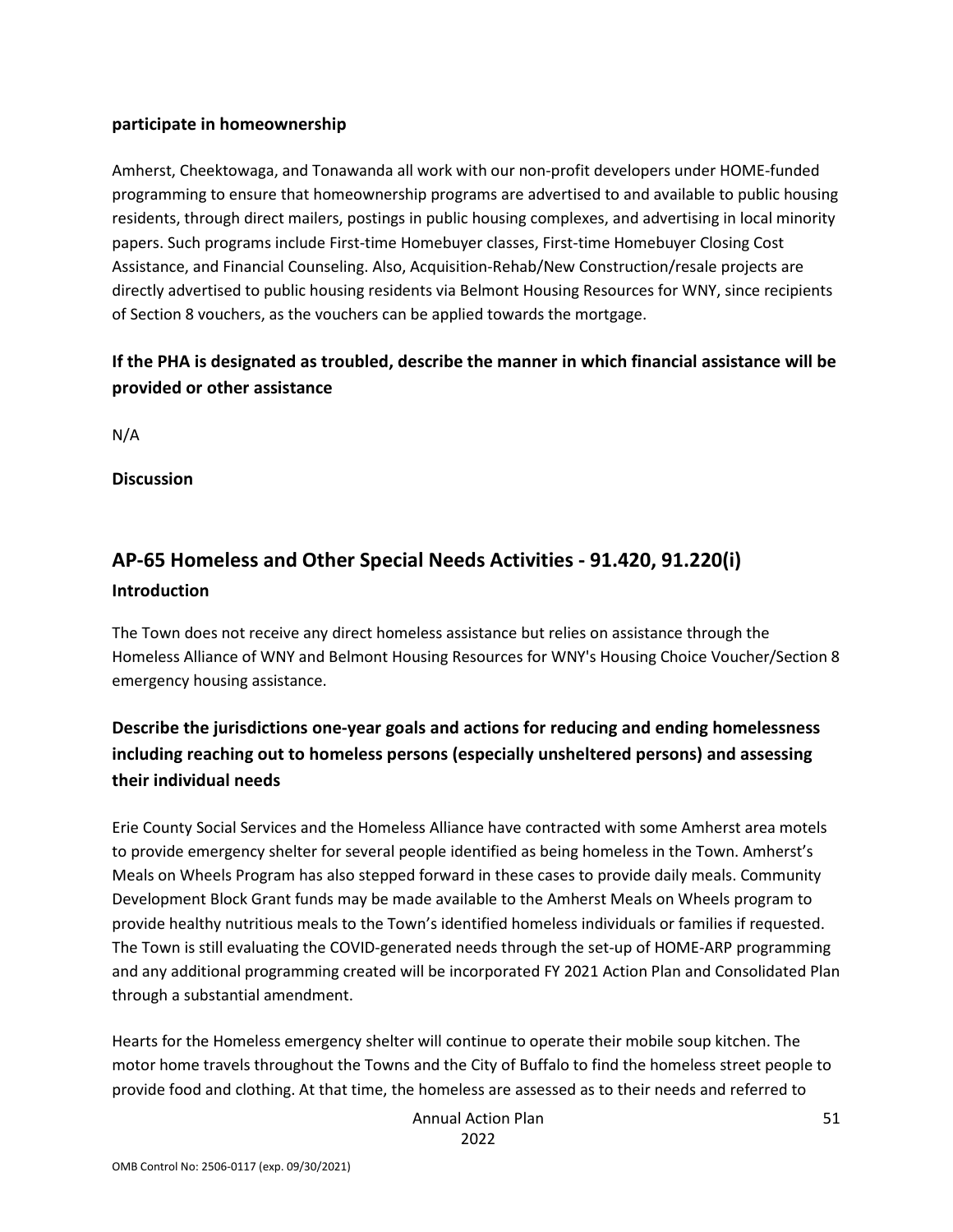proper agencies for case management.

Compass House continues to enable youth to move to permanent housing and defray rent and utility arrears to prevent eviction and/or termination. The Salvation Army will also cover these same costs for adults who find themselves in similar situations.

Amherst's CDBG funding also supports the YWCA housing for families affected by domestic violence. In many instances the clients are coming from a place of homelessness and are referred to the YWCA once assistance limits are up at the HOPE House, a homeless shelter in the East Side of Buffalo. When the YWCA becomes involved, the clients receive more self-sufficiency assistance to be able to sustain themselves and their families over the long-term, than would otherwise be provided through HOPE House.

The Police Departments and the administrators of the emergency rooms of Kenmore Mercy Hospital in Tonawanda, St. Joseph's Hospital in Cheektowaga and Millard Fillmore Suburban Hospital in Amherst will work together to identify the homeless, assess their needs, and refer them to the appropriate agencies.

#### **Addressing the emergency shelter and transitional housing needs of homeless persons**

As mentioned before, grant funds are available to assist victims of domestic violence in emergency situations through the Town of Amherst Family Offense Unit of the Police Department. Additional funds provide support through the YWCA for four units of Transitional Housing in the Town for families reestablishing themselves after the disruption of domestic violence and homelessness. Funds are used for case management.

**Helping homeless persons (especially chronically homeless individuals and families, families with children, veterans and their families, and unaccompanied youth) make the transition to permanent housing and independent living, including shortening the period of time that individuals and families experience homelessness, facilitating access for homeless individuals and families to affordable housing units, and preventing individuals and families who were recently homeless from becoming homeless again** 

Low and moderate income households sometimes find themselves in a situation where they "lose ground" in terms of their housing situation. The Town will continue to develop its programs that assist existing low and moderate income residents so that they can maintain their current residential situations. This includes homeowner rehabilitation assistance and weatherization assistance for owners and renters. Prior years COVID funds are still available to assist with emergency rental assistance, and mortgage assistance and additional housing counseling to help households avoid losing their homes.

The Town will contract with Belmont Housing Resources for WNY, Inc. and Buffalo Urban League to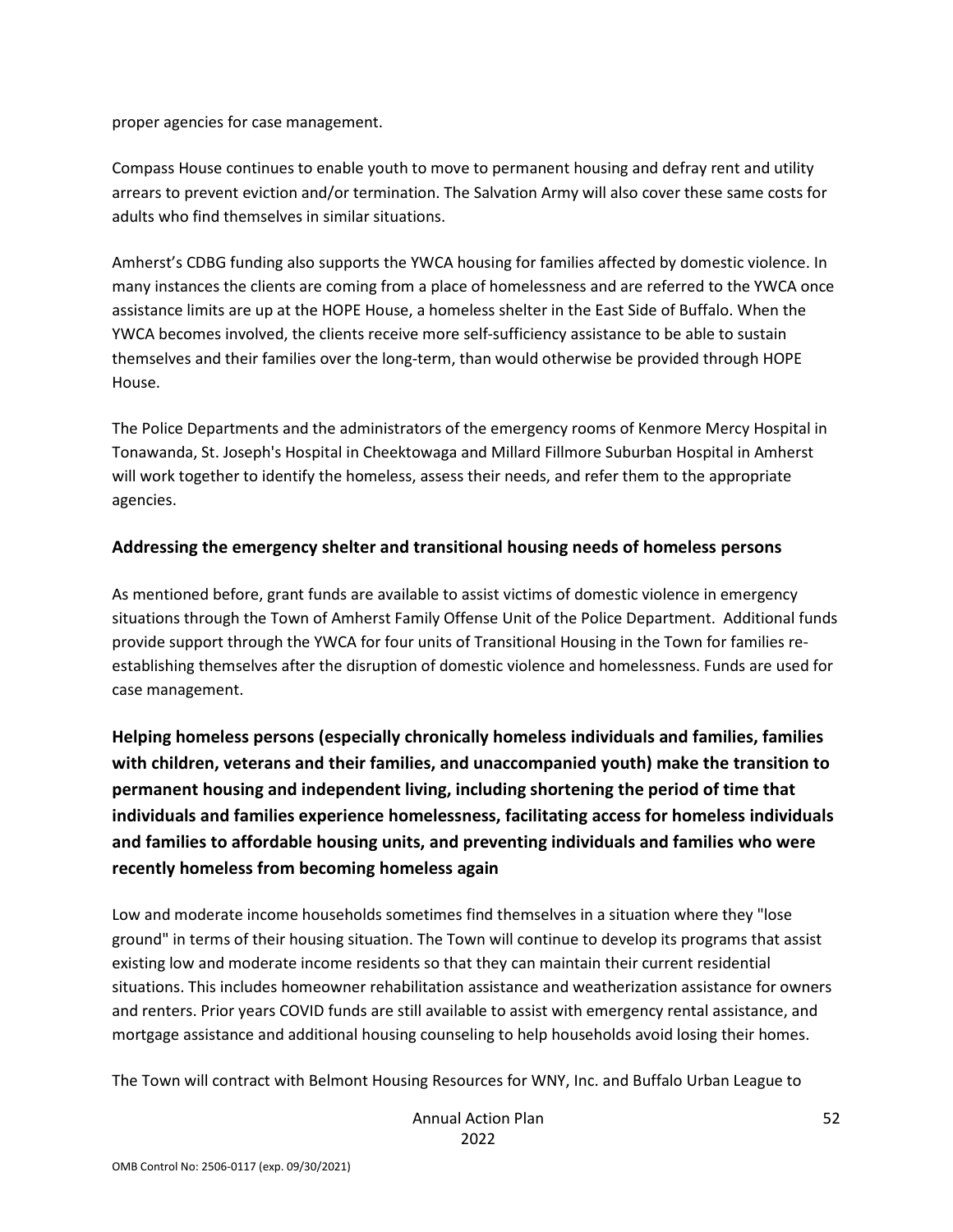provide advocacy and counseling to homeowners who are refinancing homes in order to consolidate consumer debt. The Town will also provide a copy of relevant HUD brochures, and refer residents to Belmont and Buffalo Urban League when past housing rehabilitation clients seek to refinance their homes.

Additional services are provided through Belmont for credit and mortgage default counseling and the Buffalo Urban League for legal assistance for foreclosure prevention and loan modification for homeowners at risk of losing their homes through job loss, costly medical emergencies, etc.

**Helping low-income individuals and families avoid becoming homeless, especially extremely low-income individuals and families and those who are: being discharged from publicly funded institutions and systems of care (such as health care facilities, mental health facilities, foster care and other youth facilities, and corrections programs and institutions); or, receiving assistance from public or private agencies that address housing, health, social services, employment, education, or youth needs.** 

Aside from the programming mentioned already, the Town continues to makes strides in homeless prevention through Fair Housing Counseling and Tenant-Landlord Mediation provided by Housing Opportunities Made Equal, the Town's special Emergency Rental Assistance and Mortgage Assistance Programs created with CDBG-CV funding, and staff participation with HAWNY and the Erie County Fair Housing Partnership. Community Development staff has worked with the Partnership to develop workshops on mortgage loans, mortgage modification and foreclosure prevention in order to better prepare and educate potential homebuyers and current homeowners involved in home buying activities, refinancing or mortgage modification.

The Town will continue to contract for the provision of housing counseling activities to homebuyers, homeowners and renters through Housing Opportunities Made Equal. This counseling will educate residents on their personal responsibilities in managing their financial affairs to maintain a healthy credit rating, as well as their opportunities to improve their own financial circumstances.

# **Discussion**

# **AP-75 Barriers to affordable housing -91.420, 91.220(j)**

# **Introduction**

The Town's Community Development staff participates in the Homeless Alliance for WNY's (HAWNY) NY-508's 10 year planning to address homelessness in WNY. HAWNY's plan for Erie County, "Opening Doors: Buffalo and Erie County's Plan to End Homelessness (2012)", was also recently updated in 2016 among the priorities it sets for the community are: permanent housing for the chronically homeless,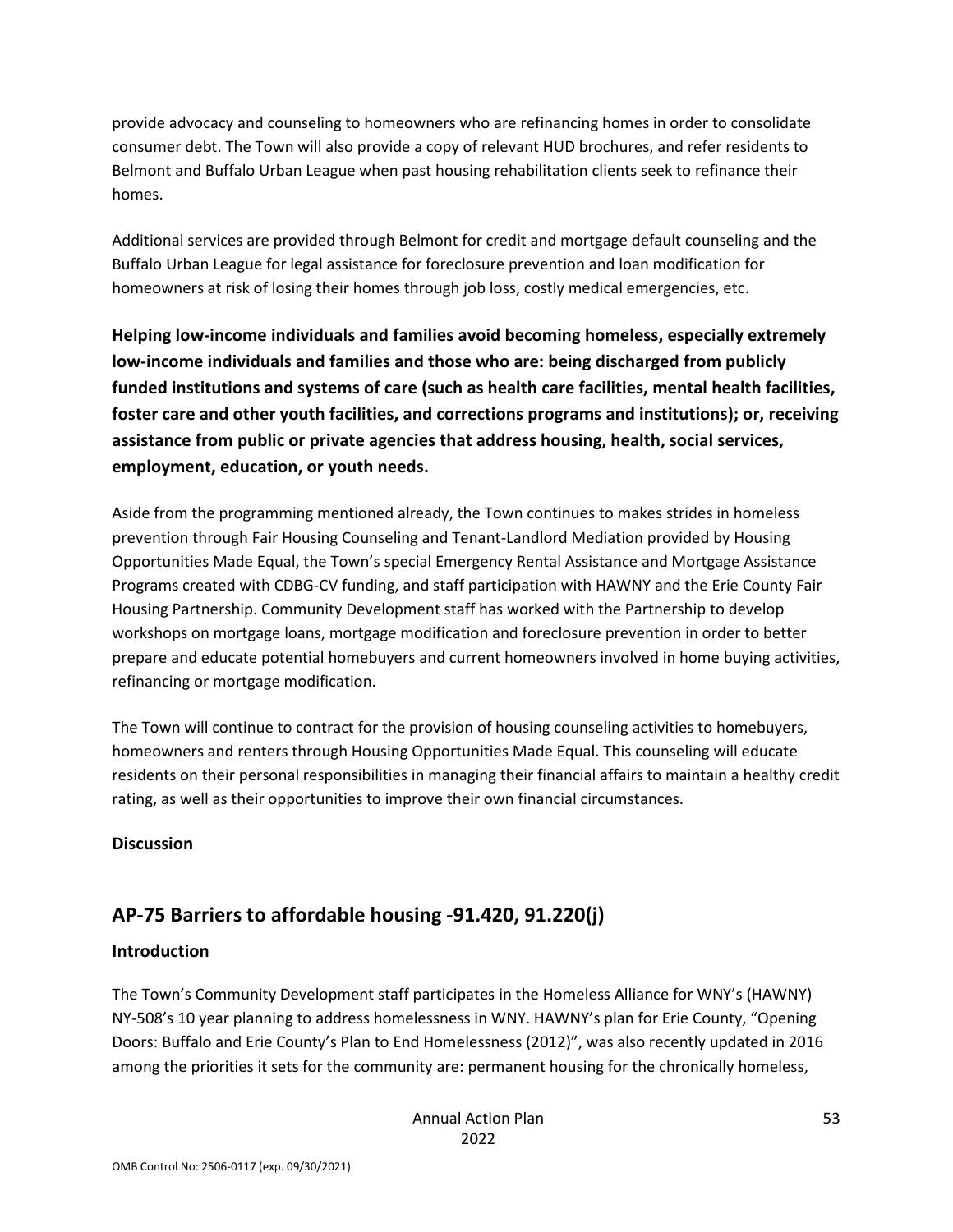permanent housing for clients dealing with mental illness and/or substance abuse issues (MICA) clients.

The 13th annual Project Homeless Connect Buffalo was held in October 2021 at the Buffalo City Mission. More than 70 human service agencies throughout the area offered assistance in finding jobs, a place to live, health care and fulfilling other needs for those who are homeless or at risk of homelessness. Free shuttle buses were available to bring people in from local soup kitchens and shelters.

The Town of Amherst continues to act as the lead applicant PHA for the Erie County PHA Consortium. In this role the Town contracts with Belmont Housing Resources WNY to act as the management agent for the day-to-day operation of the Section 8 Housing Choice Voucher Program. (It should also be noted that Belmont acts as a participant in the Prism Project Forum.) The PHA has a set-aside of rent vouchers for the homeless and also for youth aging-out-of-foster care, who have higher rates of homelessness. Crisis Services refers eligible clients to Belmont for these rent subsidies.

 The PHA also has vouchers under the VASH (Veterans Administration Supportive Housing) program. These are available to homeless veterans with substance abuse/mental health issues. The Homeless Outreach program through the local VA hospital is a very involved partner with Belmont in linking these rent subsidies with follow-up care to providing a stabilizing force in these persons' lives (communityoriented outreach, clinical care and case management services).

Transitional Services, Inc. operates a community residence for 13 adults on North Ellicott Creek Road in the Town of Amherst. The agency provides opportunities for community living for persons with mental health issues. Staff provides individual assessment, rehabilitation services, case management and supportive counseling to each unique individual. The Town of Amherst is also host to sixty-six (66) group homes for the developmentally disabled.

# **Actions it planned to remove or ameliorate the negative effects of public policies that serve as barriers to affordable housing such as land use controls, tax policies affecting land, zoning ordinances, building codes, fees and charges, growth limitations, and policies affecting the return on residential investment**

Amherst is currently undergoing changes to its residential, commercial and office space markets. While housing values soar, commercial and office demand is decreasing and demographics are shifting. To address these changes, the Town began to reimagining itself in a project called Imagine Amherst. Imagine Amherst resulted in changes to the comprehensive plan with zoning amendments to encourage mixture use/form based codes in older commercial clusters in town. In 2019, the Town adopted changes the zoning changes for the Opportunity Zone section of Town (Census Tract 92). The other remaining locations identified in the Comprehensive Plan update will undergo zoning amendments in 2022.

These zoning amendments will affect affordable housing stock in town through the reinvestment of many of Amherst's affordable neighborhoods and introduction of additional housing-type options.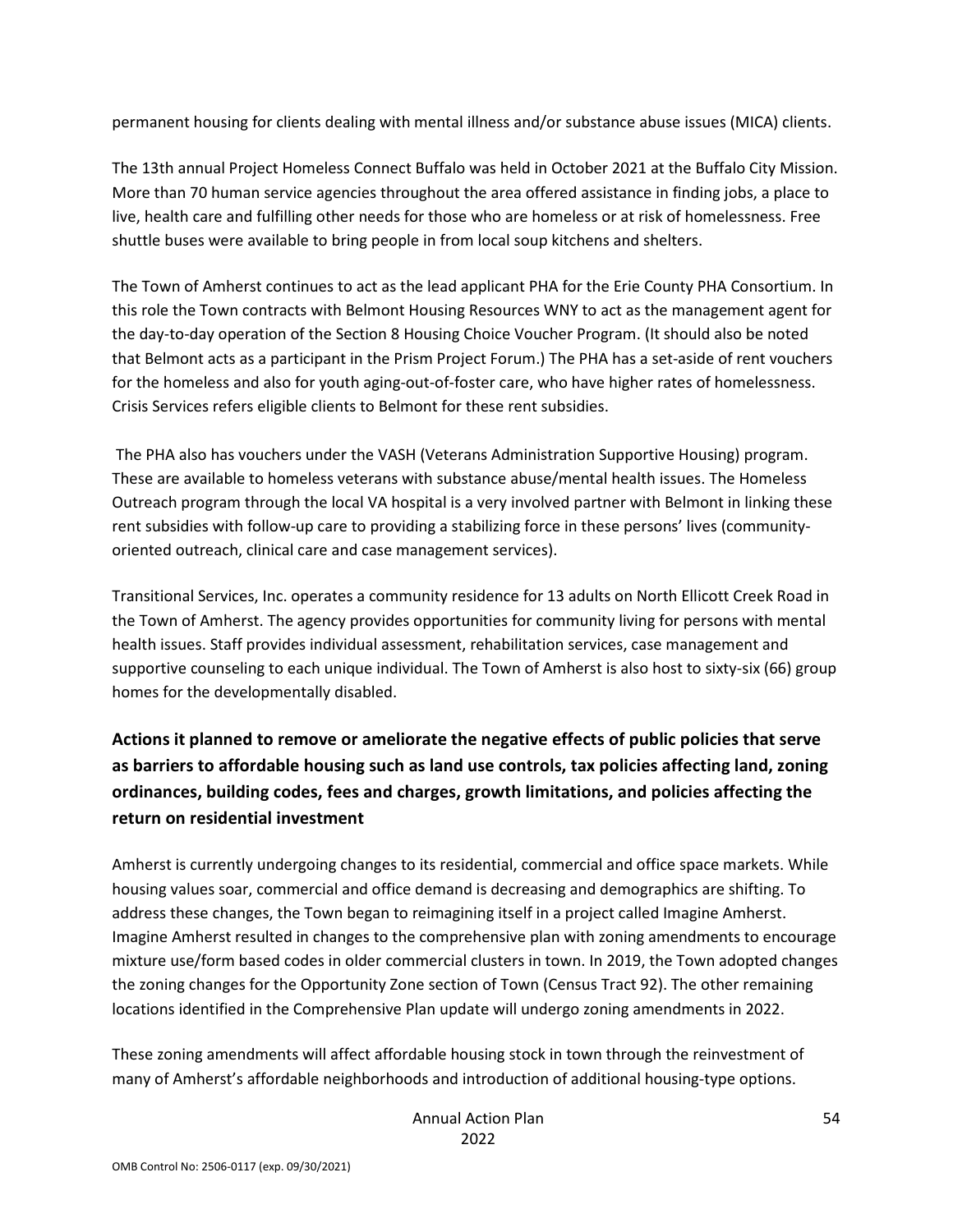Amherst's Community Development staff will continue to stay involved with the project to ensure affordability is a component of the zoning and to align any other HUD funding priorities necessary to support affordable housing development.

In 2021, staff also looked at other template codes and regulations that impact affordable housing and an inclusionary zoning report was prepared through the Zombie & Vacant Housing Task Force to provide recommendations to the Town Board to further support affordable housing.

### **Discussion**

The Town continues its program to rehabilitate existing low-income, owner-occupied, single-family and two-family housing by providing a 0% interest deferred payment loan through the CDBG and HOME Programs. Approximately 25 single-family units and two two-family unit will be rehabilitated. (Town/Village-wide)

In 2022, the Town of Amherst will acquire 44 Sunset Court from BENLIC and build a single-family home in to be resold to a first-time homebuyer. This property will be made affordable to an income-eligible homebuyer below 80% Area Median Income using HOME funds.

Weatherize existing low income owner occupied housing and rental housing (excluding multi-unit complexes) units through the Weatherization Assistance Program funded by the Department of Energy and administered through Supportive Services Corporation. Approximately twenty-five (25) Amherst units will be weatherized, using current year's and previous years' funds. (Town/Village-wide)

The Town will continue to support the activities of the Erie County Fair Housing Partnership and will actively participate in a 2022 Conference and other activities scheduled for April, Fair Housing Month. The Town of Amherst also has a very active Committee on Disabilities that has addressed ADA compliance in all Town facilities and will be directing its efforts, along with Town departments, to establishing a Town Policy on ADA compliance and accessibility throughout the Town. Fair Housing counselors are noting an increased rate of discrimination reports from persons with disabilities that are trying to find housing in the Town. The Town's CDBG and HOME housing programs do offer rehabilitation loans to single family homeowners and owner occupied two family units to provide accessibility repairs.

The Town of Amherst will continue to act as the lead PHA for the Erie County PHA Consortium, acting as a conduit for Section 8 rental subsidies for eligible, very low income households in Erie County.

Continue to support:

Eligible applications for newly created rental units for low-income visually and/or physically impaired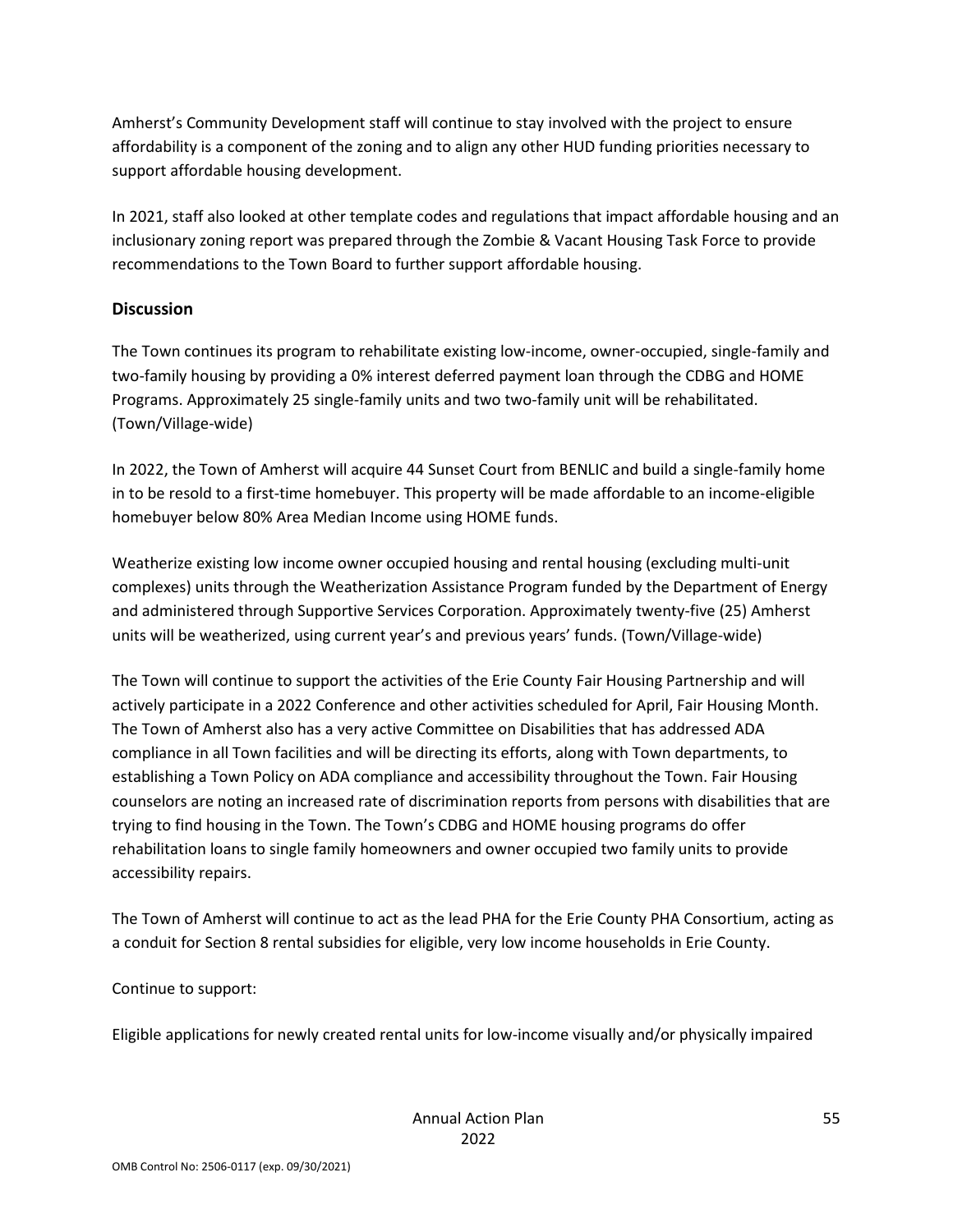residents.

An application for new rental units for low income elderly through the Section8/Section 202 New Construction Program if funding becomes available.

Payment in Lieu of Taxes (PILOTs) agreements between the Town, County, School Districts and Owner/Developers of Affordable Housing.

# **AP-85 Other Actions - 91.420, 91.220(k)**

#### **Introduction**

The Consortium communities recognize that housing programs by themselves will not eliminate or reduce poverty. Subsidized programs such as those targeted in the Consortium Consolidated Plan can free up cash resources for living necessities, but these programs alone cannot raise a household above the poverty level.

The Consortium Towns, understanding the importance of coordination between public and private housing and social service agencies, have developed the Consolidated Plan through consultation and cooperation with such agencies. In doing so, the Towns have established a working relationship with numerous social and housing service providers which will serve as a foundation for coordination and cooperation in the implementation of the Annual Action Plan. Acknowledging that each agency plays a specific role in providing different types of services, the Towns will adhere to a policy of encouraging ongoing communication, referrals and exchange of information among these agencies. Such a policy will allow the Towns to serve as catalysts to help ensure that the full range of appropriate resources are made known and available to service agencies in order to provide a thorough and complete approach to meeting priority housing, social and health needs of low income persons.

Where appropriate and feasible, the Consortium Towns will coordinate their housing programs with services designed to assist low income households to break the cycle of poverty.

# **Actions planned to address obstacles to meeting underserved needs**

The Town of Amherst acts as lead PHA for the Erie County PHA Consortium. In this capacity, it contracts with Belmont Housing Resources for WNY to administer the Section 8 rent subsidy programs in Erie County. The Erie County P.H.A. has established an Action Plan for the Family Self-Sufficiency Program. This program provides rent subsidies to eligible households in concert with other social services and programs on terms that encourage personal responsibility leading to financial independence.

Within the Town of Amherst the Amherst Industrial Development Agency (AIDA) has recently begun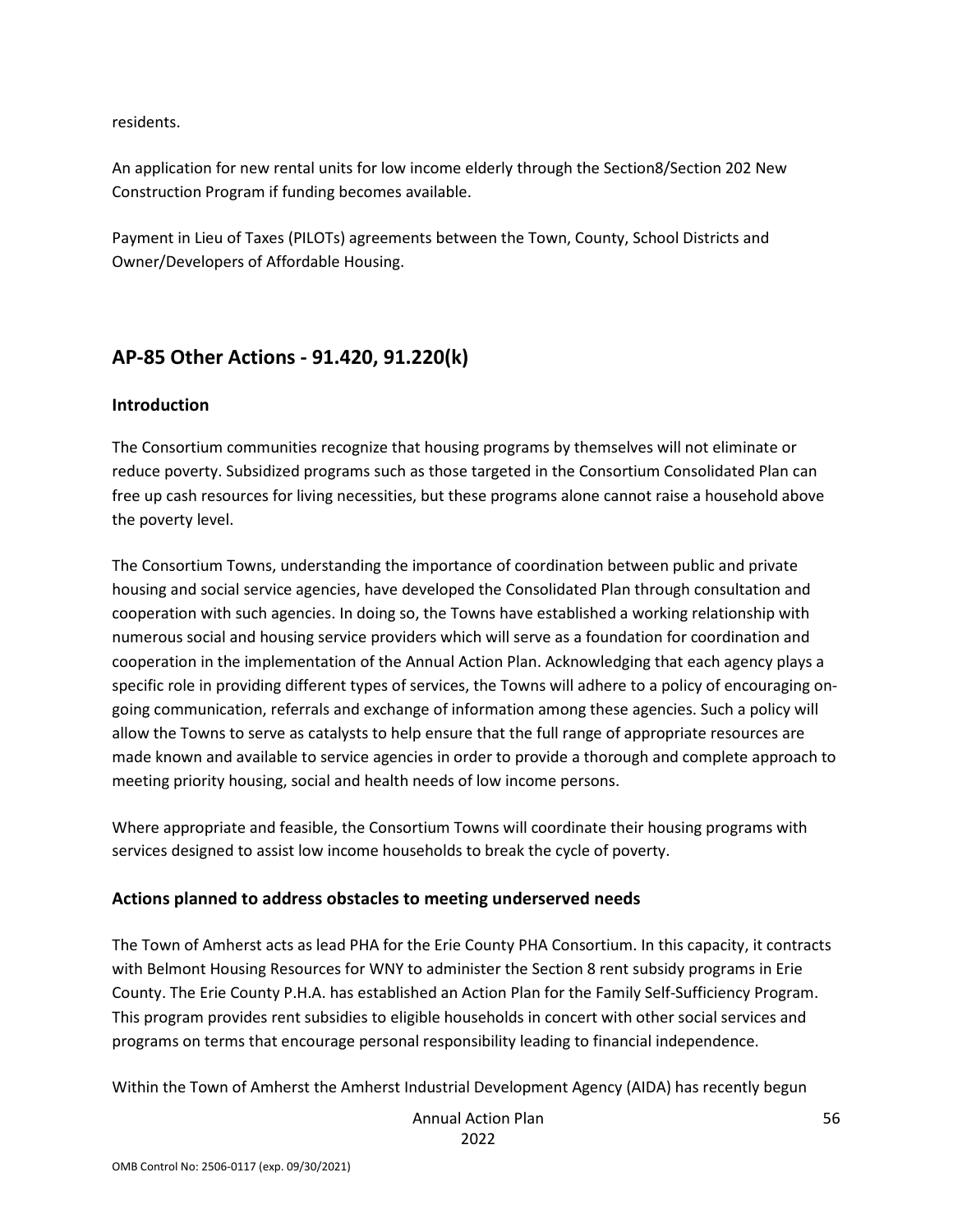working with the Town on the development of a Façade Improvement Program. The program will assist business owners with rehabilitation of facades through a grant/loan combo, in return for job creation or business services in a LMI neighborhood. Amherst IDA will administer the program for the Town.

The bank financing for home repair loans for low and moderate income persons reduces the amount of their disposable income with the potential of placing the low and moderate income person into poverty. The Consortium Towns offer a 0% deferred payment loan to low and moderate income persons to make house repairs which is payable when the house is sold.

In addition, Erie County's work force development offices provide training and employment opportunities to:

Economically disadvantaged adults who need training and job skills to secure employment.

Dislocated workers who are economically disadvantaged and have been laid off and are waiting to be recalled to the same or similar occupation, for example, a steel worker.

Provide a summer job to youth who are from low and moderate income families along with on-the-job education classes for the duration of their job.

Employment opportunities may be available for Community Development projects under the Section 3 requirements. Section 3 provides benchmarks for contractors to meet on hiring/utilizing low-income labor on projects over \$200,000. The new Section 3 regulations substantially incentivize contractors to maintain low-income hires over a longer-term and work with Youth Build agencies on job training.

#### **Actions planned to foster and maintain affordable housing**

The Consortium Towns will continue to undertake housing rehabilitation, acquisition-rehab-resale projects, and first time homebuyer activities. Additionally, Amherst funds and coordinates with agencies that provide housing counseling, foreclosure prevention, landlord-tenant education, and housing and services for victims of domestic violence. By focusing on geographic target areas with low-mod populations, and assisting low-mod income households, the Town assists residents with various aspects of obtaining and maintaining affordable housing. New in recent years is the addition of a subsidy to nonprofit developers to foster new rental housing for LMI populations in all three consortium towns.

Beginning in FY2019 The Amherst-Cheektowaga-Tonawanda (ACT) HOME Consortium has also established our own HOME Value Limits as outlined in 24 CFR §92.254 (a)(2)(iii) to establish a new HOME Value Limit for 1-unit existing structures. Over the last several years there has been a tremendous increase in housing values in the Towns of Amherst, Cheektowaga and Tonawanda. The ACT HOME Consortium has had difficulty utilizing HOME Investment Partnership funding for our Homeowner Rehabilitation Programs due to the increase in housing values above these limits. The current value limits also greatly affect low-income seniors in need of home repairs, as most often their home's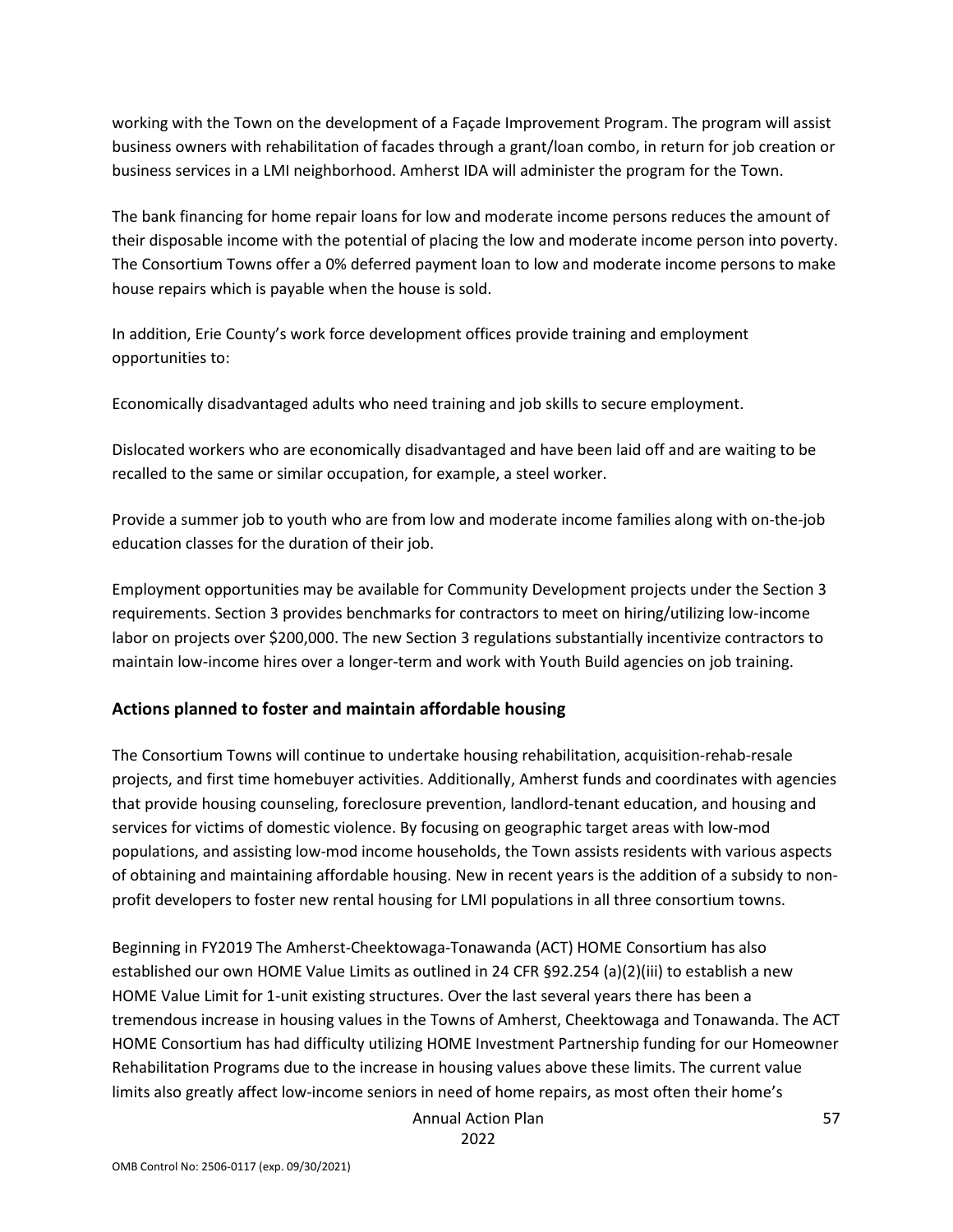assessed values exceed these limits.

In addition, it has become increasingly difficult to perform a HOME-funded Acquisition-Rehab-Resale project and keep the rehabilitated home under these value limits, even in lower-income areas. As a result the Consortium is limited in its ability to provide affordable housing programming in middle-tohigher-income neighborhoods for rehabilitated homes will appraise higher than these value limits.

To establish our HOME Value Limits an initial market analysis was conducted in accordance with 24 CFR §92.254 (a)(2)(iii) for 1-unit existing homes. The resulting Home Value Limit is \$228,000. The methodology applied included collecting sales data from each Town Assessor for the months of June, July and August of 2021 for single-family homes (Code 210) with arms-length sales. The number of sales were 870; resulting in the need for three months of sales data for the analysis. The median sale value of the data set is \$240,000, that figure multiplied by 95% generates the value limit of \$228,000. The corresponding spread sheet with the Assessors' data used to arrive at this figure is available for review at the Amherst Planning Department.

The ACT Consortium has requested HUD's approval of this methodology and received approval for the established 1-unit Existing Structure HOME Value Limit. The Consortium will continue to use the HUD established HOME Value limits for the remaining 2-unit, 3-unit and 4-unit for existing homes, and for 1-4 units for all new builds.

It should also be noted that the Consortium only intends to apply the new (existing home) Home Value Limits to our Homeowner Rehab Programs and Acquisition-Rehab-Resale Projects, as this value is unaffordable to families seeking First-Time Homebuyer Closing Cost Assistance. This rule will be applied as an internal policy. We will also continue to provide a purchase subsidy on the Acquisition-Rehab-Resale projects to ensure the home value is affordable to low-income homebuyers.

#### **Actions planned to reduce lead-based paint hazards**

The Consortium Towns will continue to undertake the following action to control lead based paint hazards during Fiscal Year 2022.

Houses built prior to 1978 showing deteriorated paint surfaces, exterior and interior, will be tested and if lead based paint is found it will be addressed. The three towns have sponsored renovators' and remodelers' training for housing rehabilitation contractors offering certifications for inspections and procedures. Also, the Community Development offices will continue to notify contractors of new education/training opportunities offered during the year for the federally required interim control procedures.

#### **Actions planned to reduce the number of poverty-level families**

There is currently no economic development or job training program available in the Town directly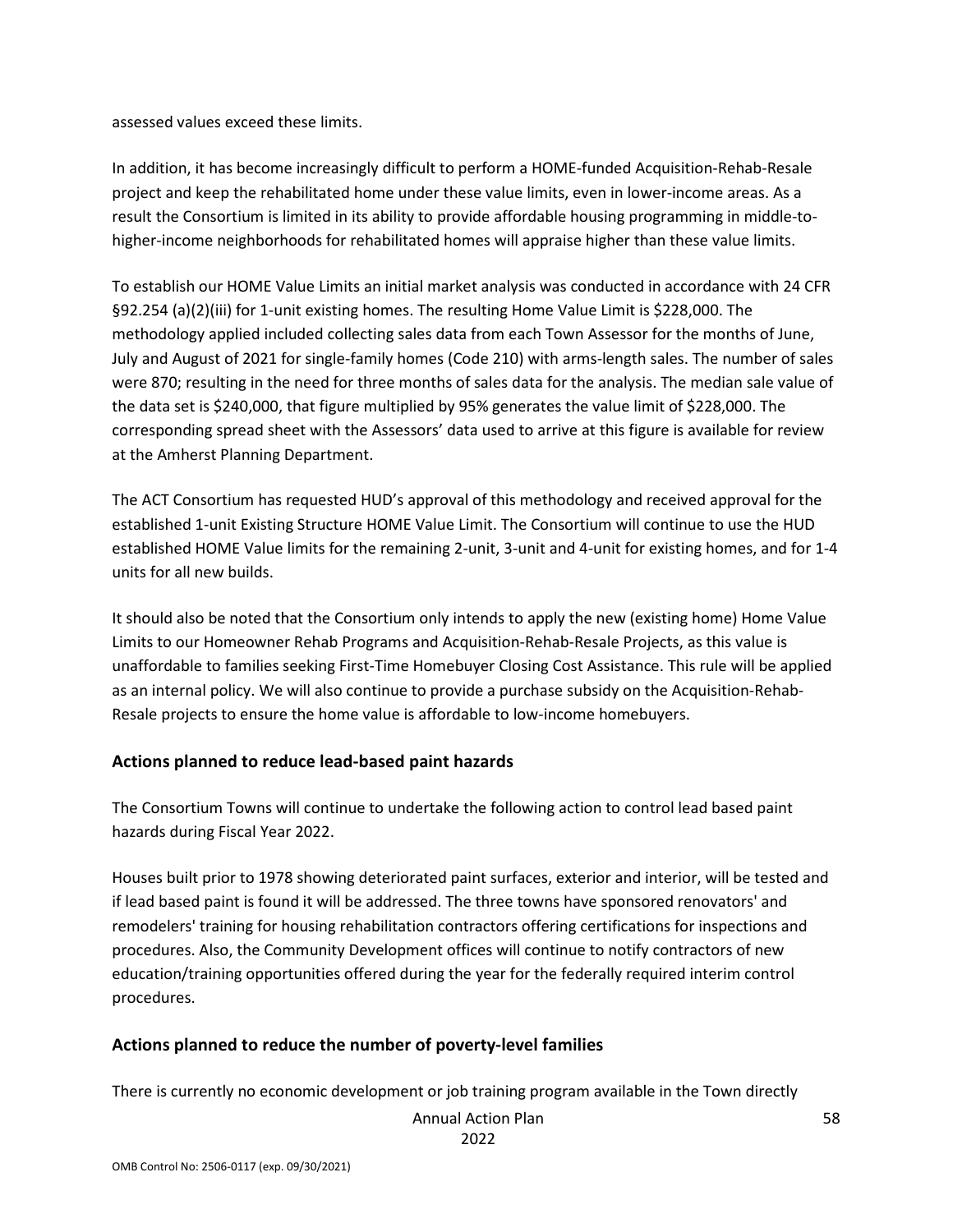through CDBG funding. However, the assistance provided through the other CDBG programs to lowerincome households will relieve some of the financial burden and provide affordable options for housing, thus reducing some of the strain on household budgets.

### **Actions planned to develop institutional structure**

N/A

**Actions planned to enhance coordination between public and private housing and social service agencies** 

N/A

**Discussion** 

# **Program Specific Requirements**

# **AP-90 Program Specific Requirements - 91.420, 91.220(l)(1,2,4)**

**Introduction** 

### **Community Development Block Grant Program (CDBG) Reference 24 CFR 91.220(l)(1)**

Projects planned with all CDBG funds expected to be available during the year are identified in the Projects Table. The following identifies program income that is available for use that is included in projects to be carried out.

| <b>Total Program Income:</b>                                                                     | 60,000       |
|--------------------------------------------------------------------------------------------------|--------------|
| 5. The amount of income from float-funded activities                                             | 0            |
| has not been included in a prior statement or plan                                               | $\Omega$     |
| 4. The amount of any grant funds returned to the line of credit for which the planned use        |              |
| 3. The amount of surplus funds from urban renewal settlements                                    | $\mathbf{0}$ |
| plan.                                                                                            | 0            |
| year to address the priority needs and specific objectives identified in the grantee's strategic |              |
| 2. The amount of proceeds from section 108 loan guarantees that will be used during the          |              |
| next program year and that has not yet been reprogrammed                                         | 60,000       |
| 1. The total amount of program income that will have been received before the start of the       |              |

#### **Other CDBG Requirements**

| 1. The amount of urgent need activities |  |
|-----------------------------------------|--|
|-----------------------------------------|--|

59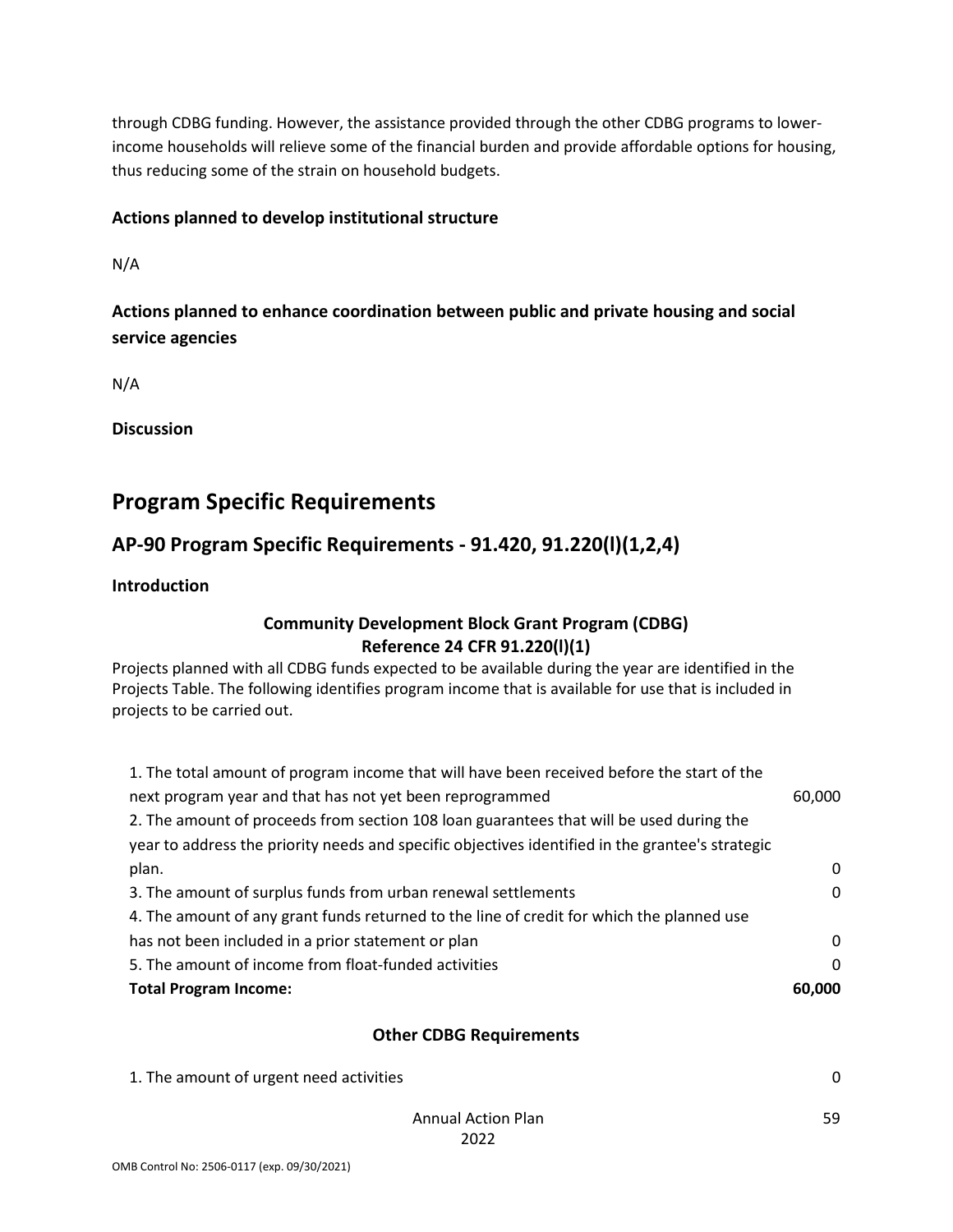2. The estimated percentage of CDBG funds that will be used for activities that benefit persons of low and moderate income. Overall Benefit - A consecutive period of one, two or three years may be used to determine that a minimum overall benefit of 70% of CDBG funds is used to benefit persons of low and moderate income. Specify the years covered that include this Annual Action Plan. 86.00%

# **HOME Investment Partnership Program (HOME) Reference 24 CFR 91.220(l)(2)**

1. A description of other forms of investment being used beyond those identified in Section 92.205 is as follows:

The Towns of Amherst, Cheektowaga and Tonawanda, through the A-C-T HOME Consortium, expect to receive HOME Investment Partnership Grant funds that will be used to rehabilitate owneroccupied homes needing repair and assist income-qualified first-time homebuyers by providing the money needed to cover closing costs and or down payment assistance. This homebuyer assistance may enable previously underserved rental households to consider the possibility of homeownership. The outreach activities in support of first-time homebuyer assistance will include advertising, informational workshops, financial education and additional counseling with follow-up post-purchase counseling to further ensure the success of homeownership.

Five Year goal: 50 low-mod income  $\underline{A}$   $\underline{C}$   $\underline{T}$ First-time homebuyers assisted 20 20 10 2020 goal: low-mod homebuyers assisted 4 4 2

- 5-Yr. Sect. 215 goal: 50 low-mod income homebuyers assisted
- 2. A description of the guidelines that will be used for resale or recapture of HOME funds when used for homebuyer activities as required in 92.254, is as follows:

The Amherst, Cheektowaga, Tonawanda HOME Consortium does not incorporate RESALE provisions in any of the HOME activities.

The Consortium Towns will utilize the "Shared Net Proceeds" recapture provision for the repayment of these loans in the event there are insufficient funds to repay the loan and homebuyer equity at the time of future resale of the property. See 24 CFR 92.254(a)(5)(ii)(A)(3). Under the recapture option, the PJ recovers all or a portion of the HOME assistance to the homebuyers, if the housing does not continue to be the principal residence of the qualified low-income family that purchased